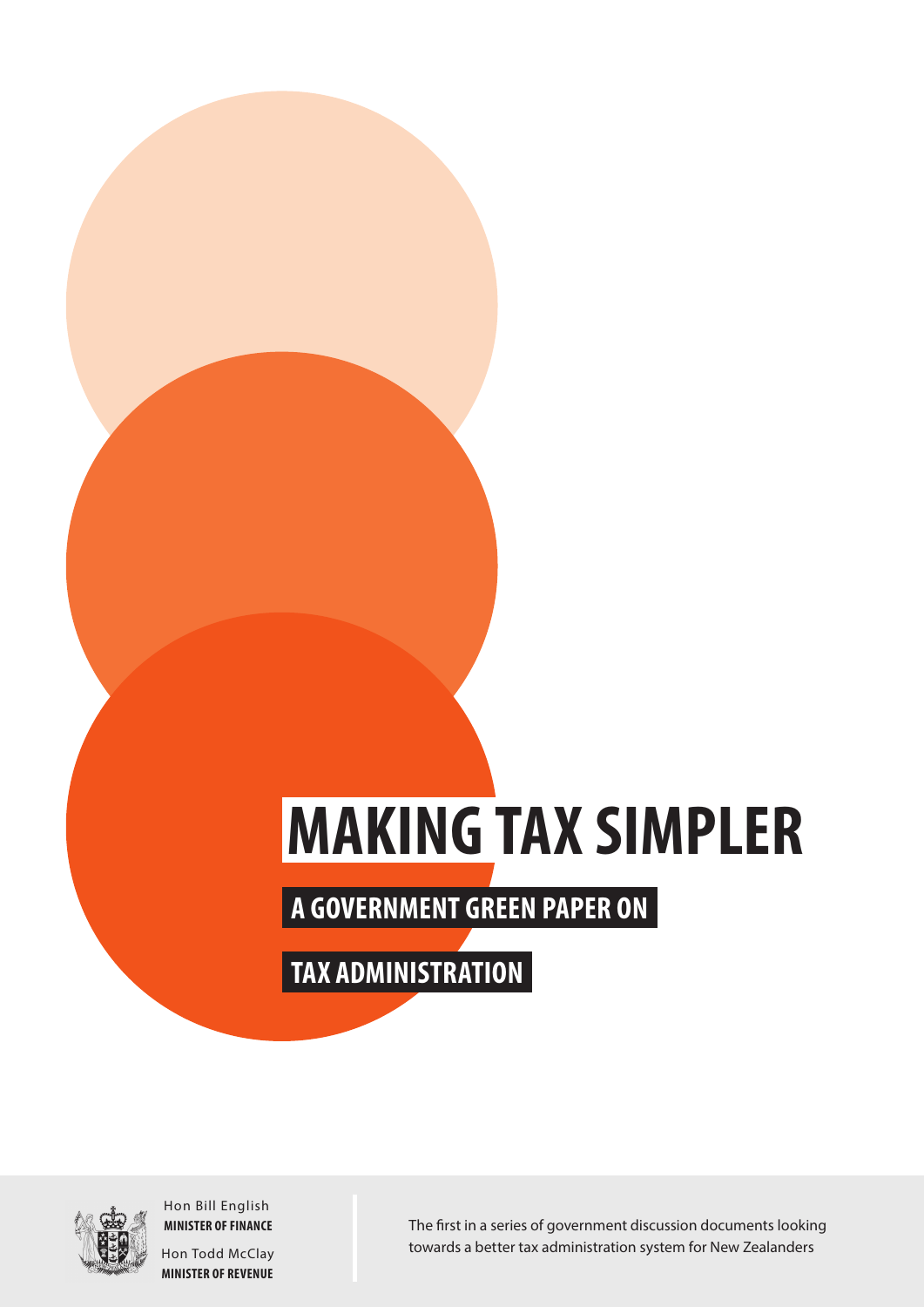First published in March 2015 by Policy and Strategy, Inland Revenue, PO Box 2198, Wellington 6140.

*Making Tax Simpler: A Government Green Paper on Tax Administration*

ISBN 978-0-478-42408-9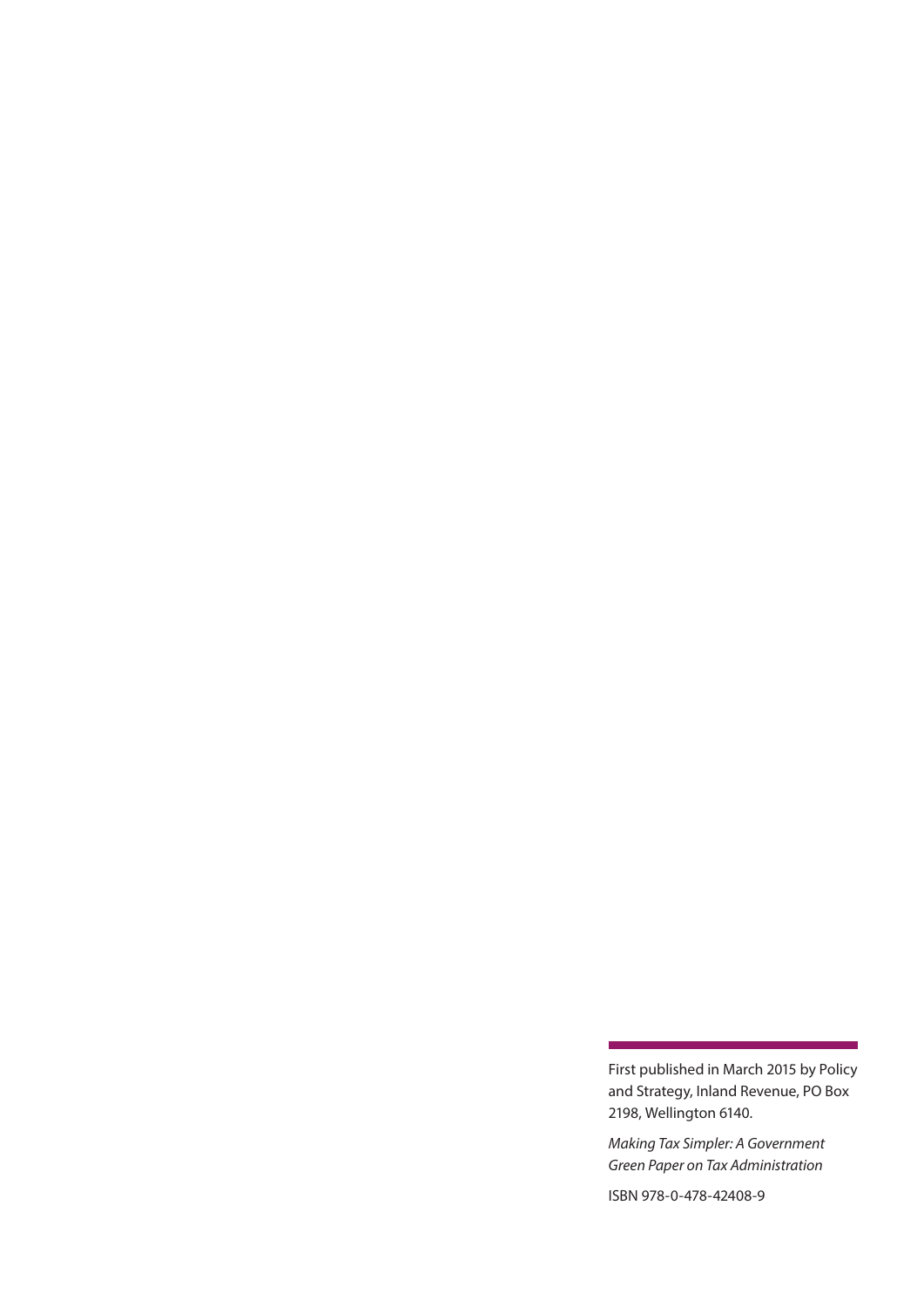## **FOREWORD FROM THE MINISTERS**

New Zealand has a very good tax and social policy delivery system.

Taxes are required to finance the government services that New Zealanders expect. They are an important part of a good and inclusive society. At the same time they impose costs which should be kept to a minimum. It is also important that taxes are fair and seen to be fair.

New Zealand came through the recession in good shape and the strength of the tax system played an important part in that. We need to ensure that we continue to be well placed to weather any future economic storms on the domestic or international fronts.

Our tax system works on the principle of voluntary compliance, and the vast majority of people do the right thing and comply with their tax obligations. That's largely because our tax system is reasonably fair and coherent.

A good tax system is good tax policy supported by good administration of tax laws. New Zealand is served well by its broad-based, low-rate tax settings. Our broad bases help

make our tax system less distorting. Our relatively simple and coherent tax system also helps keep costs to taxpayers in complying with the tax system and costs to the government in administering the tax system, relatively low.

But the tax administration system reflects incremental decisions that have been made over many years. We can and must do better.

We want to cut the costs to taxpayers of complying with the tax system and to the government of administering the tax system without making things more distorting.

Some people are unsure about how best to comply with the tax system and we want to make it easier for them.

We want businesses to be able to focus on running their businesses with tax as a secondary consideration. We want it to be more difficult for people to fall into overdue debt and easier for them to manage their tax payments. We want people and resources at Inland Revenue to be focused on outcomes rather than low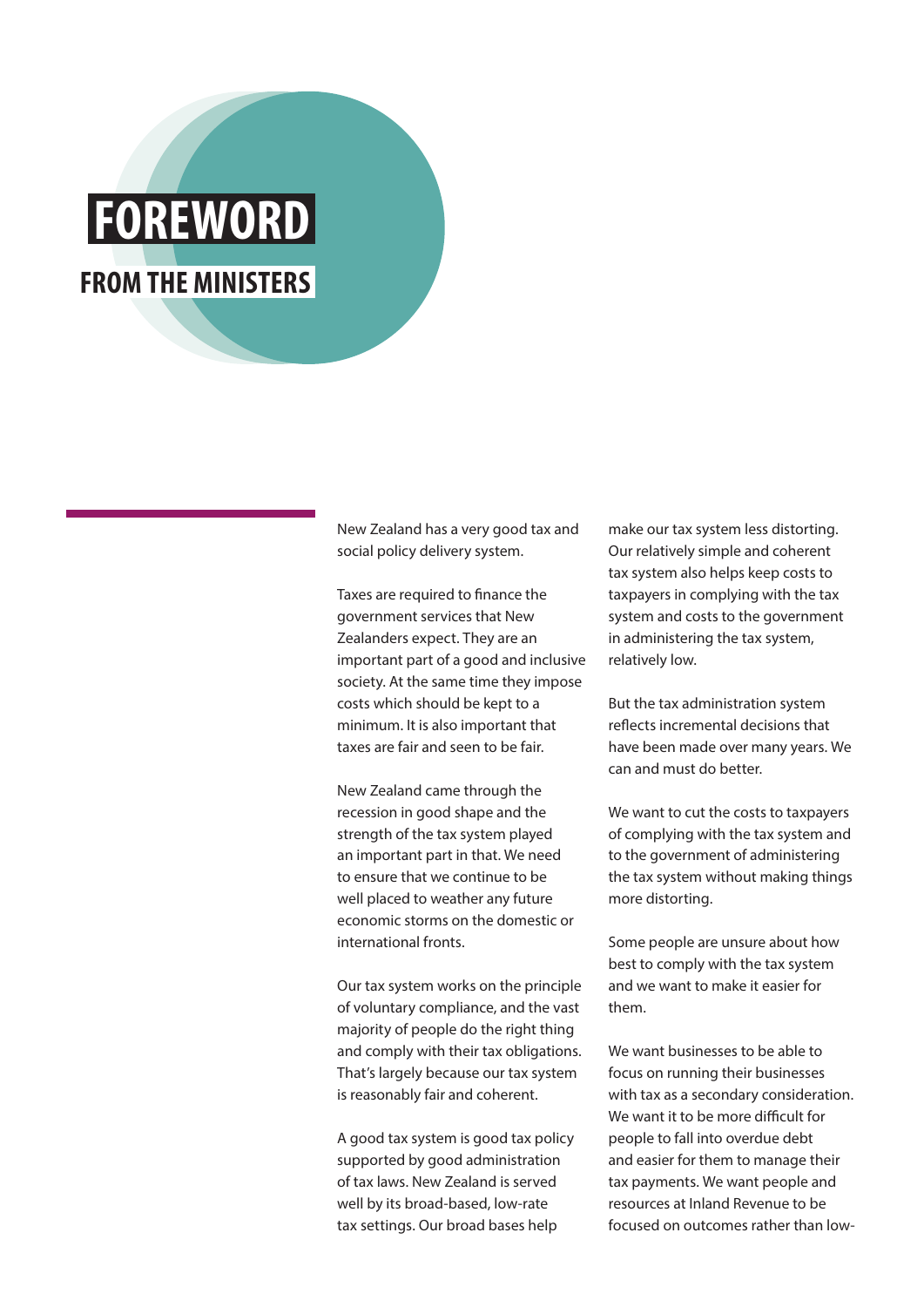value tasks. We want to boost overall levels of compliance so everyone is paying their fair share of tax. Tax obligations should be easy to comply with and hard to get wrong. Greater use of electronic and internet-based technology is a key enabler to achieve these objectives.

Achieving high levels of compliance will be of greater and greater importance in the future as New Zealand's population ages.

In making these changes, we will have to manage very carefully the cumulative impact on businesses and other customers.

This *Green paper* sets out the Government's initial thinking about a possible future for our tax administration.

We want your thoughts because it's your tax system too. Inland Revenue is the government department that New Zealanders deal with most often, not just on tax matters, but for a range of other services as well. Inland Revenue has responsibility for administering Child Support, Student Loan repayments, Working for Families and KiwiSaver. Furthermore a number of other agencies, such as ACC and MSD, use tax-related information to deliver their services.

Whether the tax system benefits you indirectly through taxpayer-funded services or through its contribution to the economy, or you benefit directly through social policies such as Working for Families, today's tax system is a part of all of our lives. We

all benefit from its smooth running so it's important that we all consider for ourselves what kind of tax administration we want.

We want your views on whether the ideas outlined in this *Green paper* are heading in the right direction and that we are focused on the right things, before more work is done. It's important for all New Zealanders to have their say because this is an opportunity to help set the priorities for change, and shape the way we administer the tax system.

Over the next few years, you'll see detailed proposals about different aspects of tax administration. The programme of work is very ambitious. We look forward to receiving your views.

Bill GM Tookh

Hon Bill English **MINISTER OF FINANCE**

Hon Todd McClay **MINISTER OF REVENUE**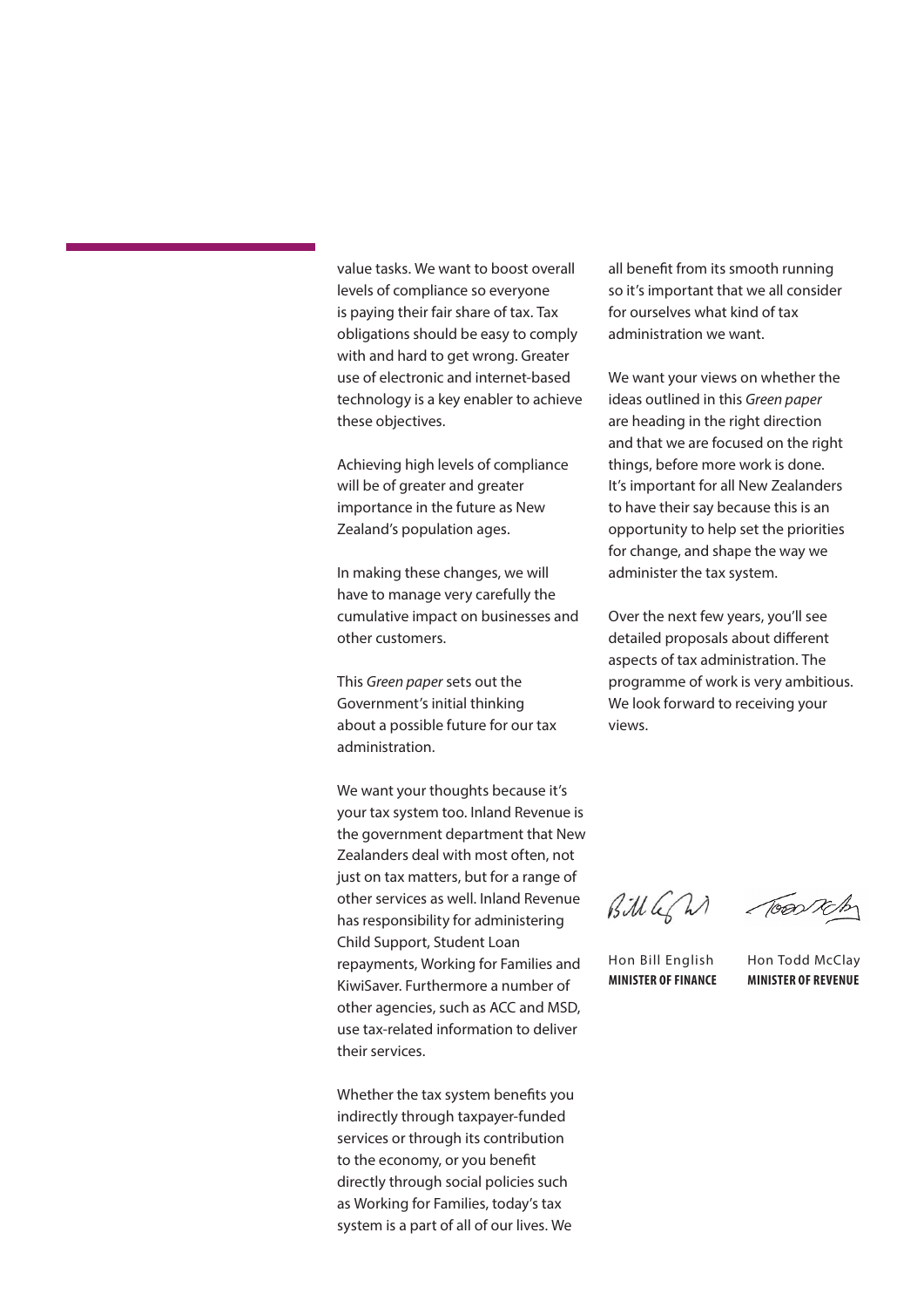

| AT A GLANCE                           |    |
|---------------------------------------|----|
| What customers think                  |    |
| Response to feedback                  | 8  |
| How to use this document              | 10 |
| How to make a submission              | 10 |
| What the potential changes could mean |    |



| WHY FOCUS ON TAX ADMINISTRATION    | 12 |
|------------------------------------|----|
| Background                         | 12 |
| Modernising our tax administration | 15 |
| We need your feedback              | 18 |



| <b>KEY ELEMENTS OF POTENTIAL CHANGES</b>                    | 20 |
|-------------------------------------------------------------|----|
| The future for business processes – PAYE                    | 21 |
| The future for business tax                                 | 25 |
| Withholding taxes from capital income                       | 30 |
| <b>Individuals</b>                                          | 32 |
| Social policy                                               | 34 |
| The policy and legislative framework for tax administration |    |
| Next steps                                                  | 37 |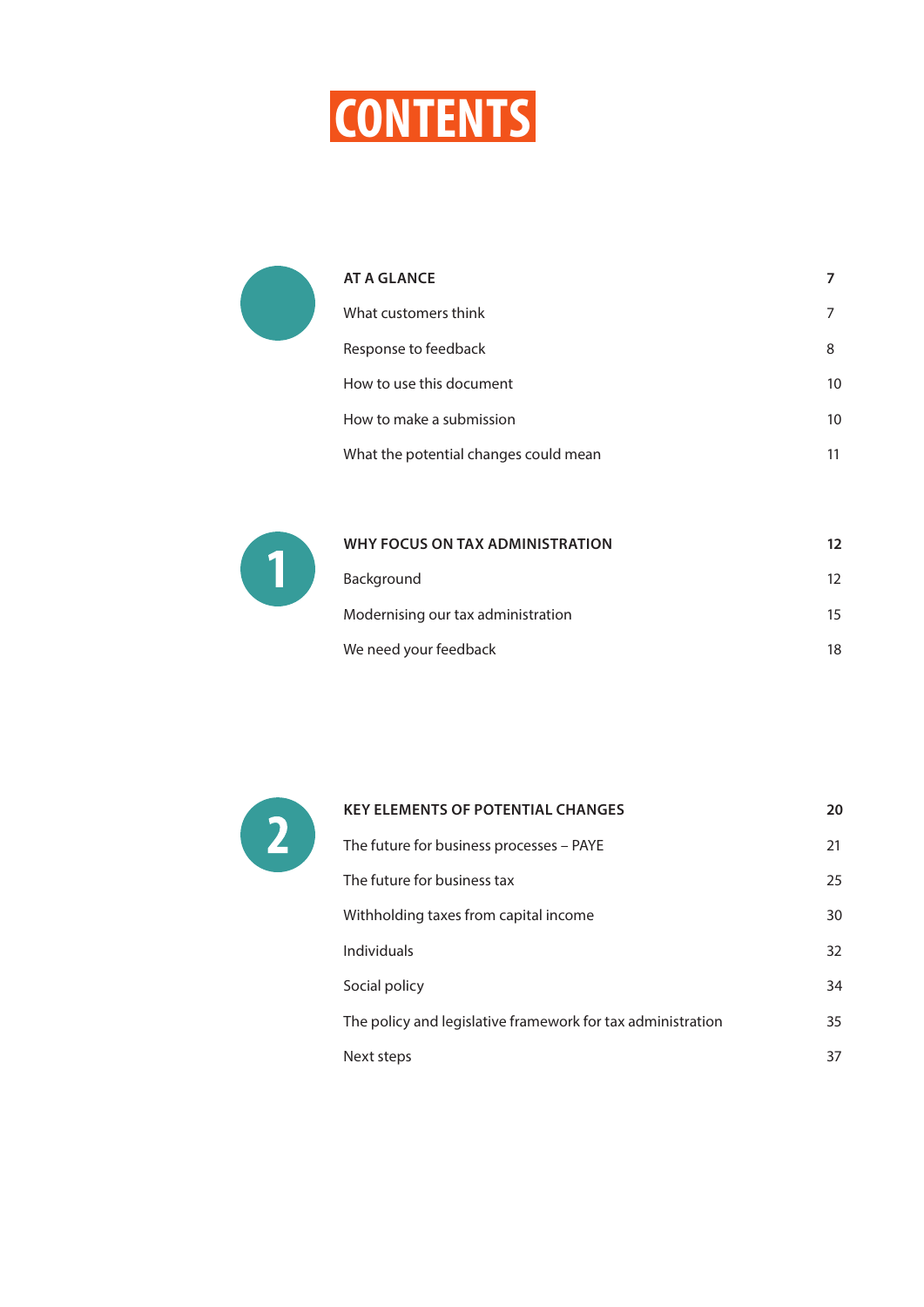

### **[APPENDICES](#page-37-0)**

| Appendix 1 - Policy considerations                                           | 39 |
|------------------------------------------------------------------------------|----|
| Appendix 2 – The future for business processes – PAYE                        | 45 |
| Appendix 3 – Business tax                                                    | 52 |
| Appendix 4 – Withholding taxes on capital income                             | 59 |
| Appendix 5 - Individuals                                                     | 61 |
| Appendix 6 - Social policy                                                   | 64 |
| Appendix 7 – The policy and legislative frameworks for tax<br>administration | 67 |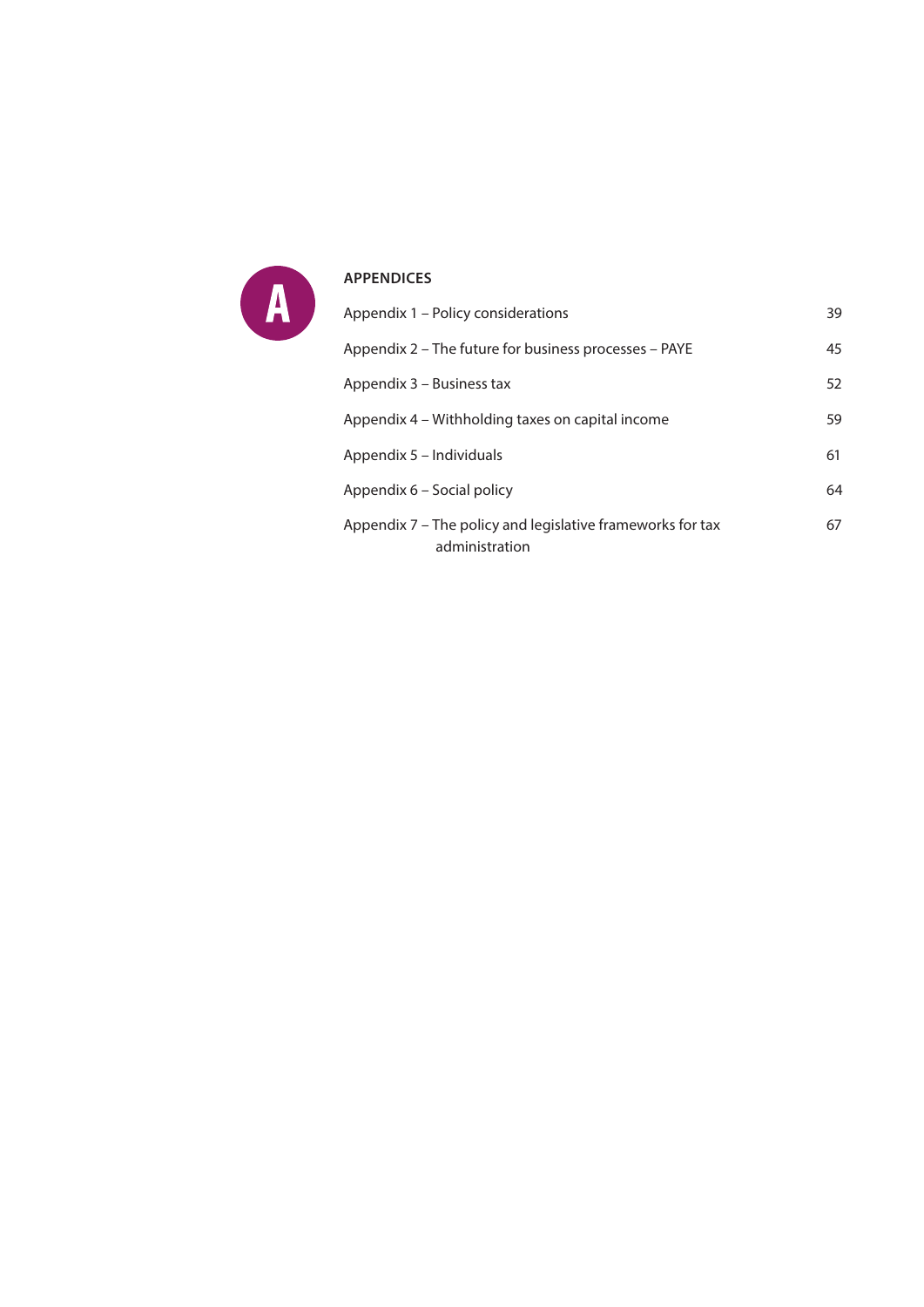### <span id="page-6-0"></span>**AT A GLANCE**

The Government intends to modernise New Zealand's tax administration. The world is changing, with huge improvements in ways of doing business. What was acceptable 10 or 20 years ago no longer meets the demands of customers today.

Inland Revenue not only collects revenue but also administers a number of social policy programmes.

The tax system is important for New Zealand. It helps fund a wide range of government functions such as healthcare, welfare, education, infrastructure, police, border control, emergency response, and many other services.

To protect the Government's ability to keep providing these services, it is important that our tax system keeps pace with change. The tax system should be simple and make it easy for people to get right, but difficult to get wrong. It should be fair and support high levels of overall compliance. Improvements should ensure that businesses spend less time on tax and more time on running their business, supporting Government's wider goal to build a more competitive

and productive economy. Costs to customers of complying and to the Government of administering the tax system, should be kept to a minimum.

This document aims to introduce you to the broad direction the Government intends to take to improve the administration of the tax system. Your views on that direction are important. The ideas in this *Green paper* are in the early stages of development and will be subject to more detailed consultation in the coming years.

### **WHAT CUSTOMERS THINK**

In June 2014, in conjunction with the Treasury and Victoria University, Inland Revenue hosted a conference entitled, *Tax Administration for the 21st century*.

The conference's purpose was to explore options for making tax easier (by reducing both compliance and administration costs) and increasing voluntary compliance balanced against core tax policy objectives such as raising revenue, and ensuring fairness and efficiency.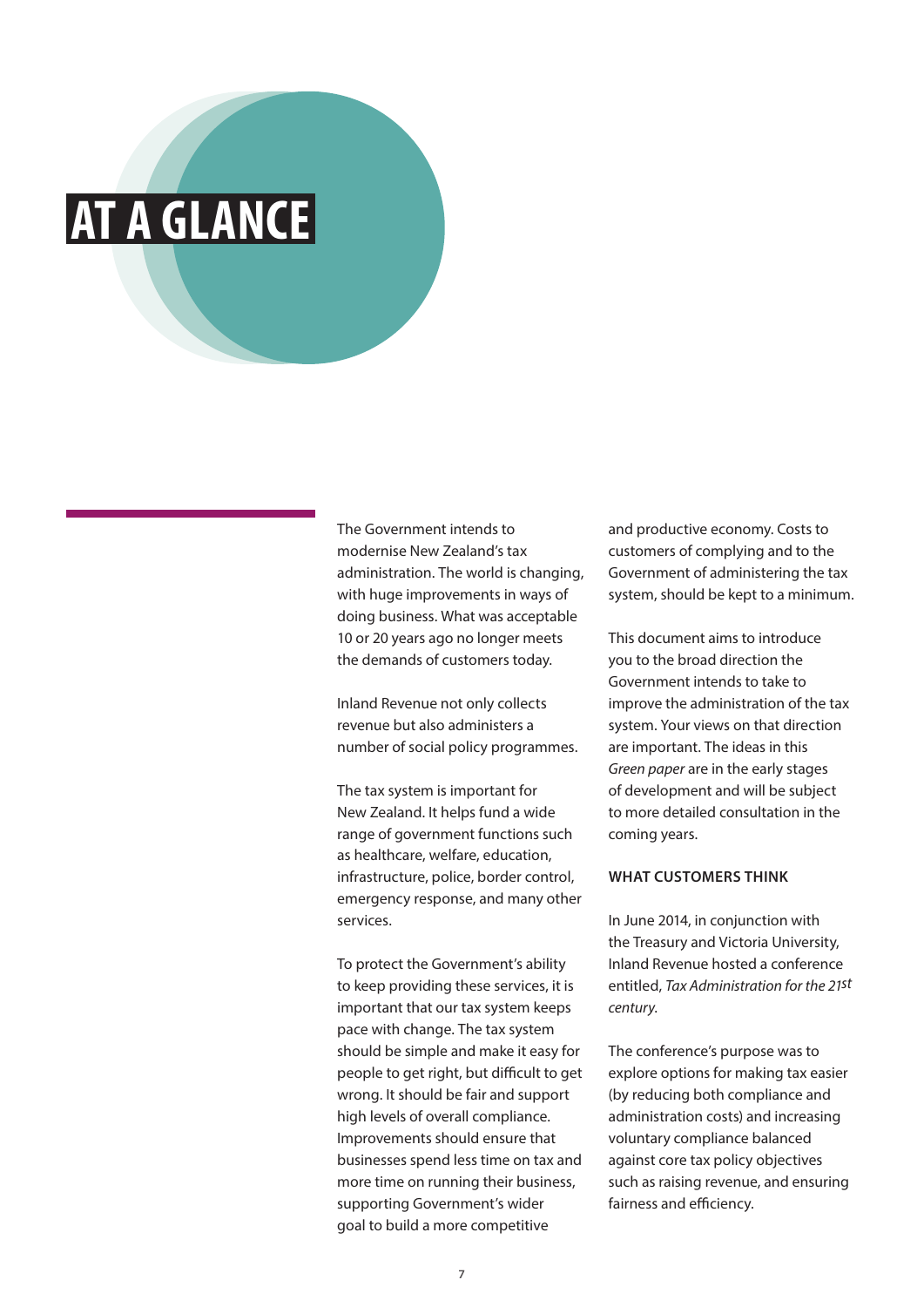<span id="page-7-0"></span>The main points made by attendees at the conference were:

- giving people the ability to selfmanage their tax affairs with more speed and predictability but with access to the right staff at the right time with the necessary skills to provide certainty to taxpayers. In other words, Inland Revenue should use new technology to allow more focus on high-value services to taxpayers, to help them manage their tax affairs;
- the need to consider policy and legislative settings (and not merely current business processes) to rethink how tax administration can be improved. It is more than just digitising existing processes and replacing an aging information technology system. Anything within the tax administration system should be up for consideration;
- the importance of involving businesses, other customers, third parties and advisors in the design of the rules and processes that underpin tax administration. The tax administration system has to work for all New Zealanders;
- the cost of change needs to be closely considered and managed to ensure that it is not merely shifting costs from Inland Revenue to businesses and other customers or vice versa. There has to be an overall net benefit to society through a real reduction of compliance and administrative costs; and

• ensuring that there is continued maintenance of the tax system while modernising tax administration;

### **RESPONSE TO FEEDBACK**

After reviewing feedback, the Government is proposing to modernise the way Inland Revenue administers the tax system over a period of years, with particular focus on making better use of digital services for transactions with Inland Revenue. Over the coming years the main emphasis will likely be on the improvements set out on the next page.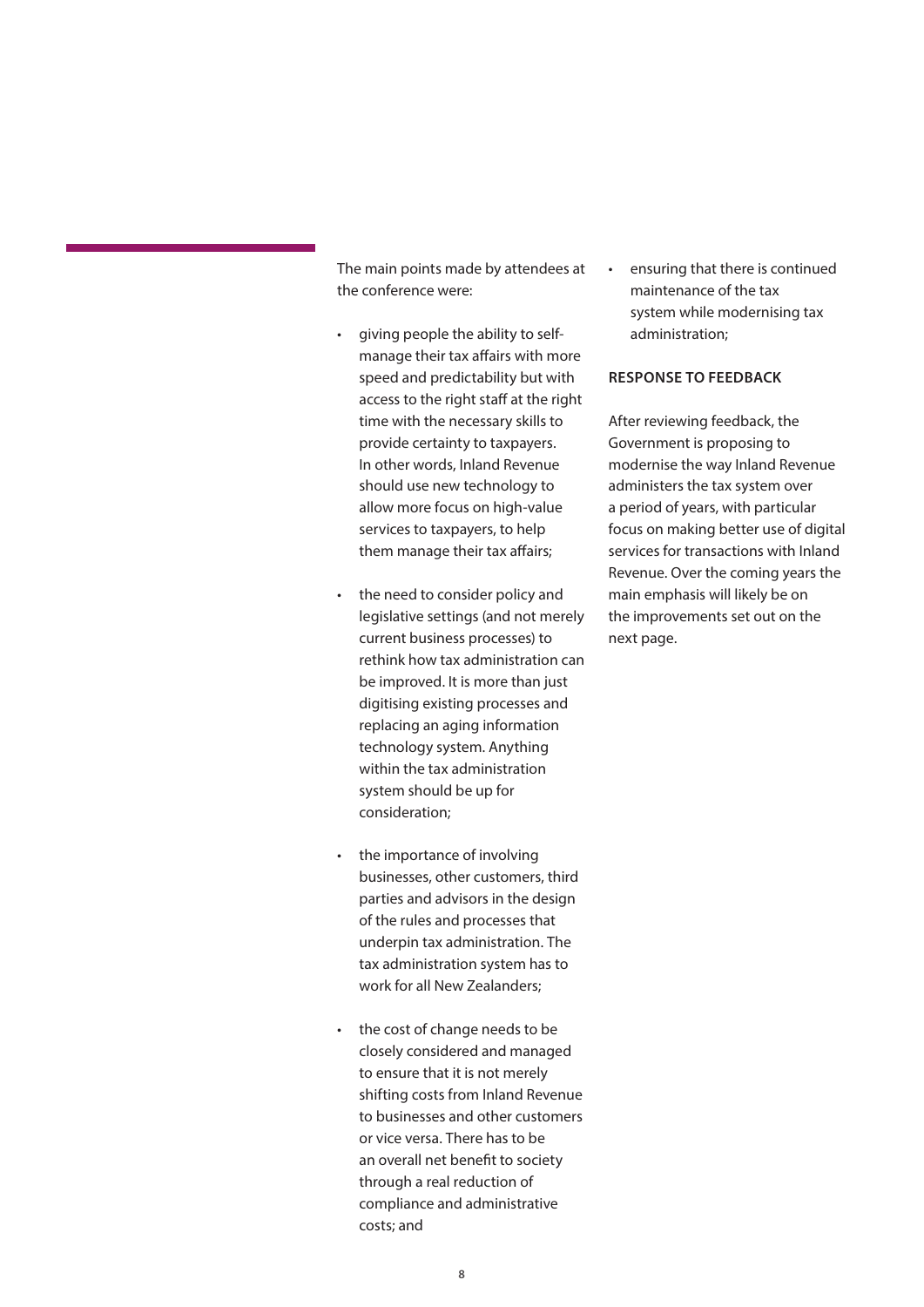### *Employers and businesses by*

- streamlining the collection of PAYE and GST and other withholding taxes such as resident withholding tax and related information to integrate these obligations into business processes;
- investigating options for simplifying the calculation of provisional tax;
- helping smaller businesses get their tax affairs and systems correct, right from the start; and
- Inland Revenue being able to focus more resources on highvalue tasks, such as providing faster and more predictable views on the application of tax laws.

### *What it could mean for employers and businesses*

- Tax compliance costs would be reduced, in particular for small and medium enterprises.
- Speed and predictability for businesses in their tax affairs, making compliance easier.
- Making tax obligations part of the normal day-to-day business processes, making it harder to get things wrong.
- Simplified calculations for provisional tax – based more on real-time information (for example, when using approved accounting software) – together with payment options that better reflect taxpayers' cash flows.

**Find out more on pages 21 to 29**

### *Individuals by*

- providing online income tax statements already filled out with your income details (prepopulating) so for the majority all that would be required would be to check and confirm income details, or correct them; and
- more effective use of technology to better manage both overpayments (refunds) and underpayments (debts) of tax.

### *What it could mean for individuals*

- You would be able to quickly and easily manage your tax obligations online.
- Refunds would be made quickly and automatically based on better use of data.
- Any outstanding tax debts would be recovered automatically over time, where appropriate.

### **Find out more on page 32**

### *Social policy customers by*

- designing processes that work for the customer and are fit for purpose;
- using pre-populated information that Inland Revenue or government already holds; and
- providing for timely payments on a more real-time basis, resulting in certainty for individuals and families.

### *What it could mean for you*

- Faster, more accurate information.
- Less chance of going into debt.
- Correct entitlements, reflecting your changing circumstances.

### **Find out more on page 34**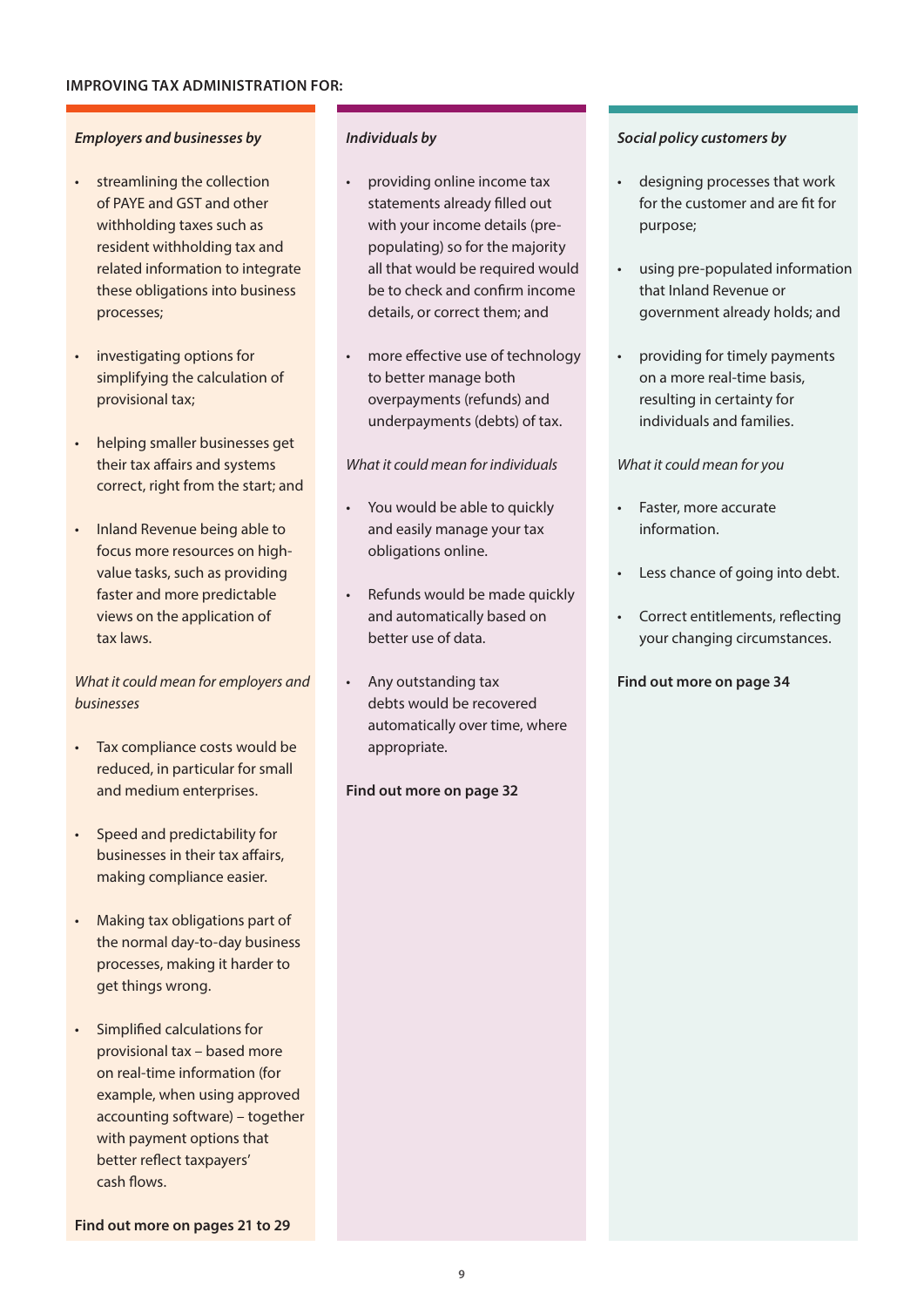### <span id="page-9-0"></span>**HOW TO USE THIS DOCUMENT**

The Government invites submissions on whether the potential changes indicated would likely achieve the intended outcomes for customers. This section provided a very brief overview of the issues and the policy ideas. Your views are welcome on any aspect of these potential changes. You can:

- make a submission based on what has been covered in this section; or
- go directly to the section of this document that interests you to read further detail then make your submission; or
- read the entire document and then make a submission.

### **HOW TO MAKE A SUBMISSION**

You can make a submission:

- Online at: *makingtaxsimpler.ird.govt.nz*
- By email to: *policy.webmaster@ird.govt.nz*, please put "Making Tax Simpler" in the subject line.
- By post, with submissions addressed to: *Making Tax Simpler C/- Deputy Commissioner, Policy and Strategy Inland Revenue Department PO Box 2198 Wellington 6140*

### The closing date for submissions is **29 May 2015**.

Submissions may be the subject of a request under the Official Information Act 1982, which may result in their release. The withholding of particular submissions, or parts thereof, on the grounds of privacy, or commercial sensitivity, or for any other reason, will be determined in accordance with that Act. Those making a submission who consider that there is any part of it that should properly be withheld under the Act should clearly indicate this.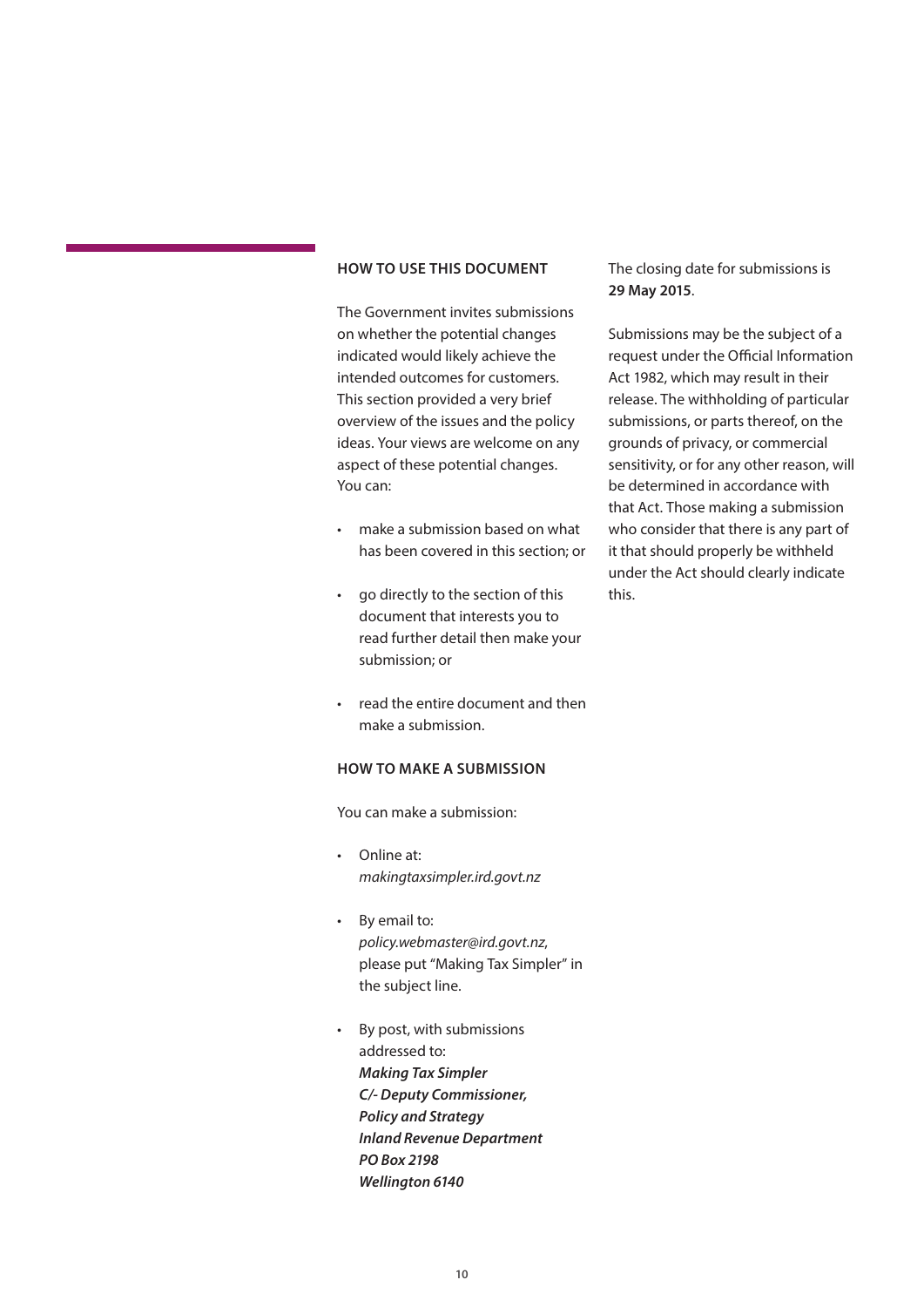<span id="page-10-0"></span>**WHAT THE POTENTIAL CHANGES COULD MEAN FOR YOU**

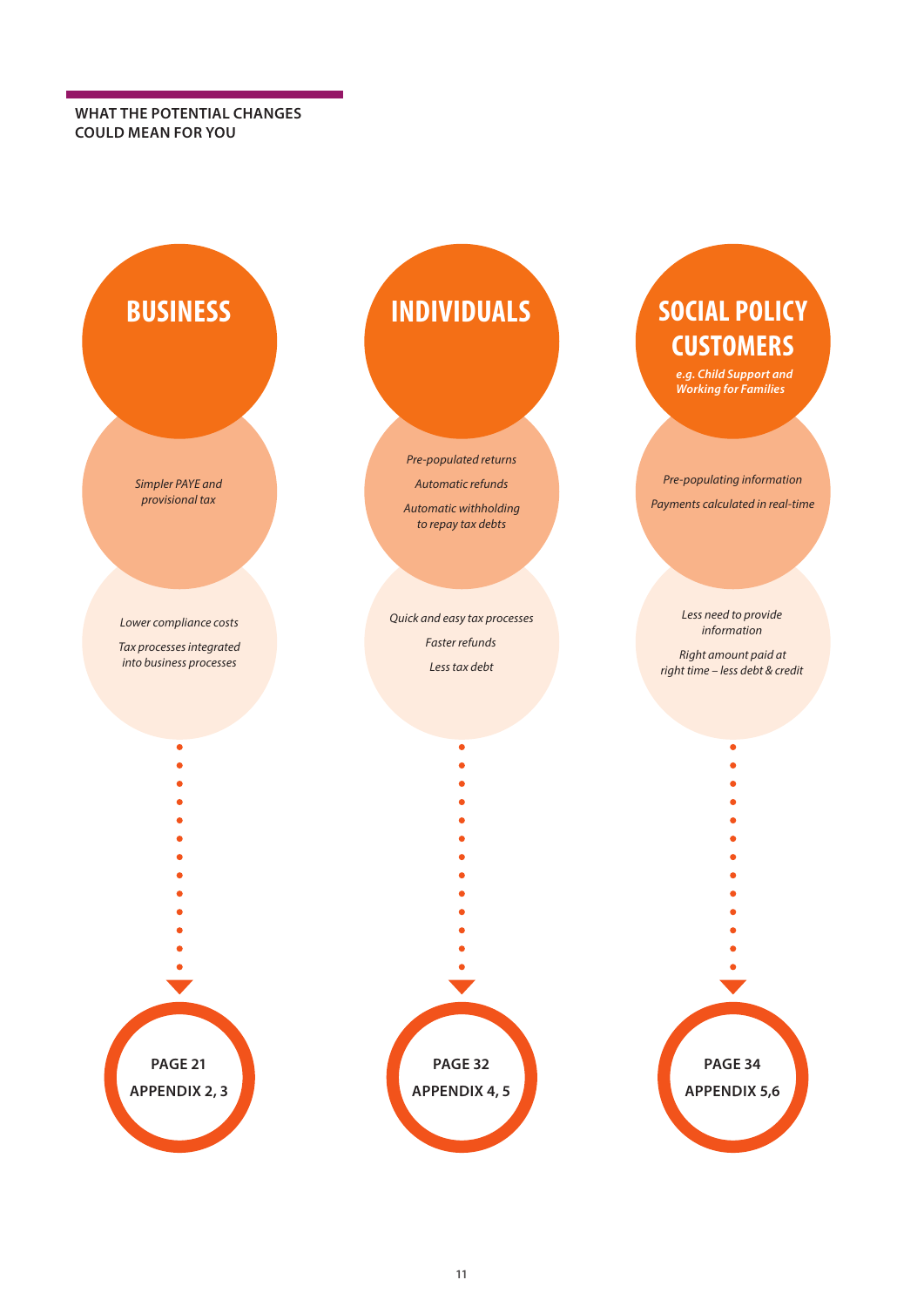<span id="page-11-0"></span>

### **BACKGROUND**

A priority of the Government is an efficient public service. This includes a responsibility to all New Zealanders to be efficient in collecting taxes and paying entitlements. Inland Revenue must deliver on government priorities. It should be a world-class revenue organisation, recognised for service and excellence. This means it must:

- be agile, effective and efficient (for example, by reducing compliance and administration costs);
- enable taxpayers, wherever possible, to self-manage with speed and certainty;<sup>1</sup>
- enable the Government to make timely and cost-effective policy changes; and
- work with other government agencies to more efficiently deliver services.

### *New Zealand's tax system*

Having a good overall tax system means having both good tax policies and good administrative systems.

These elements need to go hand in hand. The tax system includes social policies administered by Inland Revenue; Working for Families, Child Support, Student Loan repayments, KiwiSaver and Paid Parental Leave.

The tax system should ensure that it is easy for customers to comply with their obligations. The ease with which customers can comply has an effect on overall compliance and, together with the perception of fairness, is a crucial factor in assessing the overall effectiveness of a tax system.

### *New Zealand's tax policies*

The aim of New Zealand's tax policies is to tax as broad a range of income and expenditure as practicable at rates that are as low as possible.

Known as the broad-base, low-rate (BBLR) approach, this provides stable revenue and promotes efficiency, equity and fairness. It helps support economic efficiency and growth.

It also helps keep administration and compliance costs low. It is a much more coherent way of levying tax than in most OECD countries.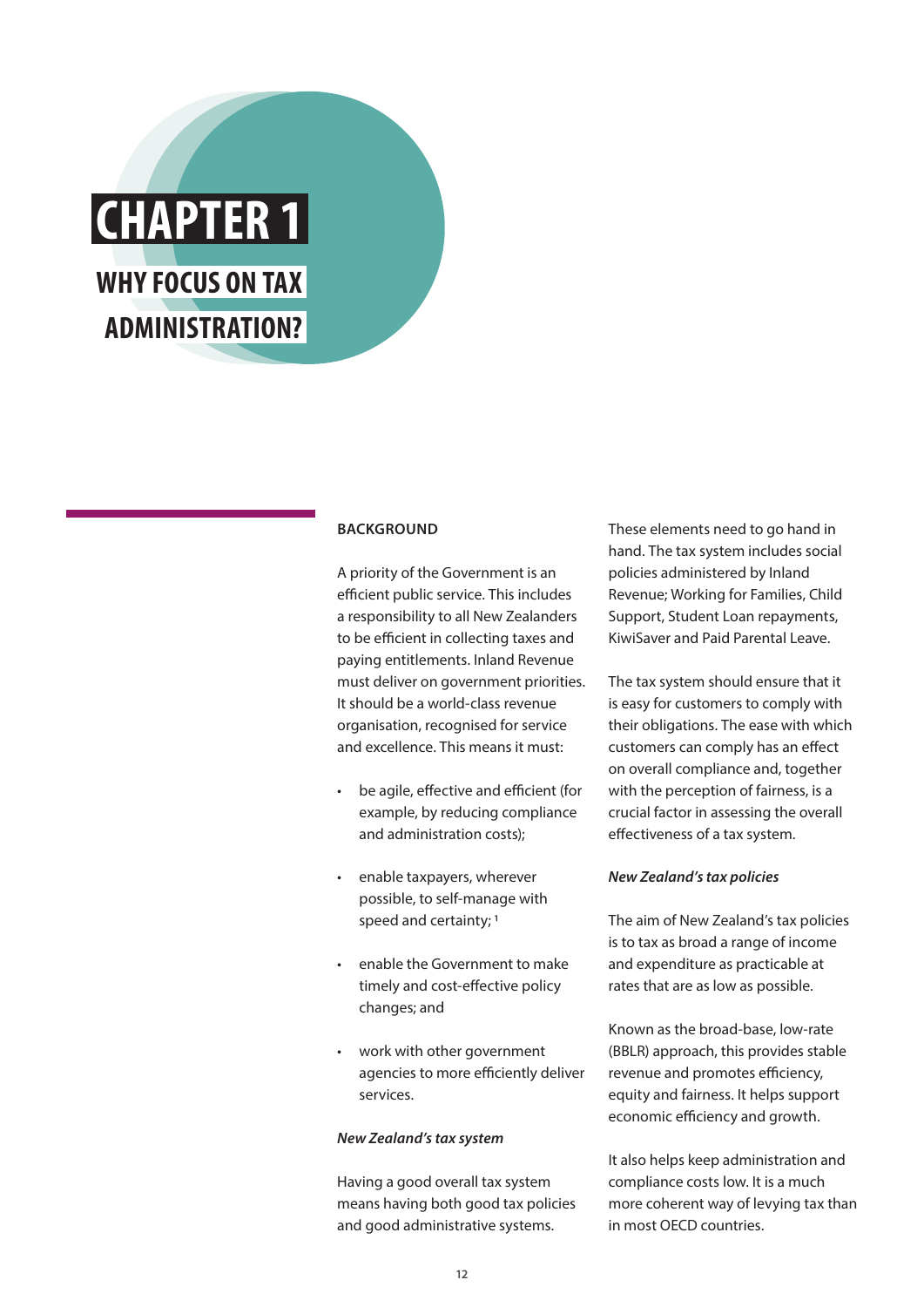**WHAT THE TAX SYSTEM DOES**

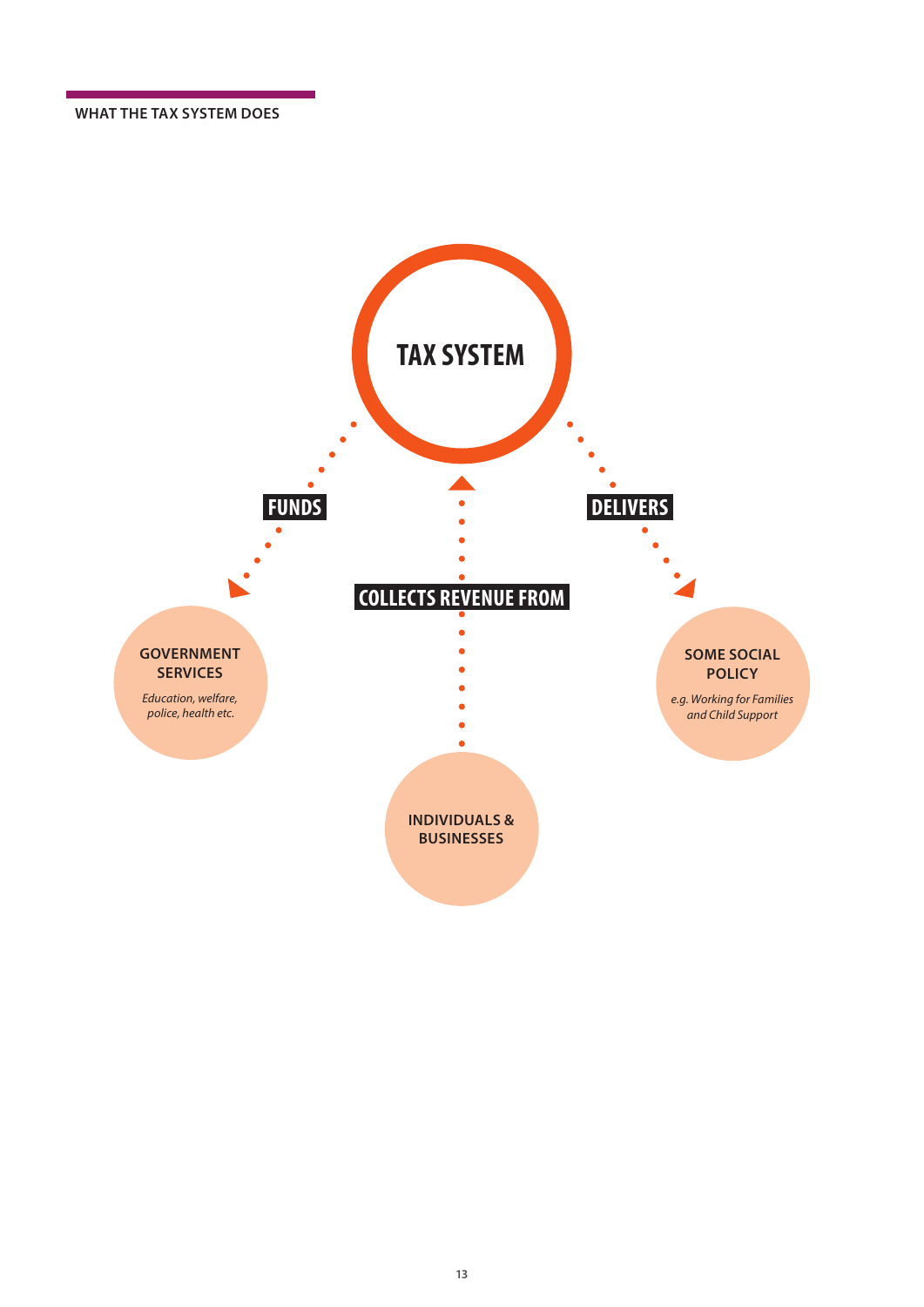### **GOALS OF THE TAX SYSTEM**

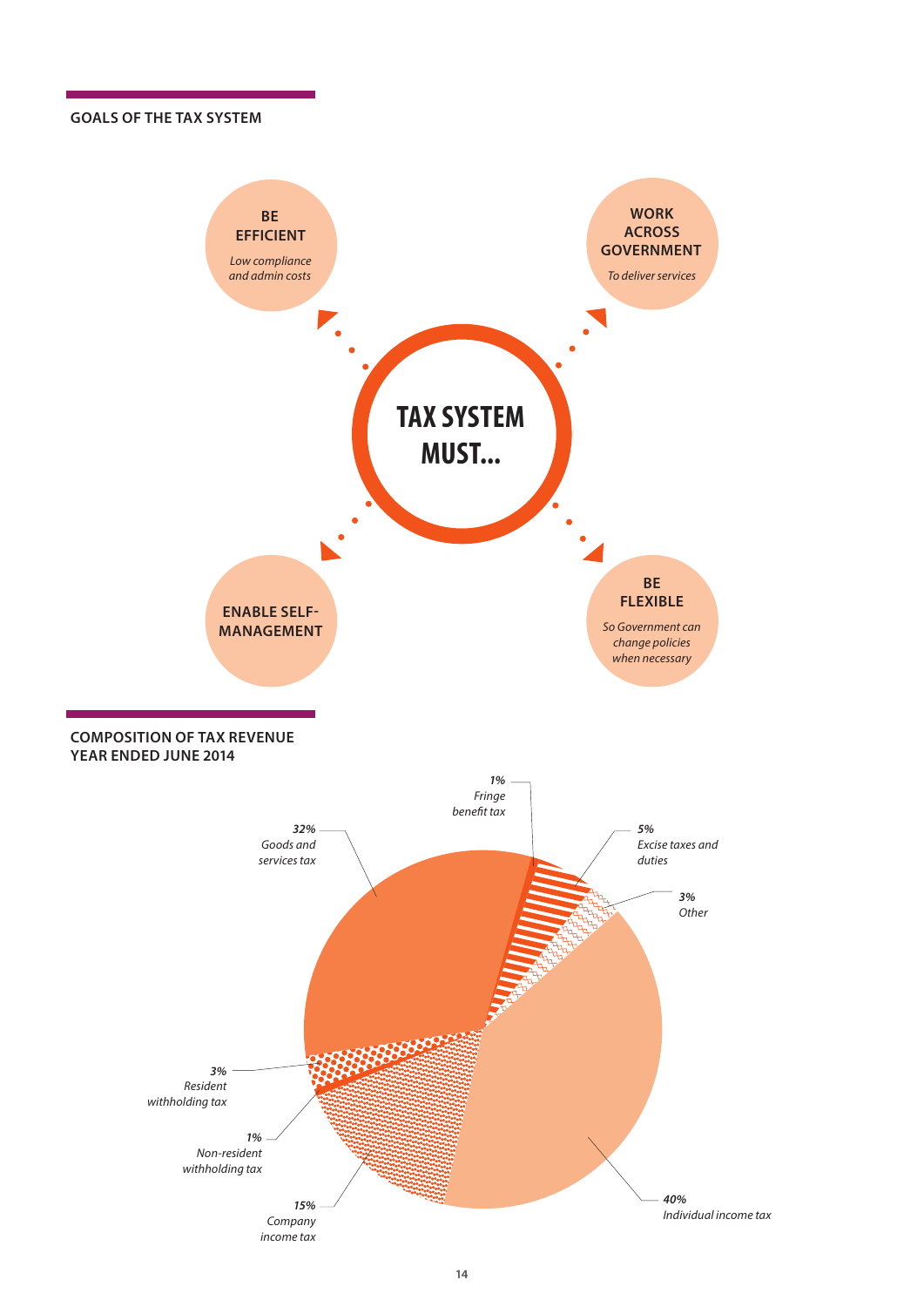### <span id="page-14-0"></span>*New Zealand's main tax bases*

The chart on page 14 shows the composition of tax revenues in New Zealand. It highlights New Zealand's focus on just three main tax bases (personal income tax, company tax and GST).

All of these have broad coverage, allowing substantial amounts of tax to be collected at relatively modest tax rates, while avoiding the inefficient taxes found in many other countries.

### *Endorsement of New Zealand's tax policies*

New Zealand's tax policies work well and are held in high regard internationally.2 A number of independent domestic reviews of the tax system have also been undertaken in recent years, and have fundamentally supported New Zealand's underlying tax system and BBLR framework.3 A high burden of proof is needed for any reforms which move away from BBLR principles.

### *Future challenges*

There are long-term future fiscal pressures that future Governments will need to consider. An ageing population coupled with the increasing demand for world class healthcare and other services, will contribute to these pressures.

We should do everything possible to ensure high levels of compliance to manage these fiscal pressures.

Boosting levels of compliance is an important part of modernising the tax administration.

### **MODERNISING OUR TAX ADMINISTRATION**

The way our tax administration currently runs reflects a series of changes that have been made over the years. Each change has been sensible but not necessarily in relation to the overall coherence of the system.

The Government has not, until now, stood back and had a fundamental look at how tax might best be administered if it were starting from scratch.

Problems with the current system include:

- Compliance and administration costs are too high.
- Some people find it difficult to fully comply.
- There is a lack of flexibility in accommodating future policy changes.
- Stakeholders have commented on a lack of speed and certainty (for example, taxpayer rulings and rectifying defects in legislation).
- There are difficulties for customers and advisors in accessing the right information at the right time.
- There are concerns about customers falling into debt and the difficulties they face in emerging from debt.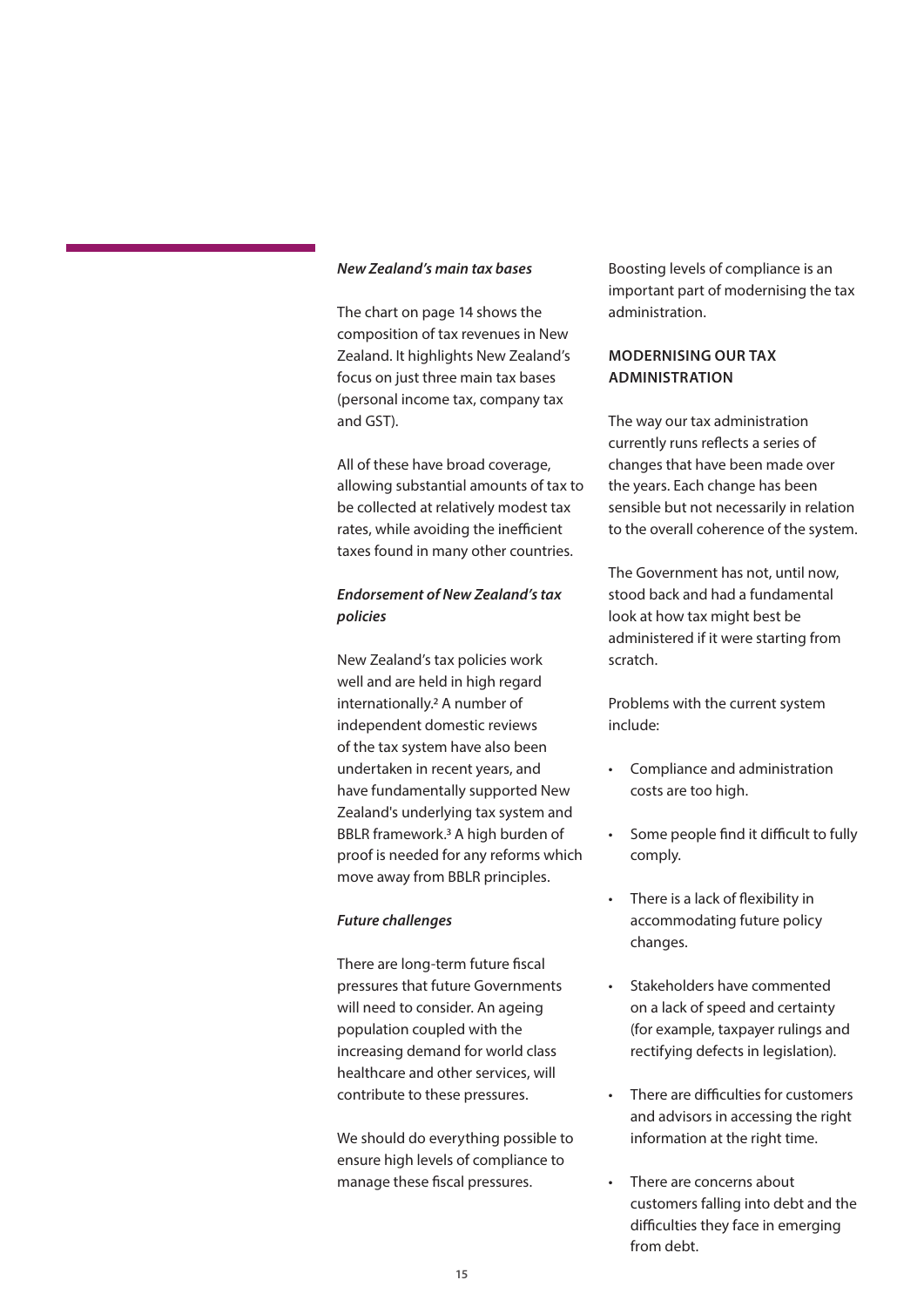- The Government wants to see Inland Revenue providing better value for money. This is not just a matter of reducing administration costs but also ensuring that resources are focused on the highest value tasks.
- Information is often not provided in a way that represents value for money. This makes it difficult to identify key policy concerns and audit risks.
- While most customers voluntarily comply with the tax system, there are some that do not and it is important to continue to improve levels of overall compliance.
- Those who knowingly or unknowingly fail to comply or who otherwise "game the tax system" because of the ability to claim refunds without always paying outstanding tax, can create an unfairness in the tax system.

The Government's proposed modernisation and simplification of tax administration is far more than just updating a computer system. Rather, it is a chance to have a fundamental look at tax administration in New Zealand and see what changes need to be undertaken to meet the challenges of the 21st century.

This includes re-shaping the way Inland Revenue works with customers, and looking at possible changes to legislation including the Tax Administration Act 1994.

This has wider implications beyond Inland Revenue. The information Inland Revenue collects is already critical to the delivery of services by other agencies such as ACC. Consistent with Government's drive for better public services, information sharing between government agencies is expected to increase to deliver more efficient outcomes for New Zealanders.4

It is therefore vital to establish the sort of tax administration services that promote high levels of compliance and deliver the benefits that taxpayers, their advisors, and users of social policy services actually want and need.

### *Key benefits*

The potential changes discussed in this *Green paper*, when taken as a whole, should help to make the tax administration more customerfocussed.

It should be easier for people to see their overall position, and to meet their tax and social policy obligations with greater speed and accuracy.

Predictability for customers should be increased by:

- providing easy digital access to customers' accounts (and alternatives for those without such access);
- providing earlier and simpler transactions and responding to customers' issues quickly and effectively;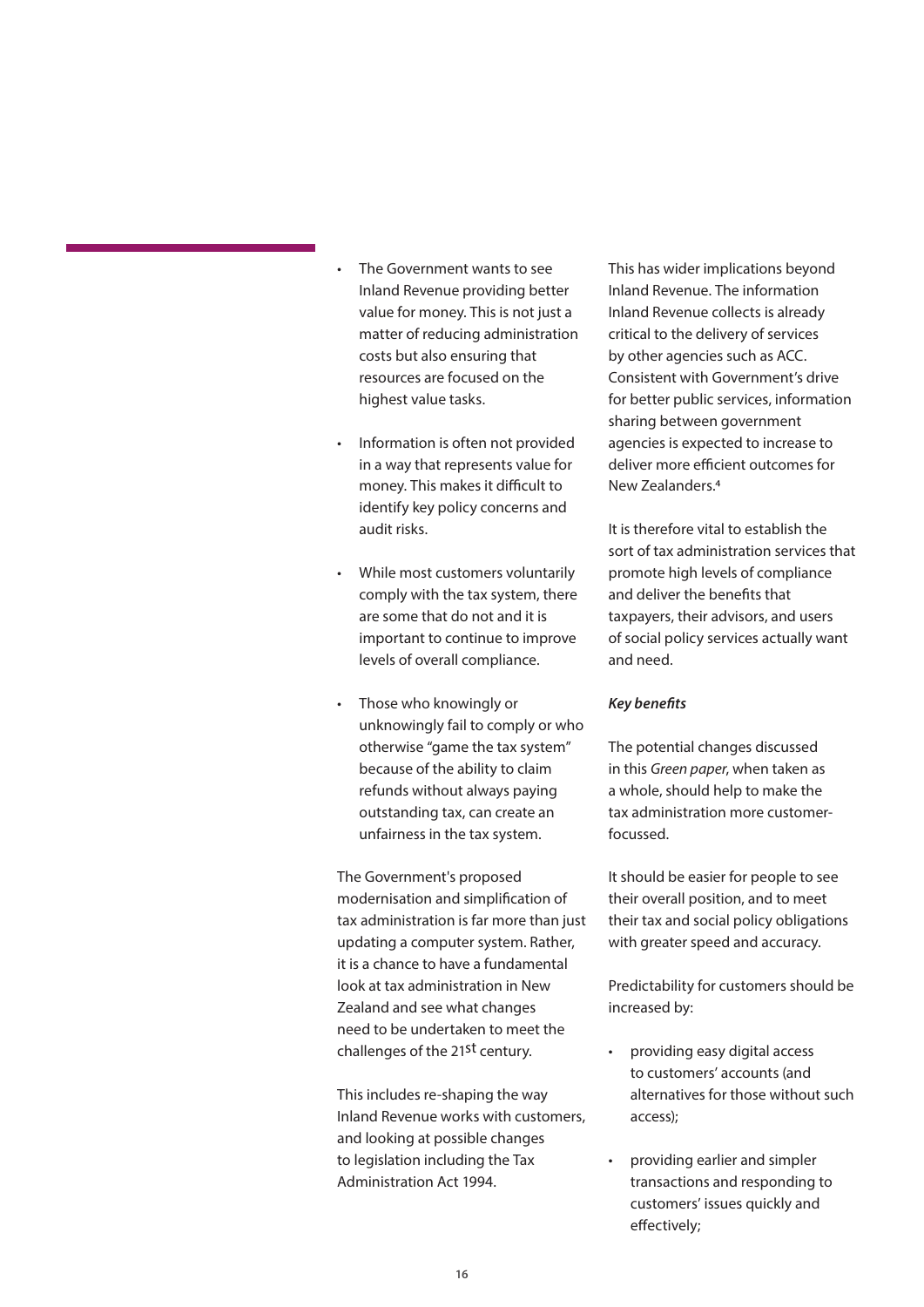**BENEFITS OF A FUTURE TAX SYSTEM**

![](_page_16_Figure_1.jpeg)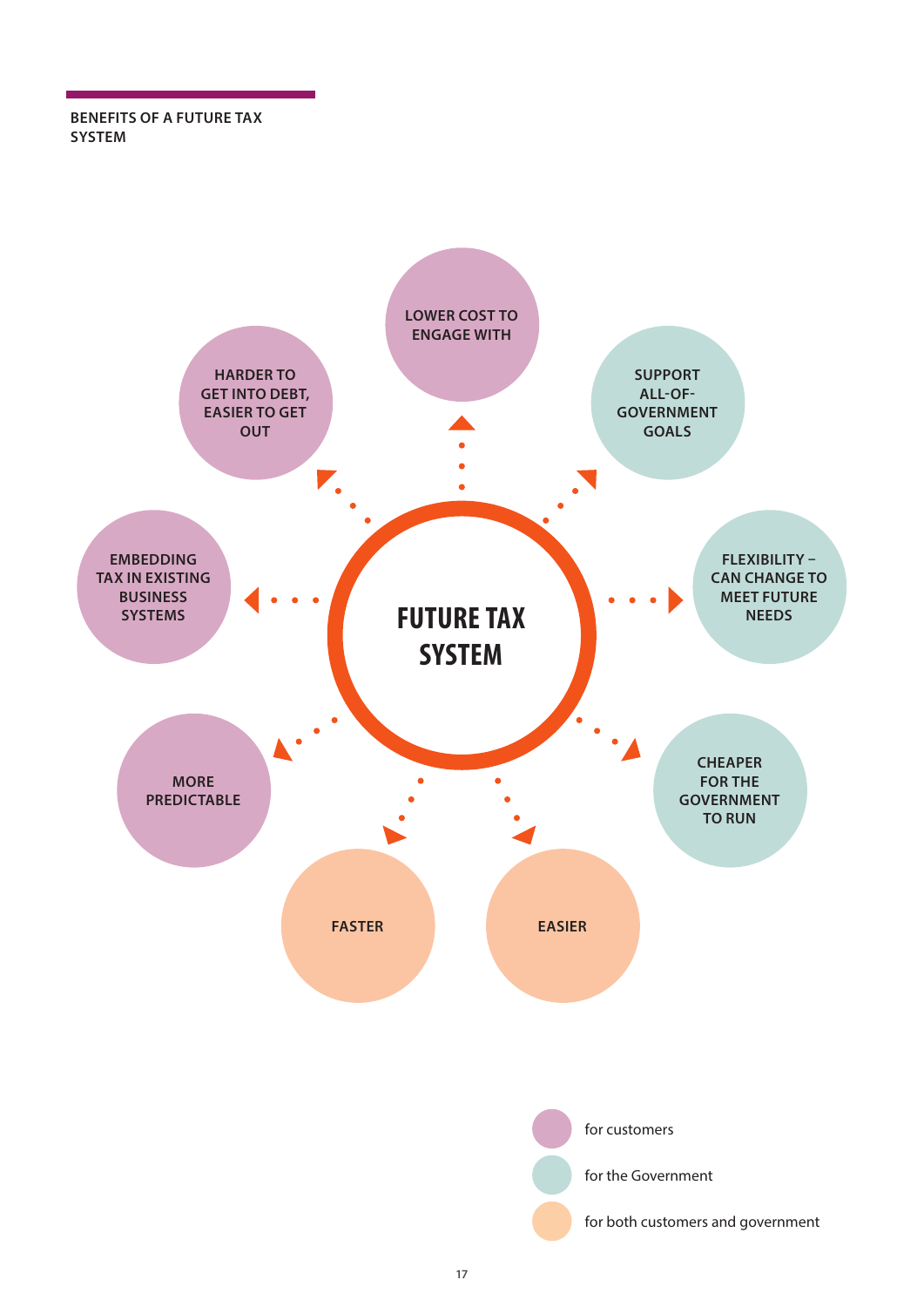- <span id="page-17-0"></span>• using a business's normal business processes and systems to meet tax obligations; and
- improving the collection, accuracy and timeliness of information to simplify and better tailor interactions.

It should be easier and less expensive for people to get it right and meet their obligations (and harder for them to get it wrong).

It should be harder for people to fall into debt in the first place, and also easier for them to correct if they do.

Compliance and administration costs should be reduced.

It should help ensure the on-going surety and integrity of the tax and social policy system.

A more effective tax administration would support broader 'all-ofgovernment' goals and provide value for money for the Government.

It would provide sufficient information so that key policy concerns and audit risks can be identified easily.

A more effective tax administration would also provide flexibility to cater for future policy changes.

In short, Inland Revenue's processes and systems should be simple, and make it easy to get things right and hard to get things wrong, be quick and low-effort to use, provide more certainty, and should not require duplication of effort by customers or associated third parties. They should also be flexible enough to move with technology developments.

This will not be an easy shift to make, or a quick one, but it is absolutely necessary.

If you would like to read more about policy considerations that frame New Zealand's tax administration, go to Appendix 1.

### **WE NEED YOUR FEEDBACK**

The Government recognises that many of the opportunities for improvement will be best known by customers, third parties, advisors and the wider business community.

To that end, issuing this *Green paper* formally establishes the start of the consultation process on how to undertake the process of transforming New Zealand's tax administration services.

The Government invites submissions on whether the potential changes discussed in this *Green paper* would likely achieve the intended benefits for businesses and other customers.

The ideas in this *Green paper* are in the early stages of development, and will be subject to their own consultation processes over the coming years. However, even at this early stage, the Government is keen to get your feedback to test whether the general direction and indicative timing of any potential changes outlined in this *Green paper* are valid or not, and to identify any errors or omissions of scope.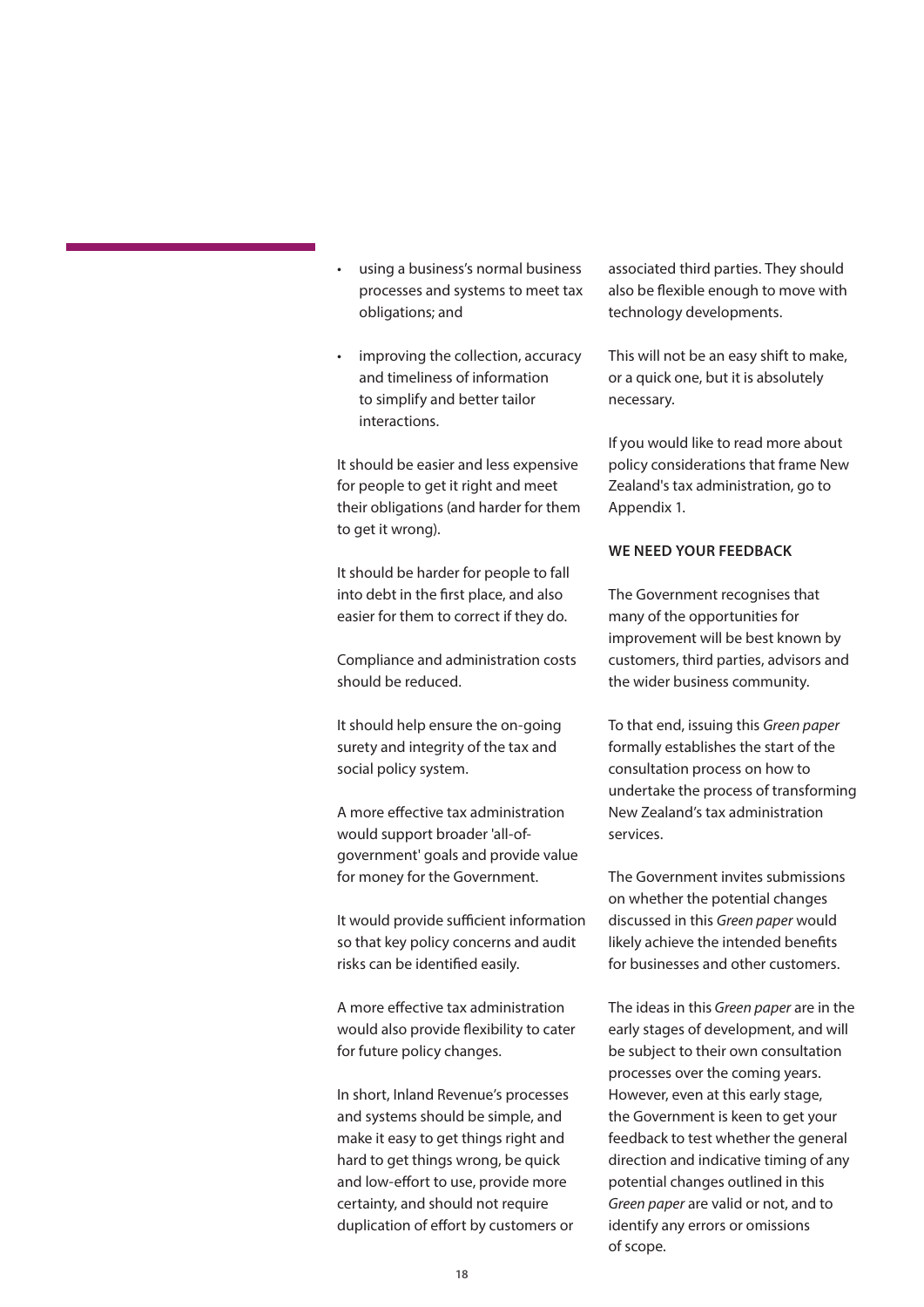**1** Would the potential changes discussed in this *Green paper* be broad enough to deliver significant improvements to New Zealand's tax administration systems?

**2** Are the potential changes heading in the right direction, and have we focused on the right issues?

**3** Are there any errors or key omissions? If so, what are they?

**4** Is the proposed sequencing and order of the work sensible?

**5** Does the current sequencing and order of work ensure the compliance costs associated with implementing change are minimised for business and other customers?

The Government recognises the cumulative impact on business and other customers resulting from possible changes discussed in this *Green paper*. This process will need to be managed to ensure businesses and other customers are not faced with multiple changes occurring throughout the implementation of different streams of work. This is to minimise the one-off compliance cost impact of changing business systems to accommodate changes.

> 1 Certainty is defined in the Oxford English Dictionary as "the quality of being reliably true" or "a general air of confidence". In the context of this *Green paper,* the use of the word 'certainty' is not intended to convey any reference to legislative certainty in the context of the statutory time bar, rather it is to be used in its more general meaning.

#### 2 See, for example:

- Deloitte's *2014 Asia Pacific Tax Complexity Survey Report* (http://www2.deloitte.com/content/dam/Deloitte/global/ Documents/Tax/dttl-tax-ap-2014-tax-complexity-survey.pdf) - Washington DC Tax Foundation's 2014 international tax competitiveness index

(see http://taxfoundation.org/article/2014-international-taxcompetitiveness-index)

3 For example the McLeod Review in 2001 and, more recently, the Tax Working Group in 2010

4 Such as through Result Area 9; New Zealand businesses have a one stop online shop for all government advice and support to run and grow their business. The Better Business Programme is a recognition that the public sector needs to take a more joined-up approach to achieve better outcomes for business customers and individuals.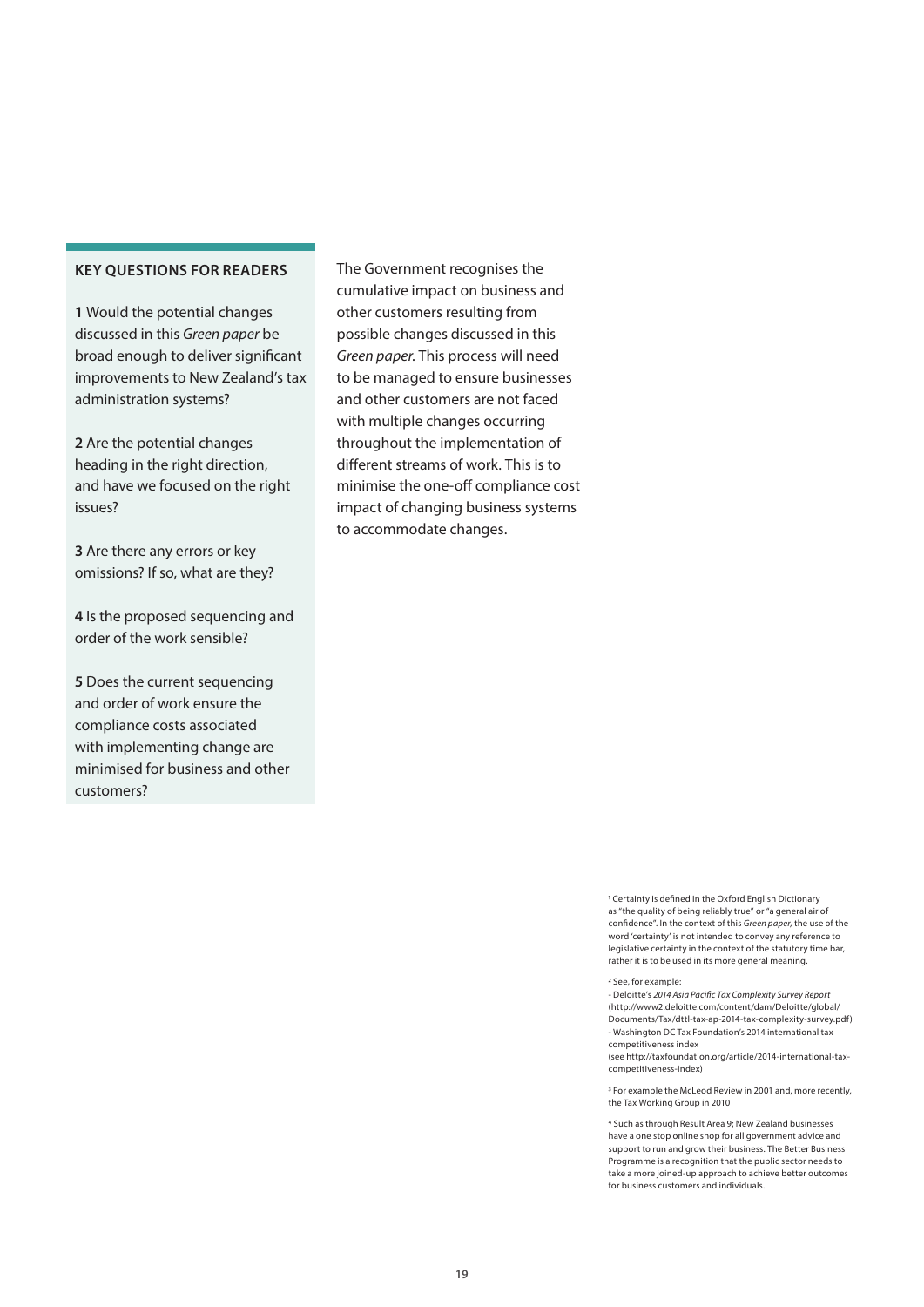<span id="page-19-0"></span>![](_page_19_Picture_0.jpeg)

*OTHER WITHHOLDING TAX REGIMES SUCH AS RESIDENT WITHHOLDING* 

*e.g. Streamline the collection of other withholding tax information – integrating tax obligations into business* 

*TAX*

*processes*

The diagram below shows the key elements of the modernisation programme.

These elements are discussed in greater detail in the appendices attached to this *Green paper*, but the following provides a brief summary.

*INDIVIDUALS' TAX OBLIGATIONS e.g. More pre-population of income details resulting from improved collection of withholding tax information* *BUSINESS TAX OBLIGATIONS e.g. Review and streamline the collection of business taxes such as provisional tax – integrating tax obligations into business processes SOCIAL POLICY*

*e.g. Review and streamline the delivery of social assistance products such as Working for Families tax credits*

> *TAX TYPE RATIONALISATION where appropriate*

### **DIGITAL SERVICES**

**REVIEW BROADER TAX ADMINISTRATION LEGISLATIVE AND POLICY SETTINGS TO FRAME AND SUPPORT THE BUSINESS TRANSFORMATION PROGRAMME**

 $\Delta$ 

*PAYE AND GST e.g. Streamline the collection of PAYE, GST and related information – integrate tax obligations into business* 

*process*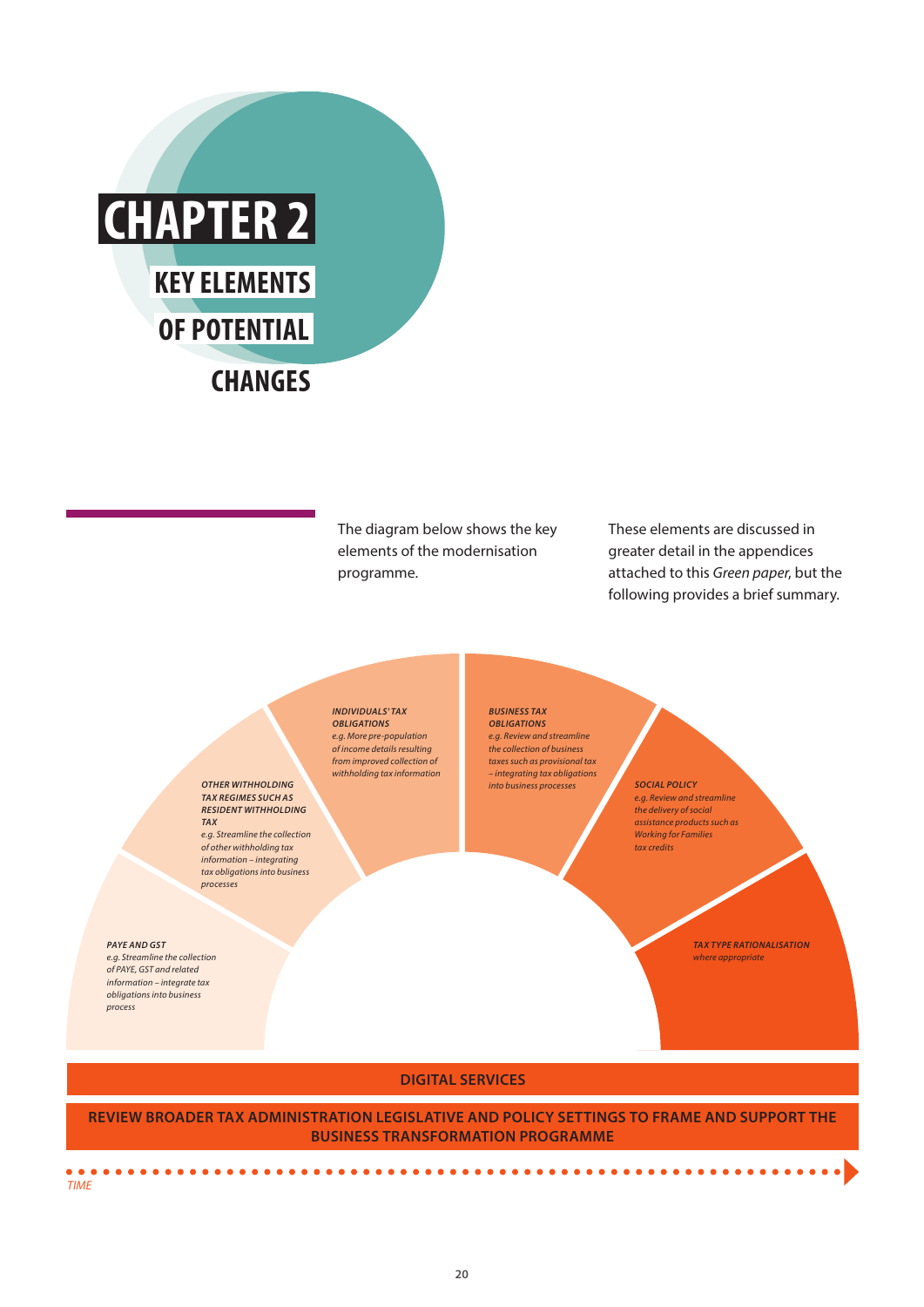<span id="page-20-0"></span>**1** The Government's view is that more effective use of a business's own systems to provide PAYE, GST and related information to Inland Revenue would provide real benefits to employers – do you agree?

**2** If not, what would be a better focus for future consideration in relation to PAYE processes?

**3** Have we considered all likely issues in relation to streamlining the collection of PAYE and related information?

![](_page_20_Figure_4.jpeg)

### **THE FUTURE FOR BUSINESS PROCESSES – PAYE**

*Taxes deducted from salary and wage earners by their employers form a very important part of our tax administration, so streamlining the collection of PAYE, GST and related information, and integrating tax obligations into business processes, is crucial for modernising the tax system.*

Pay As You Earn (PAYE) is a system for deducting income tax at source for salary and wages, and all who employ staff use the PAYE system. Every month, employers (or PAYE intermediaries) send PAYE information to Inland Revenue using the Employer Monthly Schedule (EMS).

This process is a crucial part of the administration so the Government wants it to operate as smoothly as possible with minimum compliance costs for employers.

Integrating the collection of this information into normal business processes would be an important first step to reduce the compliance costs for businesses. In doing so, providing PAYE information then becomes part of a wider process rather than an additional step required by the tax system.

Crucially, comprehensive collection of accurate PAYE information is also a pre-requisite to enable Inland Revenue to provide accurate tax information for individuals on an online income statement (see page 32 for more information on this).

In its current form, the EMS has many positive attributes, but it is still largely paper based. Even when electronic filing is used or required, submitting returns is an additional process and not aligned to businesses' accounting or payroll processes. This results in businesses spending extra time inputting data and increases the risk of errors.

Potential benefits from improving the way the EMS operates for employers, intermediaries and Inland Revenue include:

- avoiding unnecessary duplication by integrating PAYE into existing business systems (for example, the payroll system) rather than a stand-alone system and process;
- allowing business systems to talk directly to Inland Revenue systems, and vice versa;
- easy amendment and correction of tax codes;
- ensuring the information provided is validated immediately; and
- up-front verification of information (i.e. tax codes) to allow the EMS to be better used to collect underpayments of tax.

Focussing on the transfer of data, rather than on the current prescriptive filing of EMS returns, means information can potentially be provided and corrected at any time during a period, rather than just at the end of a prescribed period. This will ensure that what is withheld or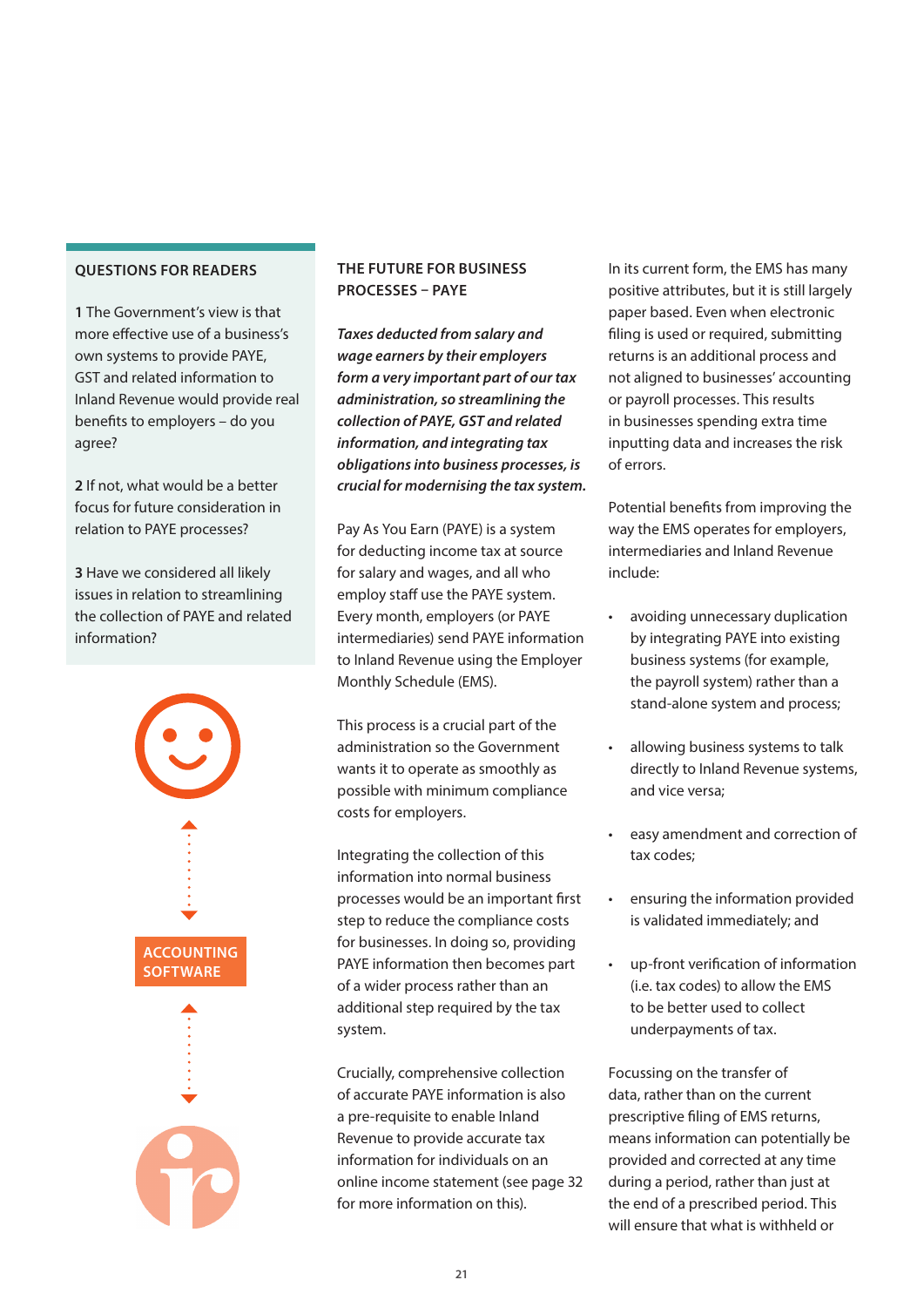![](_page_21_Figure_0.jpeg)

paid during the year more accurately reflects the customer's actual obligation or entitlement. It should also provide additional flexibility for taxpayers.

In order to improve and streamline the collection of PAYE information, the following issues will need to be carefully considered.

- Should the current EMS form be replaced with automatic digital data transfers?
- How should Inland Revenue ideally obtain additional relevant information?
- When will the information be considered accurate?
- Should some employee information be private and not shared with an employer (for example, should child support information be treated differently as it is a matter between the employee and Inland Revenue)?
- Should the timing of PAYE information and payment of PAYE align to when salaries and wages are paid to employees?

Innovation by software developers and payroll providers will be an important ingredient in ensuring that any PAYE changes are successful. In particular this should help ensure that "normal" business processes are used wherever possible.

Such changes will not just be confined to the provision of PAYE information

– the same issues and principles will also apply to other requirements. For example, the ability to use a business's own systems should equally apply to GST information requirements.

If you would like to read more about streamlining the collection of PAYE and GST go to Appendix 2.

*But it is not just about streamlining PAYE processes…*

It is also timely to look at the PAYE rules more generally to ensure that they work as efficiently as possible. A review of these rules will focus on removing undue complexity and providing more clarity in their application.

The rules have not been fundamentally reviewed since their introduction in 1957. This review of tax administration provides the opportunity to investigate whether improvements can be made to ensure the rules reflect modern employment practices.

A review of the PAYE rules should focus on removing complexity to ensure employers can apply the rules with the least amount of effort resulting in a reduction in compliance costs.

There are a number of factors influencing the accuracy of the amount of PAYE deducted. These include use of the correct tax code, assistance by Inland Revenue in helping to identify incorrect tax codes and calculation accuracy (for both payroll packages and manual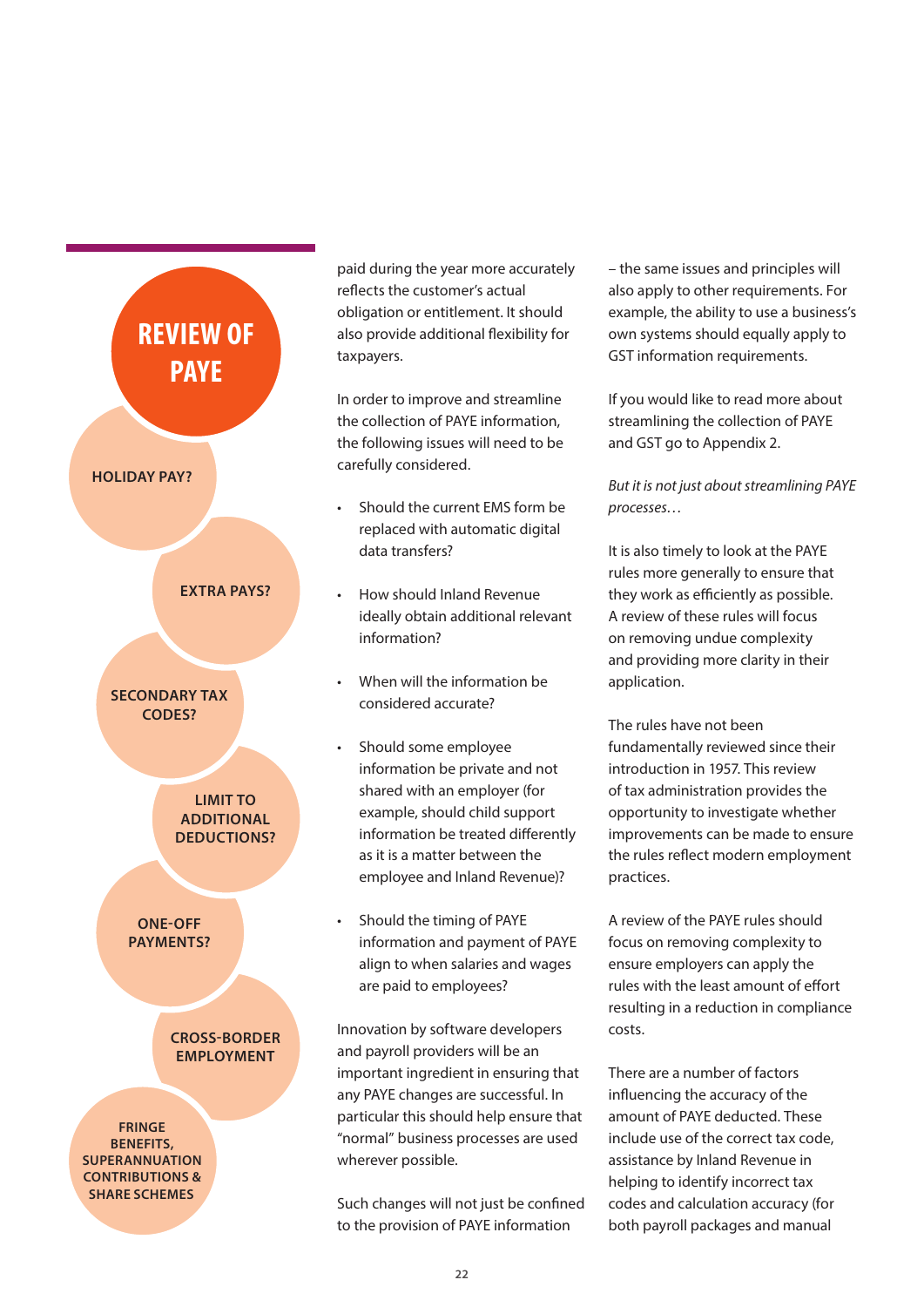**4** Are we considering all the relevant issues with the application of the current PAYE rules?

**5** Are there any other concerns facing employers that would improve how the PAYE rules work? calculations), and other changes in employee information.

A review of the existing PAYE rules will focus on:

- Rationalisation of how employment remuneration is taxed and whether all forms of remuneration can be included under PAYE. For example, can some or all of fringe benefits, employer superannuation contributions and employee share schemes income be incorporated into the PAYE rules?
- Whether one-off payments can be included in the PAYE rules to avoid taxpayers becoming provisional taxpayers.
- How the PAYE rules apply to crossborder employment relationships.
- Wage protection for example, ensuring employees receive a sufficient minimum net payment when exploring whether the PAYE system should be used to recover outstanding liabilities.
- Extra pays, due to the complexity of the current calculation.
- Clarifying the taxation of holiday pay.
- Simplifying the application of secondary tax codes due to better income information being received during the year.
- Opportunities for common definitions of salary and wages to

be used for a range of taxes and social policy products, thereby simplifiying the rules and reducing complexity.

If you would like to read more about reviewing the PAYE rules go to Appendix 2.

### *Enhancing withholding taxes to cover 'employment-like' income*

Withholding taxes like PAYE are widely considered to be the foundation of an effective tax administration. Such a system requires third parties (for example, employers, financial institutions etc.) to withhold an amount of tax from payments of income.

The existing PAYE model works well for the withholding of employment income where the traditional employee-employer relationship exists. For those who earn their income outside of a true employeremployee relationship, such as the self-employed or independent contractors, the picture is less straightforward.

The current rules only require the payer to withhold tax for payments made to contractors who are in a listed set of industries. For contractors involved in those industries not listed, however, withholding does not currently take place.

The current contractor withholding rules were introduced in 1957, at the same time as PAYE. The labour market has changed since 1957. The rules have only ever been extended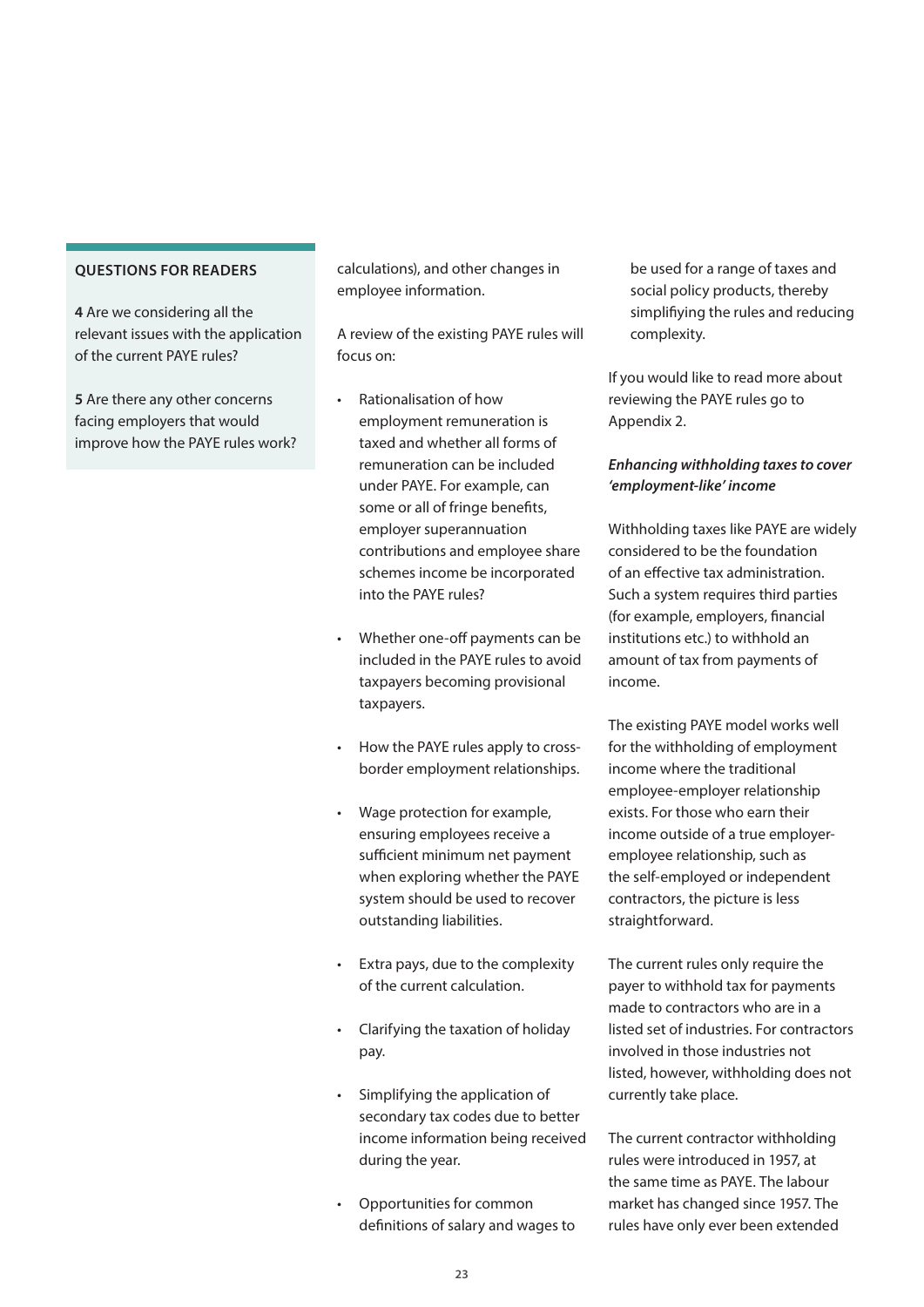**6** What factors should Government be particularly conscious of when considering changes to the withholding tax regime in order to cover more employment-like situations?

in an ad hoc way, for example, adding or removing specific industries. A review is needed to develop a more comprehensive and consistent withholding regime to keep up with modern work practices.

Business transformation provides the opportunity to consider whether there are ways to improve and simplify taxpayers' interactions with Inland Revenue when the traditional employer-employee relationship does not exist. A review would consider whether withholding at source could be used in a wider range of situations, including independent contractors, and possibly for particular industries.

Enhancing the withholding regime also provides for the ability to improve compliance from particular participants in the labour market, for example, from migrant workers.

The main objective is the provision of timely information and tax payments from business which are accurate, comprehensive and error free. Information should also be able to be shared with other government agencies where it is appropriate to do so.

Solutions in this area would ideally reduce compliance and administration costs for businesses and Government as a whole, while at the same time increasing compliance levels from all customers. Ideally there would be other benefits as well, such as reducing the possibility of customers falling into debt. In practice there are likely to be trade-offs. An important consideration is to ensure that any

change does not just merely shift the cost of compliance from Inland Revenue to business.

The Government may, where it has concerns with voluntary compliance, look to address the scope of the PAYE and the schedular payment rules.

If you would like to read more about possible changes to the withholding regime go to Appendix 2.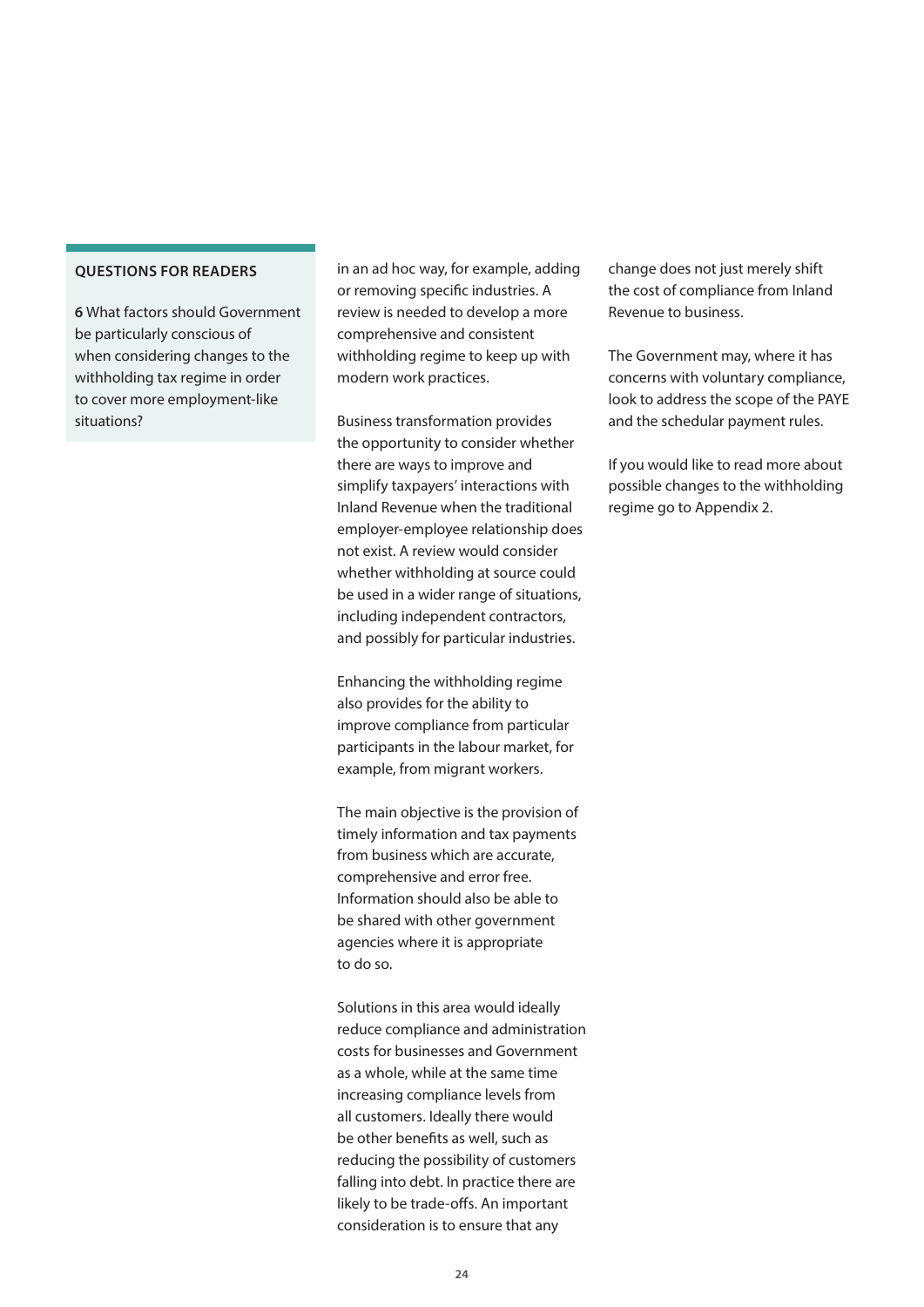<span id="page-24-0"></span>**7** What are the key tax administration issues currently facing businesses? Are there any particular areas that present concrete ways of increasing speed and certainty?

**8** How important is improving the provisional tax rules in reducing compliance costs for business? Are there other more important issues the Government should be focusing on instead, or as well?

**9** The Government seeks feedback on more effective and simple methods of calculating and paying provisional tax and, in particular, how provisional tax could be better aligned to other business processes.

### **THE FUTURE FOR BUSINESS TAX**

*It is vitally important for the Government to understand what, from a business tax perspective, the fundamental issues are in order to make improvements.*

The tax system needs to focus on speed, accuracy, certainty, predictability and low business risk in business taxation matters.

Businesses have stated that speed and certainty, and issues with provisional tax are important concerns. Businesses want access to the right people at the right time at Inland Revenue to ensure they are doing the right thing. But are there aspects of running a business that present specific issues – such as the impact of taking on more staff?

The tax system should be easy for businesses to comply with, ensuring they spend more time on running their businesses and less time on tax. If it is easy to do the right thing, overall levels of compliance will increase.

As mentioned above, the provisional tax rules are an important consideration for businesses as they are the mechanism by which most businesses pay tax during the year. The following discussion provides some initial high-level ideas to improve the calculation and payment of provisional tax.

### *Provisional tax*

Businesses are required to pay income tax on their profits. The exact amount of tax that a business is required to pay for each year can only be determined after that year has finished.

The current provisional tax rules, however, are designed to ensure that tax is paid during the year, rather than at the end of the year.

The calculation and payment of provisional and terminal tax currently presents some problems for businesses of various sizes, including:

- use-of-money interest (UOMI) risk for businesses, resulting from the need to estimate annual tax liabilities part-way through a year of assessment for provisional tax purposes;
- the compliance costs associated with estimating liabilities before the year of assessment has ended; and
- the one-off square-up nature of terminal tax can present cash flow difficulties for businesses, in particular, because of the nature of the current rules for new businesses. This also has flow-on effects for Inland Revenue in its enforcement activities.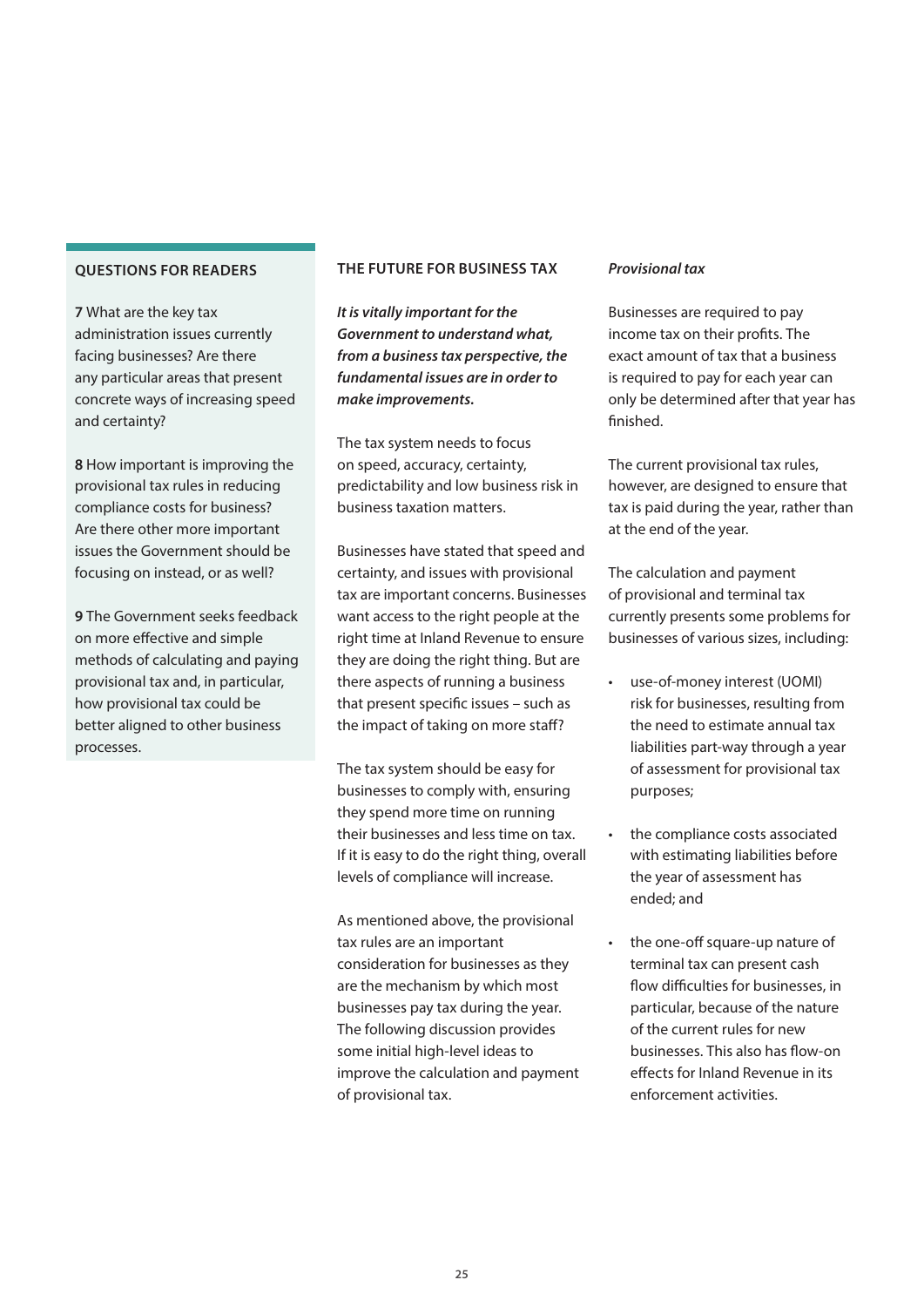**PROVISIONAL TAX ISSUES**

![](_page_25_Figure_1.jpeg)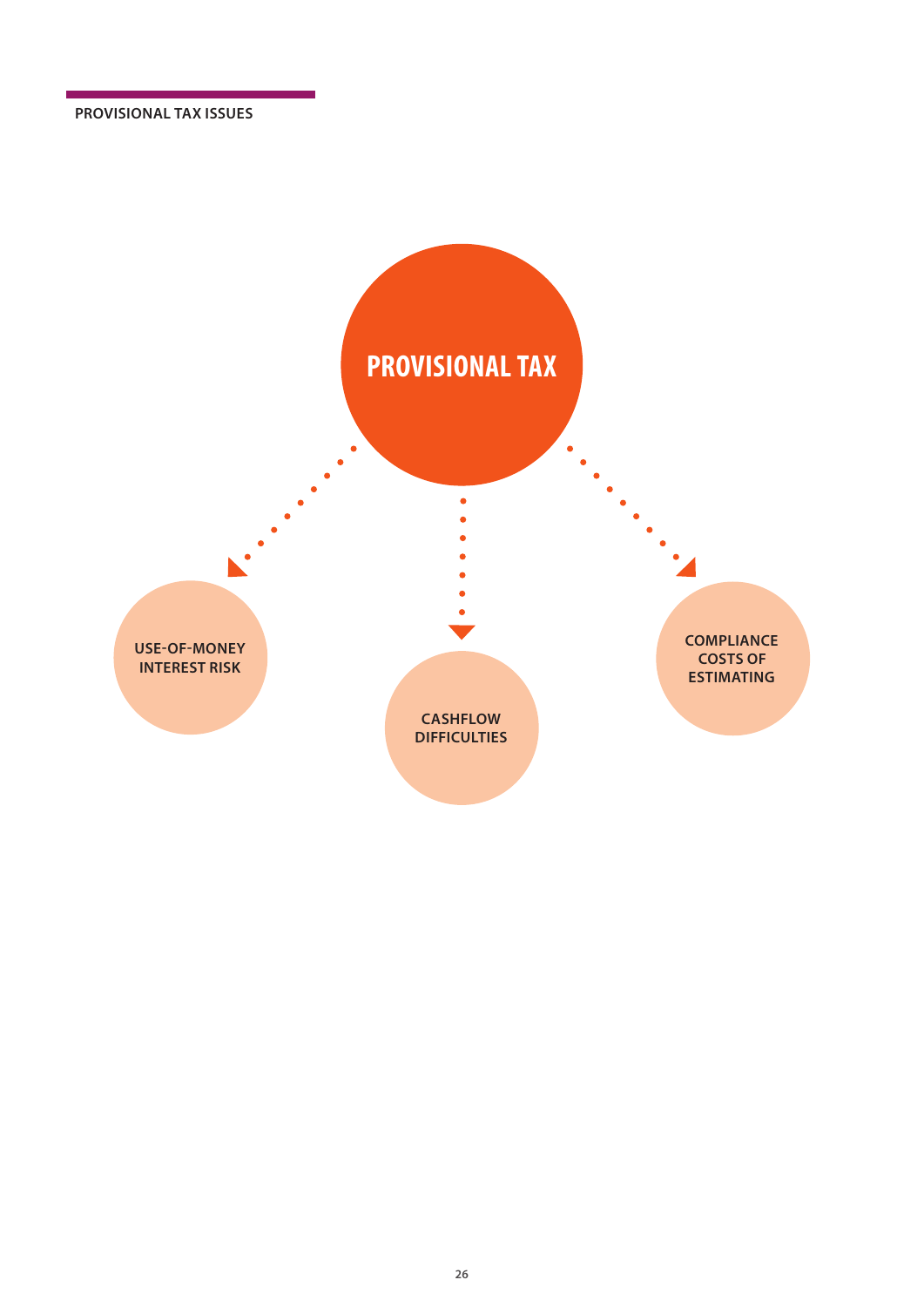Any design improvements to the provisional tax rules would need to consider the following:

- the impact on how businesses generate their cashflows;
- the use, as much as possible, of existing business processes and technology;
- encouraging compliance by making it easy to comply and hard not to;
- the reduction of compliance costs;
- the impact of UOMI on underpayments on businesses;
- equity between different taxpayers; and
- maintaining fiscal stability and predictability for the Government.

The calculation and payment of business income tax could be done more "on-account" as income is earned during the year – much like a PAYE system for businesses. One idea is by considering whether accounting profits with a few key adjustments (for example, reversing out capital gains and losses and excluding non-taxable income) could effectively be used as a better proxy for a business's endof-year tax obligation. This has the potential to simplify the calculation of provisional tax and create more certainty for taxpayers and reflect cashflow.

Alternatively, a simplified system whereby provisional tax payments are based on another proxy (for example a bespoke percentage of a business's turnover) could also be investigated.

Any review of the provisional tax rules would also have to consider changes to the standard uplift method of calculating provisional tax, together with the current safe harbour limits and use of money interest rules.

A review of the tax pooling rules should also be undertaken to see if they can be improved and/or made available to more taxpayers.

If you would like to read more about the future for business tax go to Appendix 3.

### *Small businesses*

A particular focus of modernising the tax administration system is to ensure it becomes easier for small businesses to comply with their tax obligations, thereby reducing their compliance costs and improving overall levels of compliance. Many small businesses have difficulty in meeting their tax obligations. Compliance costs are also higher for smaller businesses compared with larger businesses which tend to have better tax understanding, better financial systems and better business processes.

Therefore, it is important that Inland Revenue is more proactive and sophisticated in its approach to providing assistance to these businesses.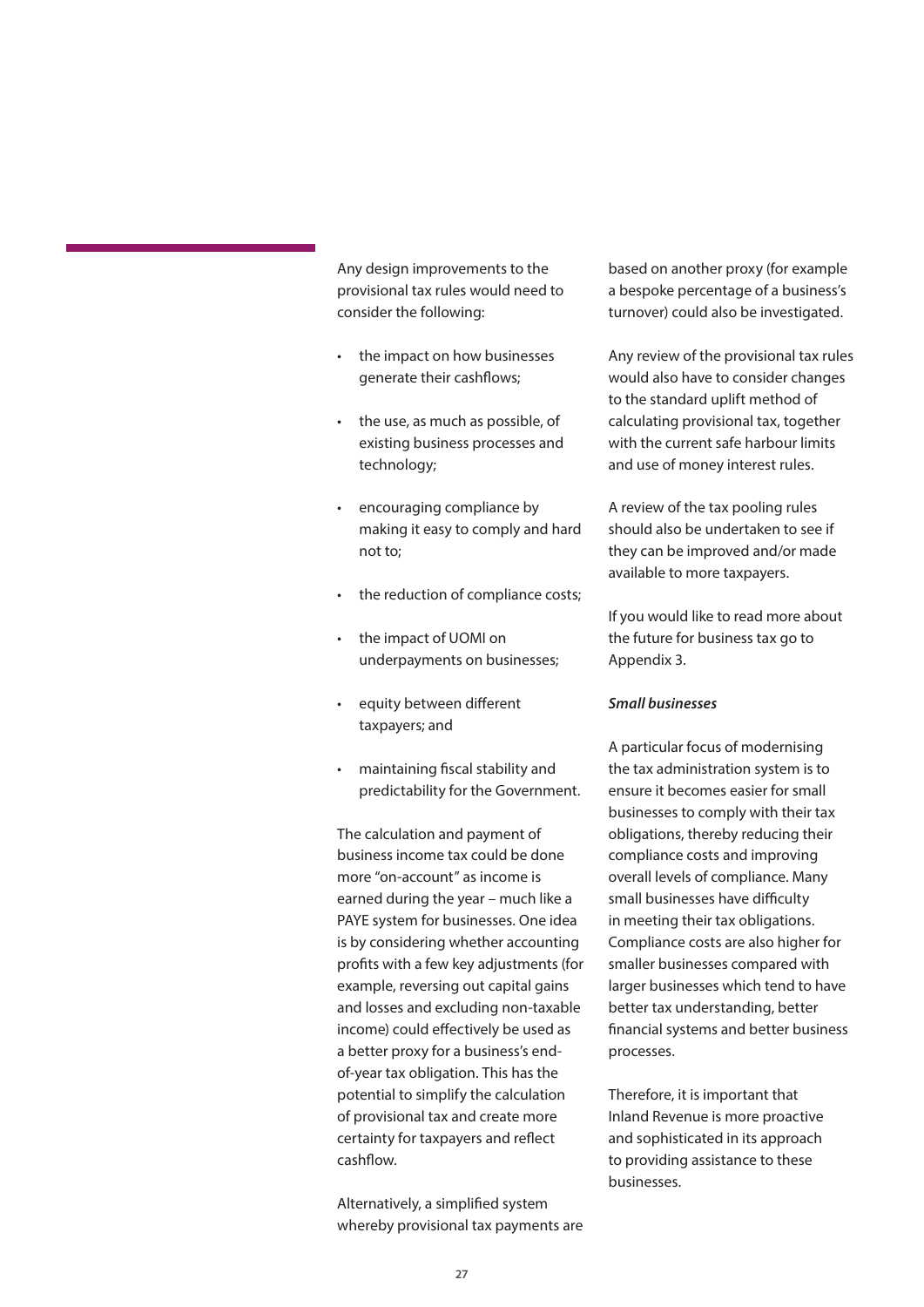**10** Is the proposed direction outlined here the correct focus to provide benefits for small businesses or are there other more important ways of helping small businesses?

**11** Are there any areas where you think tax for small businesses can be simplified, without creating specific tax breaks?

**12** A particular focus is to ensure that small businesses achieve higher levels of compliance – what are the most important practical ways of promoting and achieving higher levels of compliance?

Taxes should not be a minefield for small businesses – complying should be easy. It may be that there is assistance that Inland Revenue could provide to specifically help small businesses, including encouraging the use of improved business systems and accounting software that meets specific standards to ensure the first few years of a business's life-cycle are successful.

Other forms of assistance could involve ensuring that the right support is available at key events that may result in tax obligations, such as taking on new staff for the first time. Ensuring that businesses get it right first time and maintaining that will be a real focus. This is likely to be a more productive use of both business and Inland Revenue staff time than lowervalue activities, such as keying in data from paper forms.

Software would have the ability to help users correctly classify transactions to ensure tax obligations are correctly met right from the start. Taxpayers who use the software would benefit from greater certainty as errors and misclassification would be reduced.

A move in this direction could be supported by changes to the penalties regime. The current penalties regime is based on associated shortfalls arising from individual transactions. Where appropriate, the penalties regime could be adjusted to instead focus more on recognising that the taxpayer is attempting to comply. Inland Revenue could provide the support necessary to encourage

taxpayers to remedy systems faults which give rise to tax shortfalls. Adopting business systems and accounting software that meets specific standards would be a key component of this.

Small business may also benefit from tax rules being 'simplified'. By 'simplified' the Government does not mean introducing tax concessions for small businesses. Tax breaks for a particular group or industry are likely to create distortions by encouraging resources to flow into less productive activities, solely to get the tax break. This is inconsistent with the BBLR framework discussed in chapter 1.

However, it may be possible to make some changes that result in tax simplification for small businesses that reduce compliance costs and make it easy to comply without a substantial fiscal impact.

If you would like to read more about proposed improvements for small businesses go to Appendix 3.

#### *Information provision*

In a digital world, providing paper tax returns is an out-dated concept.

Taxpayers are often forced to duplicate processes in order to comply with current information requirements. The information required may also be out of sync with the business's size or risk profile.

From Inland Revenue's perspective, it may not be receiving from businesses the type of information that would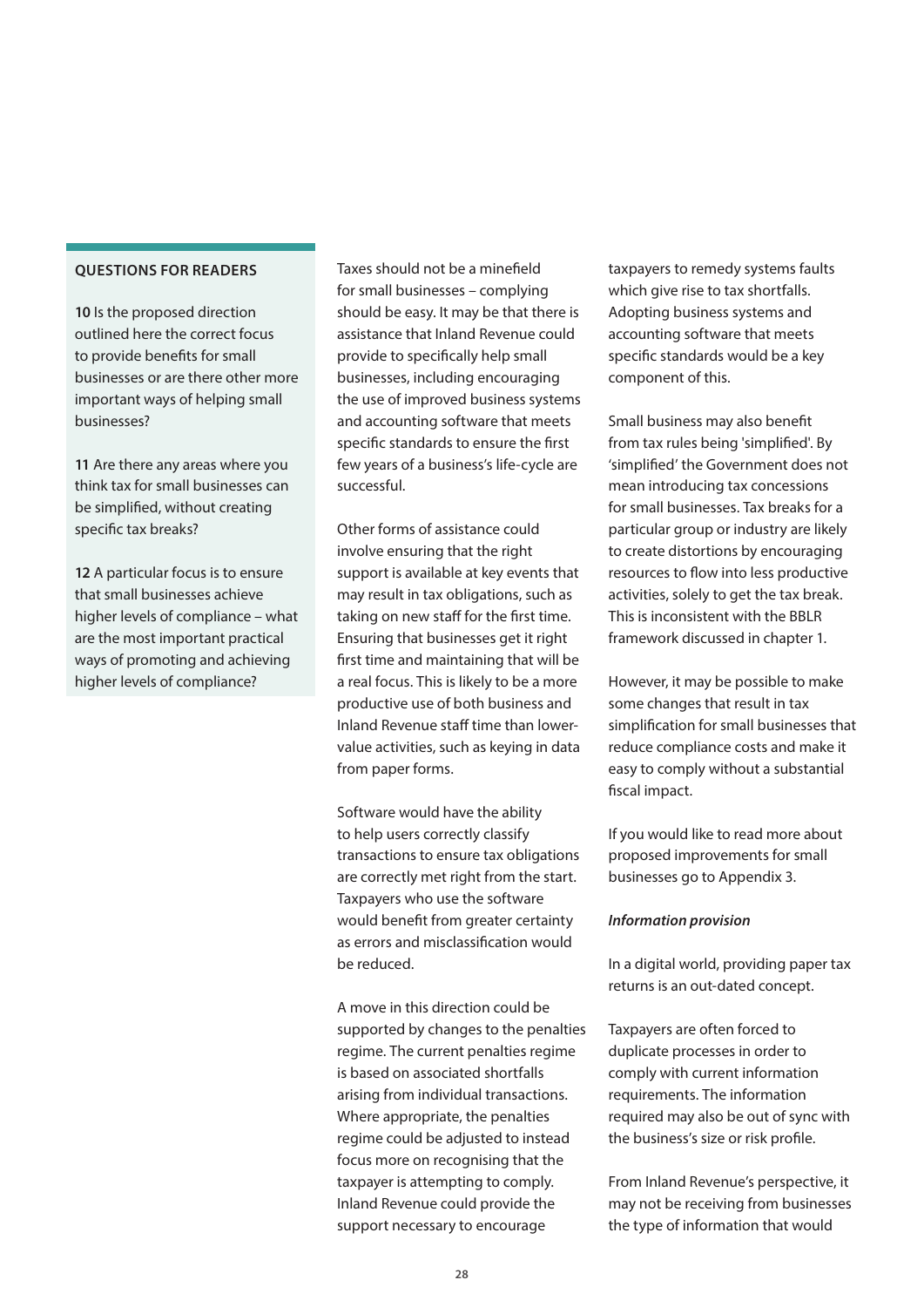**13** What are the key considerations that should be taken into account when looking at the provision of business income information?

most effectively allow it to carry out its debt recovery, audit and other core functions.

There is also an efficiency cost to taxpayers and Inland Revenue in processing non-digital and/or superfluous information.

New technology provides an opportunity to rationalise current tax returns for businesses. The focus in the future should be on providing relevant and timely information efficiently. This will therefore form the basis of a review of information requirements facing businesses.

If you would like to read more about business income information provisions go to Appendix 3.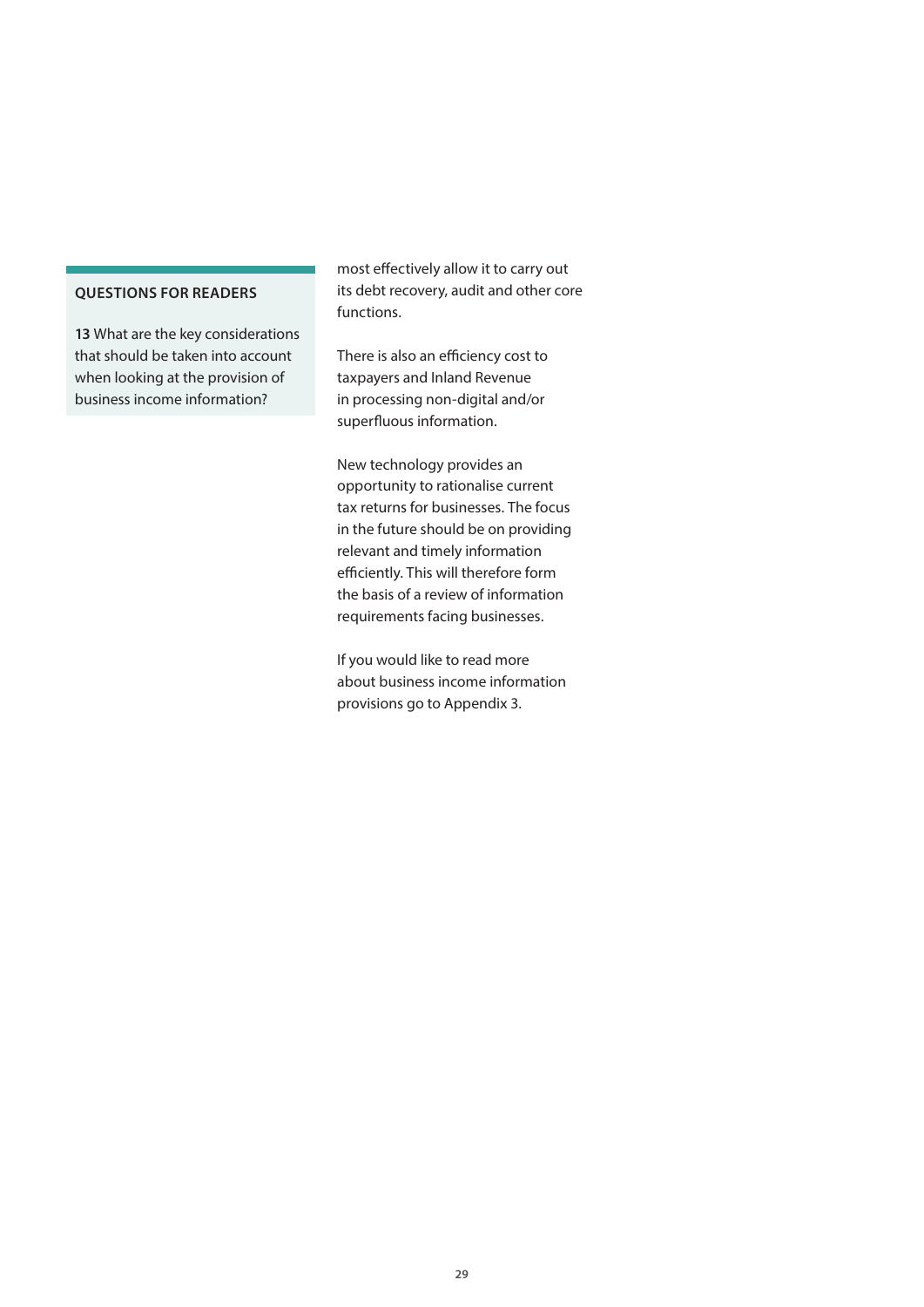### <span id="page-29-0"></span>**WITHHOLDING TAXES FROM CAPITAL INCOME**

![](_page_29_Figure_1.jpeg)

### **QUESTIONS FOR READERS**

**14** Is there anything else a review of the RWT rules should consider?

Income earned from savings and investments is likely to grow in the future, as the population ages and more capital is accumulated. It is therefore important to ensure that such sources of income, and associated resident withholding tax (RWT) deducted at source, are accurately and promptly recorded.

A review of the current RWT rules should build on improvements arising from more effective and streamlined collection of PAYE information. Any improvements in this area will also help facilitate changes to how Inland Revenue interacts with individuals and businesses.

A particular focus is how to enhance the provision of information about RWT on interest and dividends by integration into existing business processes – similar to the process envisaged for an improved PAYE information-gathering process.

This information should be obtained from those who are able to provide it at the lowest cost and where that information is most likely to be accurate. Although there may be some short-term costs for financial institutions and other businesses in order to provide this information, there are longer term benefits to those businesses and their customers– for example, more accurate and automatic withholding and increasing levels of compliance. There will also be long-term benefits to financial institutions as tax is integrated into business processes.

Collaboration with financial institutions and other businesses deducting RWT will be essential to ensure that any RWT changes are effective in keeping overall compliance costs in this area to a minimum.

In particular, a review needs to look at:

- improving the timeliness of information to Inland Revenue;
- the type of information provided;
- how to best incorporate the requirement to provide information into normal business processes, in order to reduce compliance costs;
- whether changes could remove the need for financial institutions to provide annual tax information to customers if it was already being provided directly to Inland Revenue; and
- whether RWT systems could be used as an efficient method of collecting underpayments of tax.

If you would like to read more about a review of the RWT rules go to Appendix 4.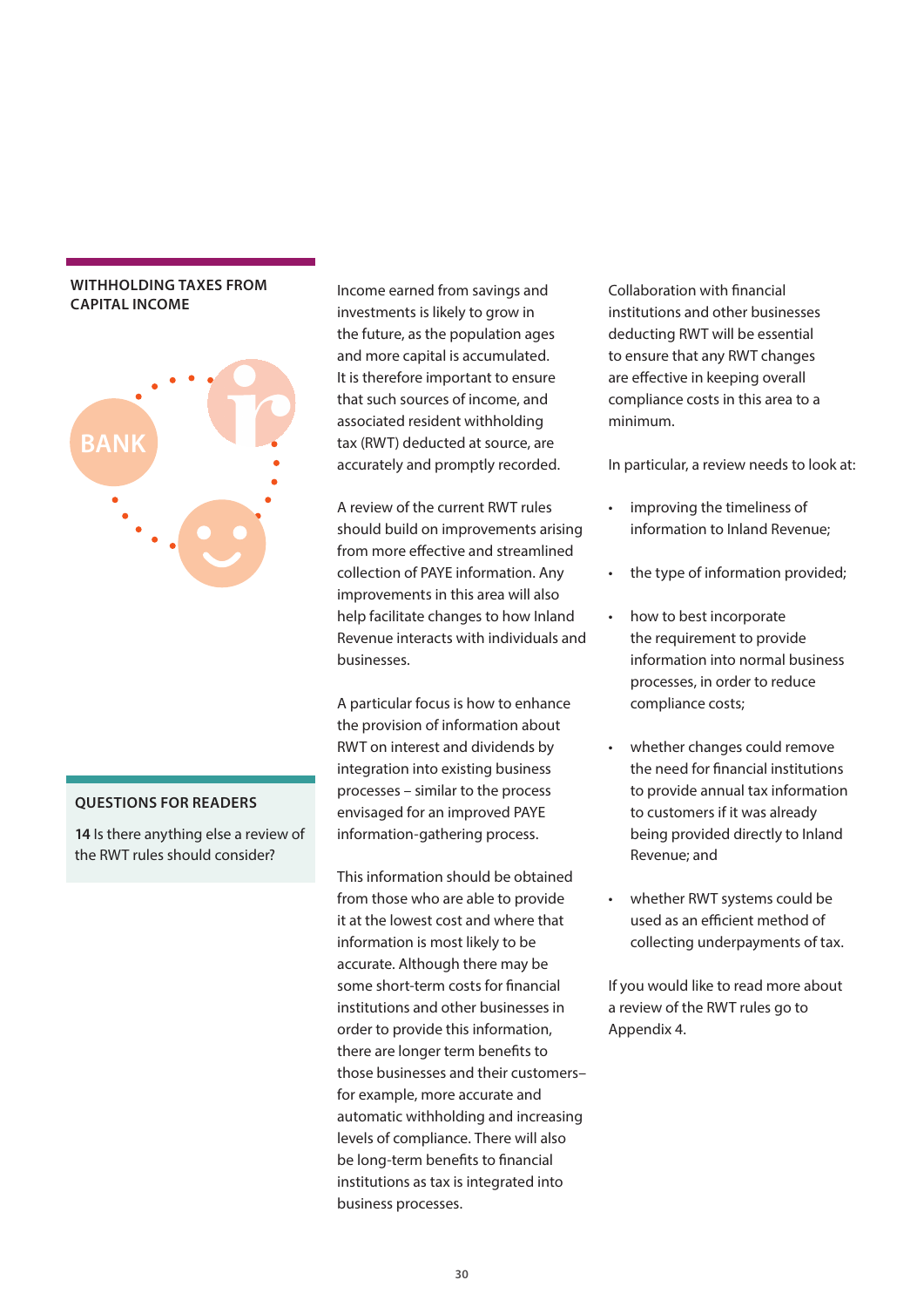### **CONCEPTUAL VIEW OF INDIVIDUALS' INCOME TAX IN THE FUTURE**

![](_page_30_Figure_1.jpeg)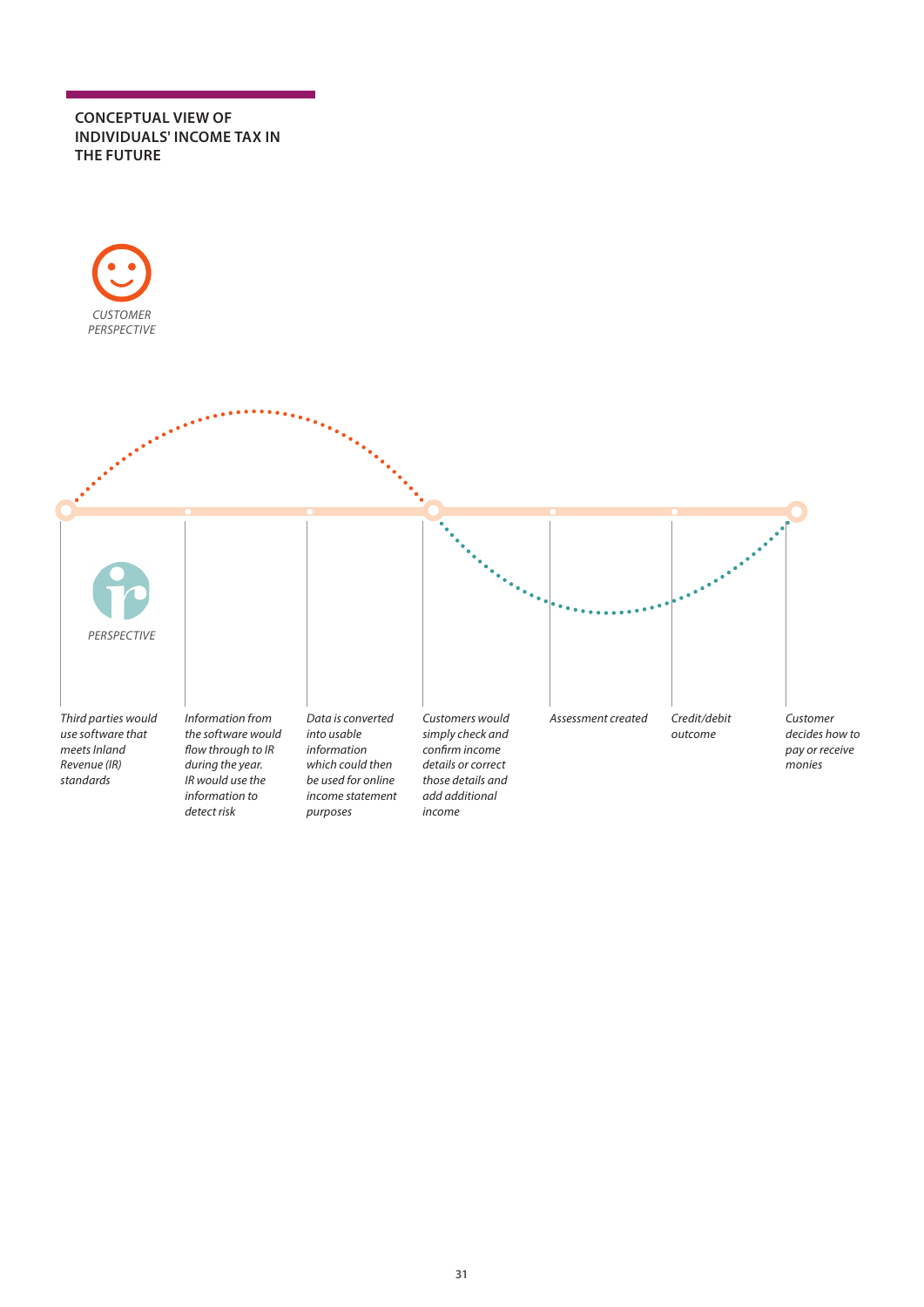### <span id="page-31-0"></span>**INDIVIDUALS**

### **QUESTIONS FOR READERS**

**15** Do you agree with the idea of interacting with the tax system by online tax statements?

**16** If not, why not?

**17** Is there anything else we should consider?

Streamlining PAYE and withholding tax mechanisms will be the building blocks on which an individual's improved experience of the tax system will be based. More comprehensive and accurate information received from these changes will allow for a fundamental review of how individuals interact with the tax system in the future.

By way of background, a policy decision was made in the 1990s to try and remove the requirement to file income tax returns from as many individuals as possible. However, over time, this approach has created tension in the tax administration system between taxpayers who are not required to file, and those who are or who chose to do so in favourable circumstances (for example, to claim a refund). This creates fairness concerns for those who have to file and have tax to pay.

Significant numbers of individuals are now either required to file returns or are choosing to do so. It is therefore timely to consider whether it is still desirable to keep as many individuals as possible from actively interacting with the tax system.

This is particularly so as new technology now affords the possibility of Inland Revenue receiving accurate income information from employers, (see page 21) allowing Inland Revenue to provide an individual with a secure online tax statement showing those income details. This could include amalgamation of various tax interactions in one place (for example, including donations rebates). The

key would be to make customers' interaction with Inland Revenue as simple as possible.

The only action required for the vast majority of customers would be to check and confirm their details. Where applicable, certain individuals would also need to report other income received – such as overseas income where there was no deduction of tax at source. International initiatives on the exchange of income information may also provide opportunities to provide overseas income details in the individual's tax statement.

More effective use of technology could allow Inland Revenue to automatically adjust withholding rates to collect any underpayments of tax, making it easier for individuals to meet their tax payment requirements. Refunds could be made quickly and automatically.

This level of simple engagement would help ensure that individuals better understand what their tax obligations are, and how the wider tax system works. Over time, this would help improve voluntary compliance.

If you would like to read more about how individuals could interact with the tax system in the future go to Appendix 5.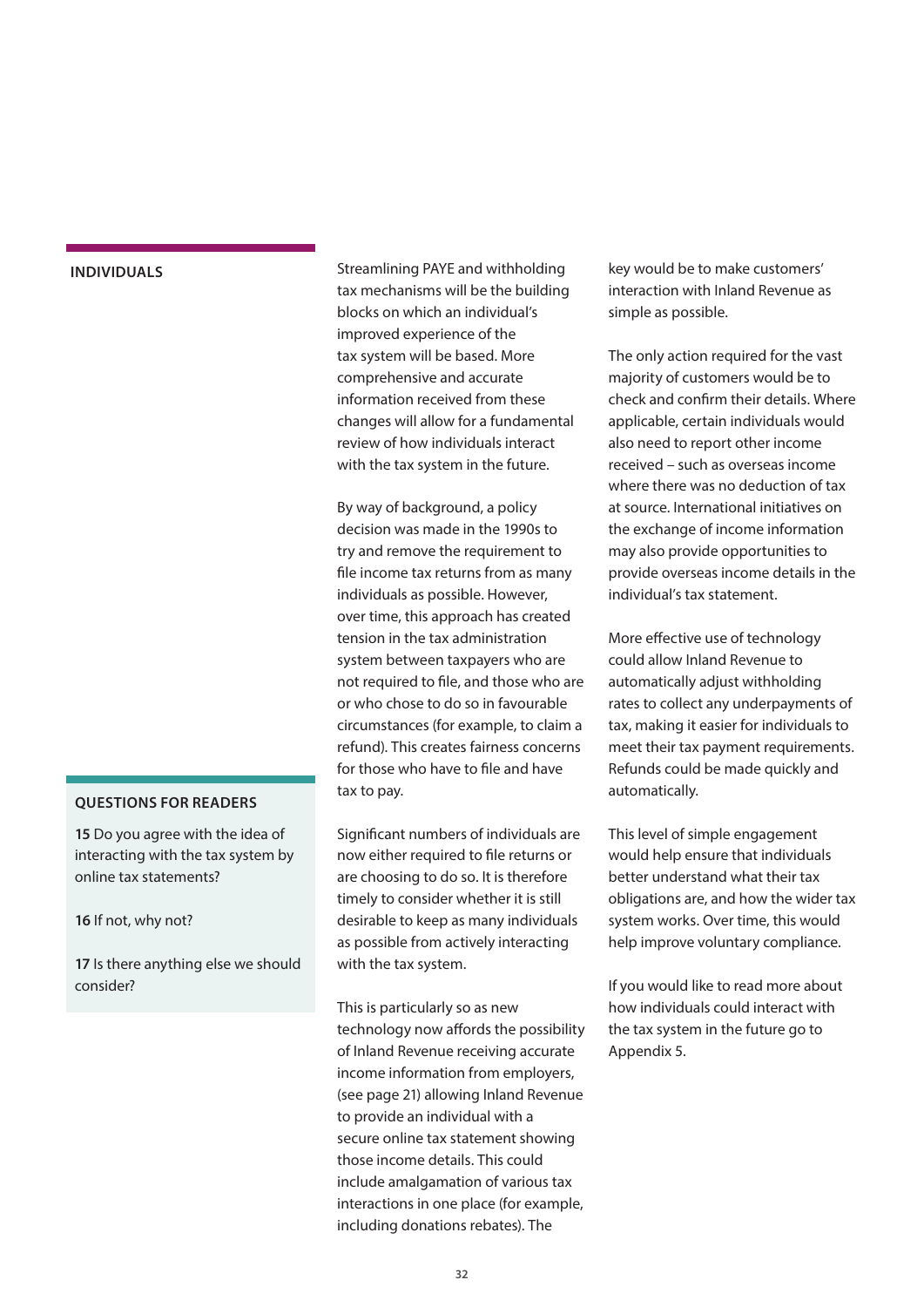<span id="page-32-0"></span>![](_page_32_Figure_1.jpeg)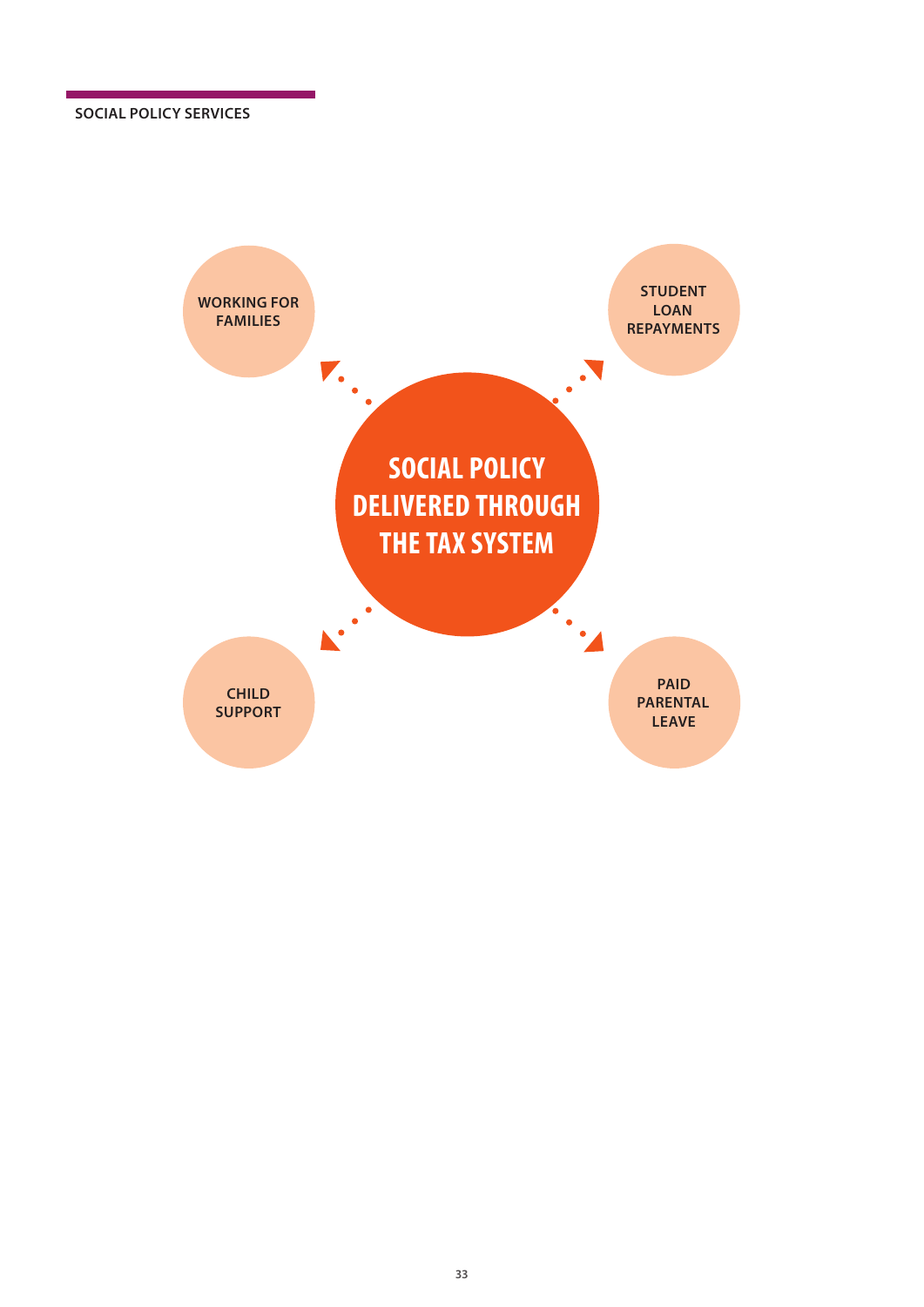### **SOCIAL POLICY**

Social policies administered by Inland Revenue (primarily Working for Families and Child Support) generally operate within the tax system on a yearly basis. Some of the potential changes may also affect Paid Parental Leave, Student Loan repayments and KiwiSaver.

Some Working for Families and Child Support customers will go into debt, or are already in debt unnecessarily because of out-of-date information held about an individual or family.

For Working for Families, debts or underpayments generally arise because of the annual assessment period, with payments made in advance or concurrently with the entitlement. This type of system requires upfront estimates of entitlement together with an end-of– period square-up.

However, circumstances often change throughout the year, resulting in multiple contacts between Inland Revenue and individuals, or no contact at all (and therefore outdated information). Neither situation is a good result.

The intention is to design processes that work for the customer and are fit for purpose. Processes should ideally match the timeliness of payments to customers' needs, and ensure payments are received on a real-time basis.

Reviewing the administration of these areas should include consideration of the suitability of the annual cycle and how to make better use of information from other sources.

Any change to the annual cycle would be a fundamental shift in the administration of Child Support and Working for Families. More accurate and timely information, on a more regular basis, is likely to be achieved by advances in technology, ensuring easy and low-cost interactions with the people involved.

Debt prevention would be the main benefit arising from improvements in this area. A system based on the ability to make frequent adjustments because of changing circumstances should mean less chance of going into debt.

If you would like to read more about re-designing processes for administering social policy go to Appendix 6.

### **QUESTIONS FOR READERS**

**18** Do you agree with the proposed direction of re-designing processes for administering social policies in the future?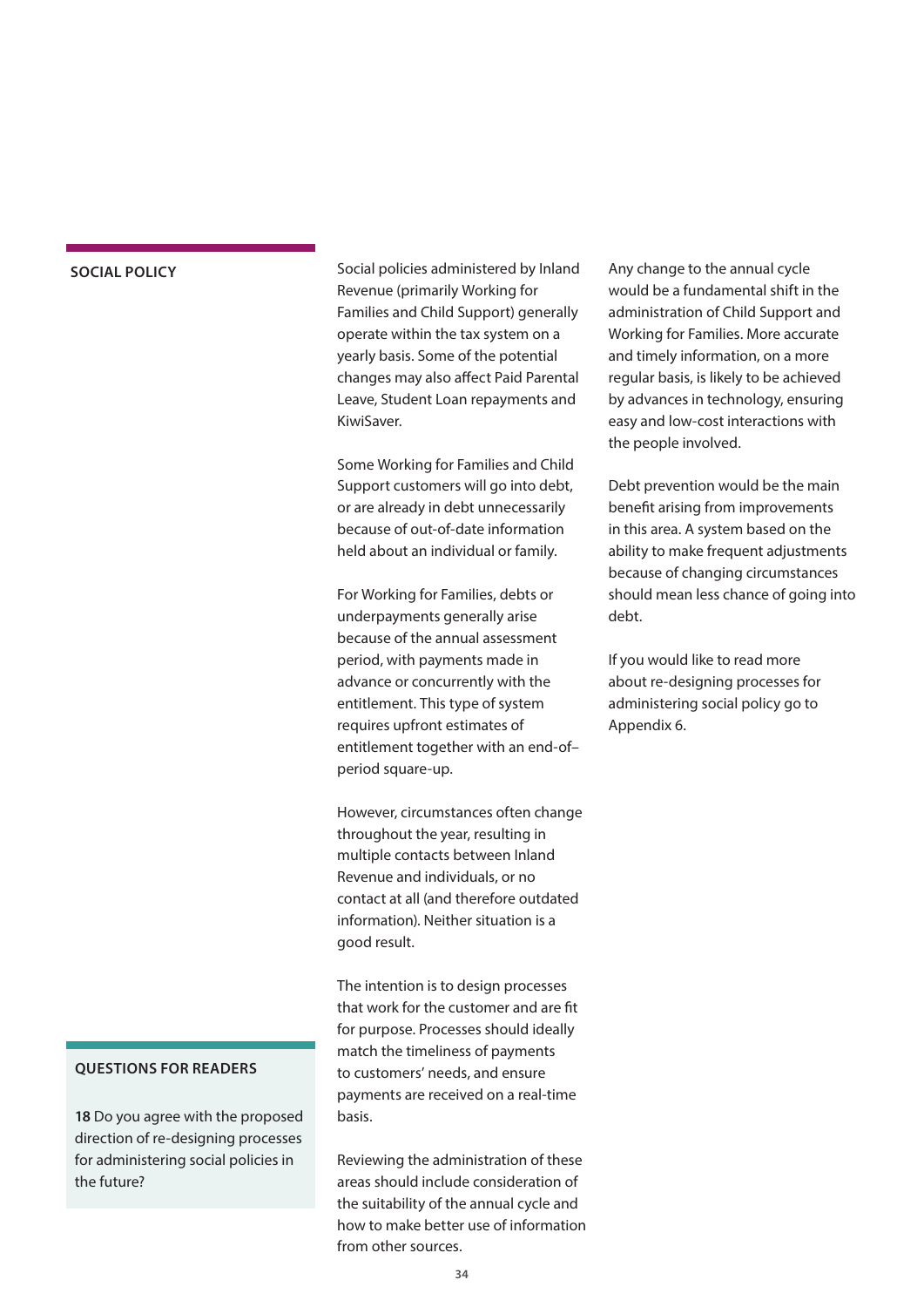### <span id="page-34-0"></span>**THE POLICY AND LEGISLATIVE FRAMEWORK FOR TAX ADMINISTRATION**

Simplifying the tax administration system requires consideration of key tax administration and legal issues that frame and underpin much of New Zealand's tax administration system.

Changes to the way that taxpayers interact with Inland Revenue through digital services provide an opportunity to consider fundamental issues contained with the Tax Administration Act 1994.

This section considers some of those changes.

### *The role of Parliament and the Commissioner of Inland Revenue*

Parliament both guides and constrains the role of the Commissioner of Inland Revenue, and the relationship between the Commissioner of Inland Revenue and taxpayers.

The power to levy taxes belongs to Parliament. Legislation is necessary to ensure certainty in the rules and to determine how much prescription versus Commissioner administrative decision-making is desirable.

To a reasonable extent, the role of the Commissioner is clear and adequately expressed in the Tax Administration Act. 'Care and management' is a key component of this and works well as a mechanism to reflect that the Commissioner needs to apply her limited resources effectively and efficiently.

However, there are areas in which the Commissioner's role should be reviewed, such as how the 'care and management' provisions can be made more effective, and how they apply in non-tax areas.

### *The role of taxpayers and third parties*

Self-assessment is a feature of the current New Zealand tax administration. It reflects the fact that, traditionally, a taxpayer has the information to best determine their own income and tax liability.

Even in a world where assumptions about information collection and calculations are challenged, and online income tax returns are provided and calculated by Inland Revenue, the liability and obligation to pay tax ultimately still belongs to a taxpayer. This is known as 'selfassessment'.

However, it will be important to test this assumption and consider the implications of any changes concerning the roles and obligations of taxpayers. An understanding of taxpayer obligations is core to the compliance and penalties legislation. Any changes to these obligations could have implications for penalties.

A review of these policy and legislative settings needs to be considered in the context of any changes to the selfassessment framework.

#### *Information and secrecy*

Inland Revenue holds a lot of information, and has more interactions with New Zealanders than any other agency. Using and analysing information in a timely and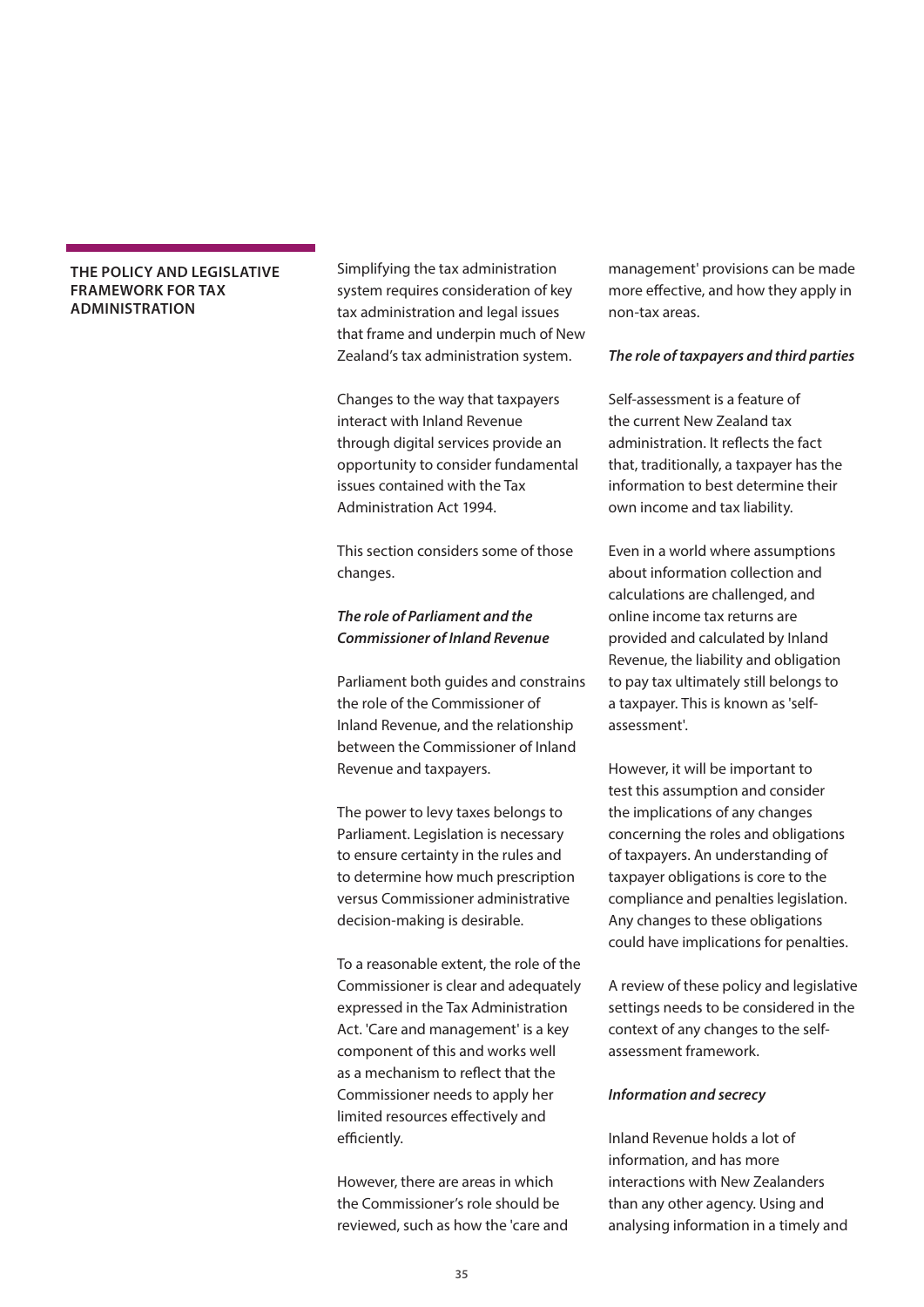**19** Do you agree that the correct areas are being looked at in reviewing the policy and legislative framework for tax administration?

more efficient way will become more critical in the future. Consideration of the use, collection and disclosure of information will also be crucial.

Critical to the effective administration of the tax system is the trust that customers have that their information will not be disclosed inappropriately – and this is reflected in the secrecy rules. Equally, Inland Revenue sometimes needs to disclose information to third parties when it is reasonable to do so.

One of the Government's objectives for the future tax administration is to use information more effectively within Inland Revenue and to facilitate greater co-operation across government. The Government wants agencies to 'to use information as an asset'. In doing so, a number of potential tensions will need to be reconciled to meet these objectives, including:

- the interplay between information sharing and tax secrecy, and any potential impact on the integrity of the tax system;
- the differences (if any) between non-taxpayer-specific information and taxpayer-specific information;
- the treatment of information for social policy purposes;
- intelligence sharing and participation in cross-agency initiatives;
- co-location and joint service provision with other government agencies;
- the implication of greater information collection via accounting software and/or intermediaries; and
- how to manage the collection, storage and use of large external data sets.

### *Legislative structure of the Tax Administration Act*

As an umbrella act the Tax Administration Act should provide a consistent administrative framework across the Inland Revenue Acts. Consideration would need to be given not only to the interplay of the Tax Administration Act with the Income Tax Act and the Goods and Services Tax Act, but also to the level of consistency that is necessary or desirable between the legislation dealing with tax matters and various social policy functions.

Specific tax policy work in this area will necessitate their own changes to the Tax Administration Act. As a result, certain provisions will become obsolete. A starting point for a new Tax Administration Act could be to re-order provisions, including those that can sensibly be carried over from other Inland Revenue Acts.

If you would like to read more about the policy and legislative framework for tax administration go to Appendix 7.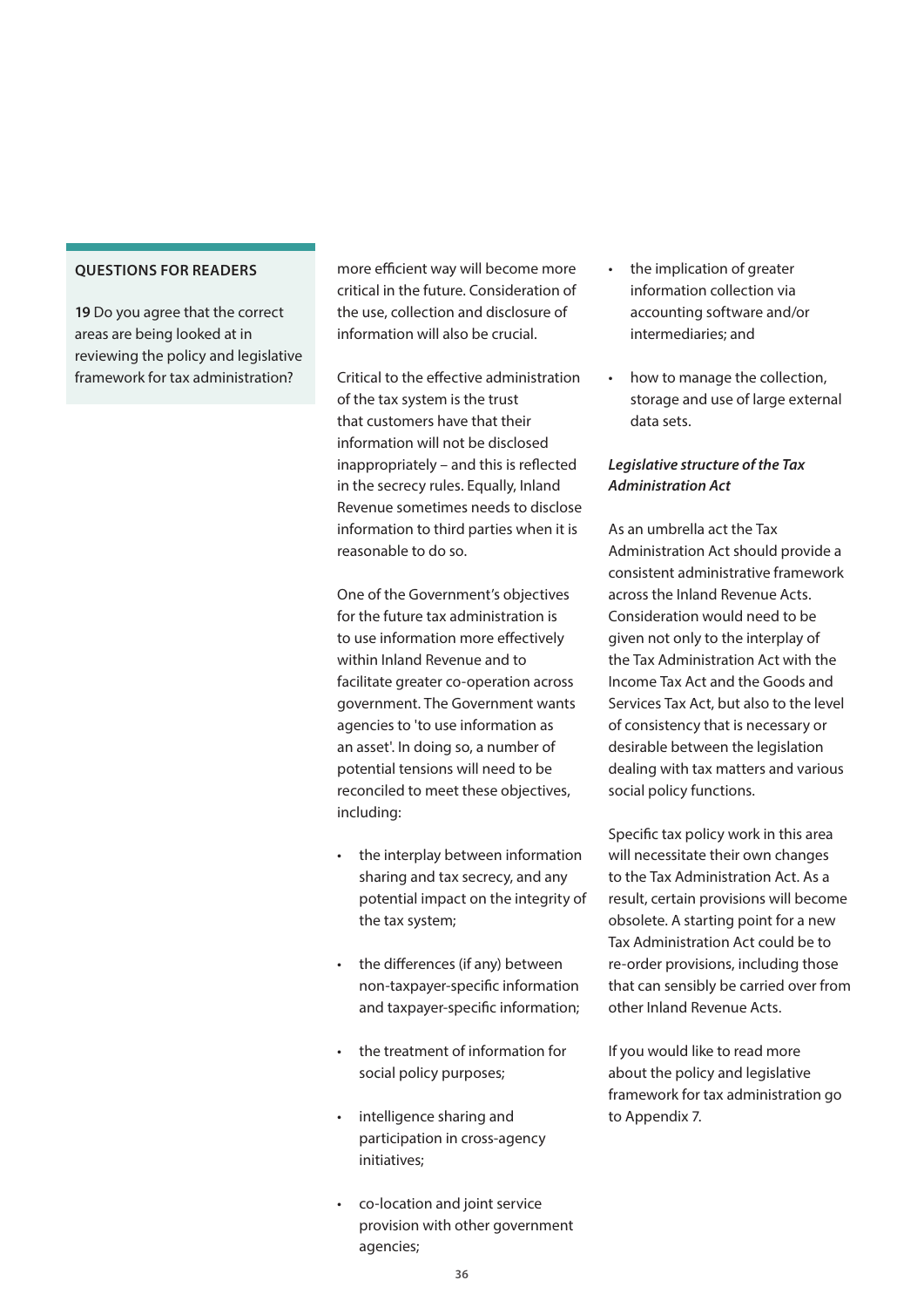<span id="page-36-0"></span>**Investment income information** 2016 **Better digital services** March 2015 **Business taxation** 2016 **Individuals' interactions with IR**  $2016$ **Rules for tax administration** 2015 **Easier information provision for PAYE/GST**  2015 **Withholding taxes on labour income** 2015 **Social Policy** 2017 **Green Paper on Tax Administration** March 2015

### **NEXT STEPS**

The following sets out a very highlevel summary of the scope of the tax policy work discussed in this *Green paper*, together with indicative dates when subsequent public consultation may occur.

### *Enabling secure digital services*

In tandem with this *Green paper* a discussion document on *Providing better digital services* in a tax administration context has been released.

That paper considers whether secure digital services can be delivered using the current policy and legislative framework.

In particular, it identifies legislative and other barriers to moving to digital services, and discusses options to help move people to digital services (including incentives, disincentives and, where appropriate, requiring people to use of digital services).

### *The policy and legislative framework for tax administration*

In the second half of 2015 a discussion document on developing a tax administration framework fit for the 21st century will be released. This will discuss, for example, the respective roles of Parliament, the Commissioner of Inland Revenue and customers.

### *Employment income*

In the second half of 2015, two discussion documents on employment income will be released.

The first will focus on:

- the collection of information for PAYE purposes; and
- modernising the PAYE rules more generally.

The second will focus on:

• enhancing withholding taxes to cover 'employment-like' income.

### *Withholding taxes on capital income*

In 2016 a discussion document on streamlining the collection of information relating to other withholding regimes will be released. This document will look at ways of ensuring that sources of income with tax deducted at source (for example, interest and dividends) are accurately and promptly recorded.

### *Individuals' taxation*

In 2016 a discussion document on improving the tax system for individuals – for example, in relation to the pre-population of tax returns and more efficient payment and debt mechanisms – will be released.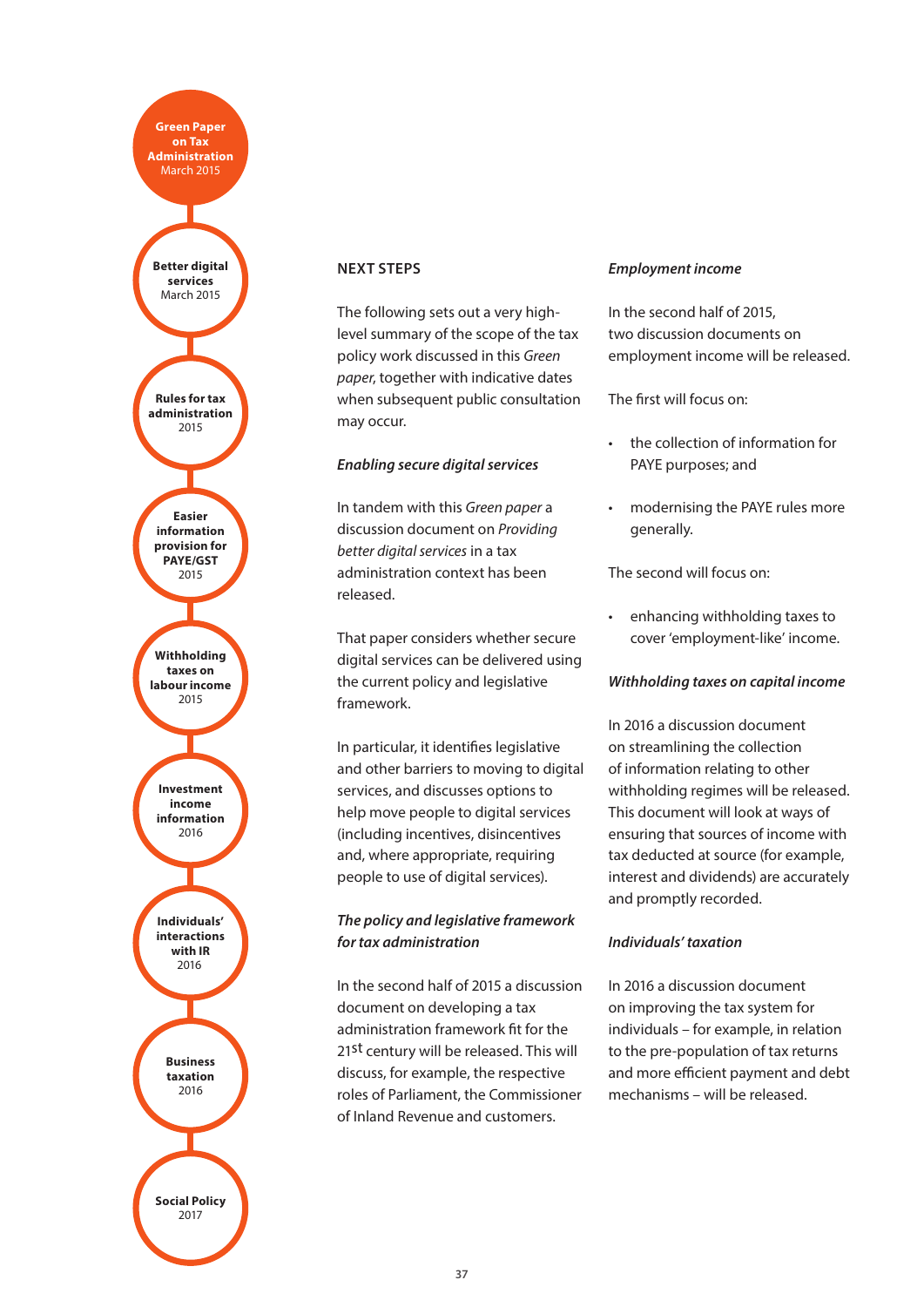### <span id="page-37-0"></span>*Business taxation*

From 2015–2016, a number of discussion documents focussed on improving the tax system for businesses will be released. These will look at streamlining business tax processes, for example, in relation to provisional tax, small businesses, the collection of information, and on penalties and interest.

### *Social policy*

From 2017 onwards, a number of discussion documents on various social policy issues such as encouraging people to update or confirm personal circumstances during the assessment period – will be released.

Other areas of potential focus may include:

- periods of assessment and payment;
- aligning definitions and rules across common social policy elements; and
- debt prevention and collection.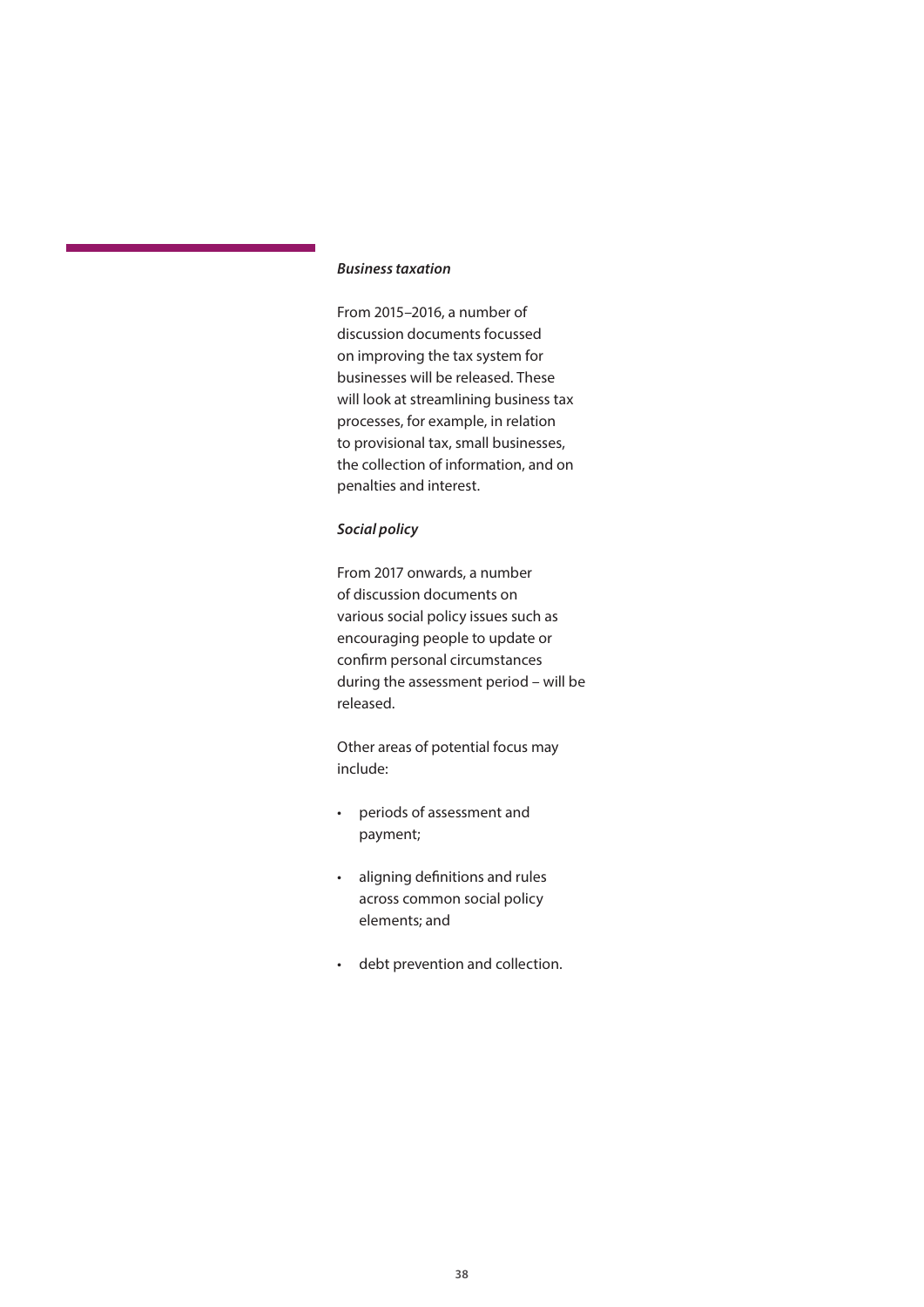### **APPENDIX 1 POLICY CONSIDERATIONS**

### **NEW ZEALAND'S TAX SYSTEM**

**1.1** Having a good overall tax system means having both good tax policies and good administrative systems. Both of these elements need to go hand in hand.

### *Costs associated with raising taxes*

**1.2** Taxes create costs. As well as the taxes themselves, there are additional costs that are sometimes referred to as 'deadweight costs'. These include compliance costs to customers and administrative costs to Inland Revenue, and also distortionary costs due to the way that taxes influence behaviour. For example, they can discourage people from working, saving, starting a business or increasing their skills. Taxes can bias the ways in which people work or save. Taxes can also discourage firms from investing or cause them to invest in inefficient ways. It is important to keep the overall costs of raising tax to a minimum.

**1.3** Reducing compliance costs for businesses, in particular small and medium enterprises (SMEs), is an important goal for the Government. Although there is evidence that tax compliance costs for New Zealand individuals and SMEs are likely to be low by international standards , given the large number of SMEs operating in New Zealand, overall tax compliance costs for this group as a whole are likely to represent a significant cost to the economy. In 2009, compliance costs for SMEs alone were estimated at \$2.5 billion which was more than 1% of GDP. Total compliance costs in the United States have been estimated as 10% of tax collections which in New Zealand would amount to 3-4% of GDP. It is therefore very important that we continue to contain tax compliance costs.

### *New Zealand's tax policies*

**1.4** The aim of New Zealand's tax policies is to tax as broad a range of income and expenditure as practicable at rates that are as low as possible. Known as the broad-base, lowrate (BBLR) approach, this provides a coherent and robust revenue base and promotes equity and fairness, economic efficiency and growth, and revenue integrity.

**1.5** It also helps keep administration and compliance costs low. It is a much more coherent way of levying tax compared with most OECD countries.

### *Endorsement of New Zealand's tax policies*

**1.6** New Zealand's tax policies work well and are held in high regard internationally.<sup>1</sup> A number of independent domestic reviews of the tax system have also been undertaken in recent years, and have fundamentally supported New Zealand's underlying tax system and BBLR framework. 2

### *Future challenges*

**1.7** There are long-term fiscal pressures that future Governments will need to consider. An ageing population, coupled with the increasing demand for world class healthcare and other services, will contribute to these pressures.

**1.8** We should do everything possible to ensure high levels of compliance with the tax system to manage these fiscal pressures. Boosting levels of compliance is an important part of the Government's review of tax administration.

### *Inland Revenue's tax administrative framework*

**1.9** Inland Revenue aims to make it as easy as possible for people to comply with the tax system and to access their social policy entitlements delivered through the tax system. It also aims to make it hard for people not to comply. The goal is to provide services that are value-for-money while maintaining the integrity of the tax system.

**1.10** The way that Inland Revenue currently operates administratively largely reflects a set of sensible decisions on how to make marginal improvements or take on new tasks given the legacy of the systems that are already in place. The Government has not, until now, stood back and had a fundamental look at how tax might best be administered if it were starting from scratch.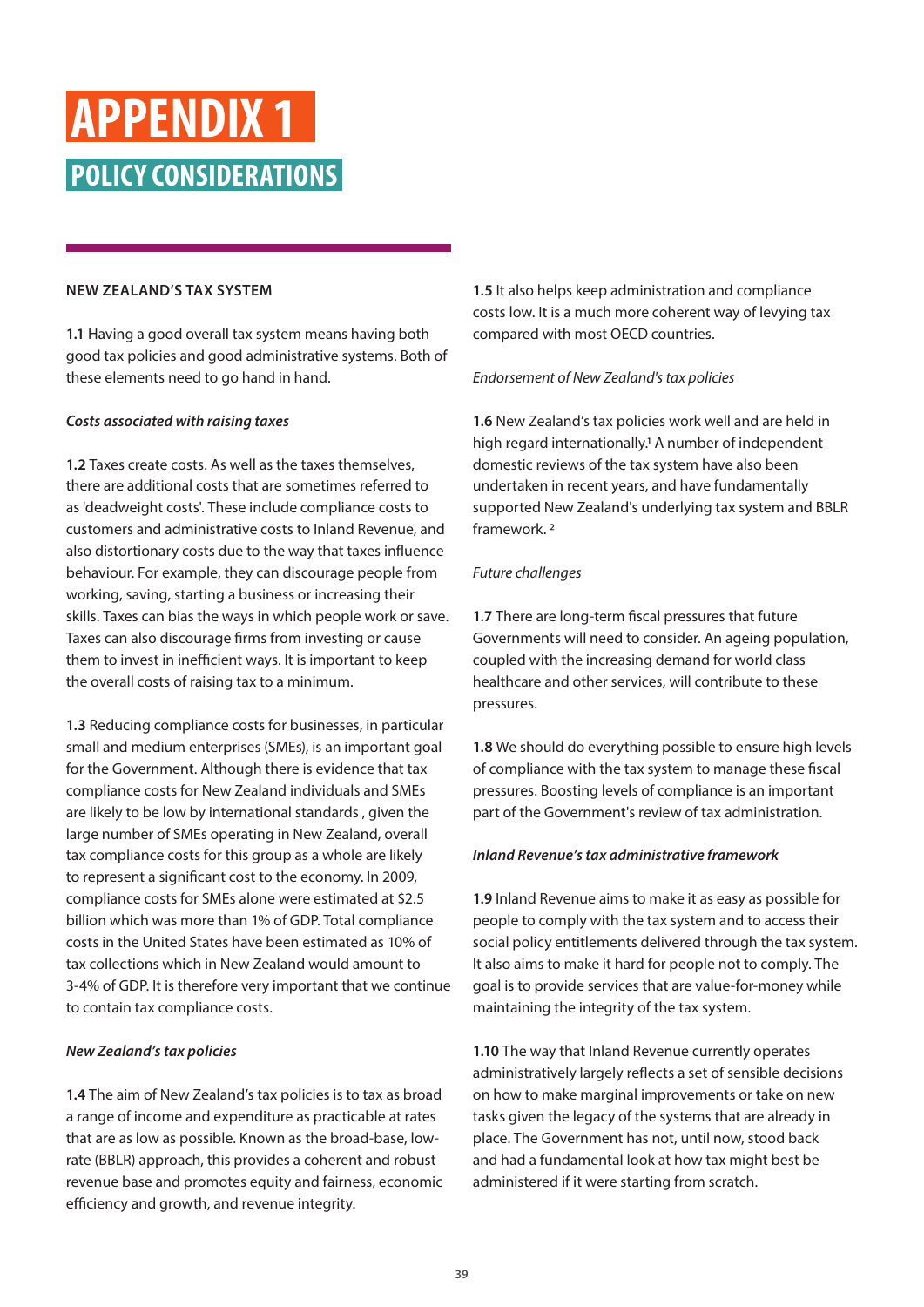### **INLAND REVENUE'S BUSINESS TRANSFORMATION PROGRAMME**

**1.11** Inland Revenue is embarking on a once-in-ageneration opportunity to make changes to New Zealand's tax administration system to meet current and future needs. The Government has agreed in principle to a long-term business transformation programme to look at different ways of delivering tax and social policy. This includes re-shaping the way Inland Revenue works with taxpayers, and looking at possible changes to, amongst other pieces of legislation, the Tax Administration Act 1994.

**1.12** This is far more than just updating a computing system. Rather, it is a chance to have a fundamental look at tax administration in New Zealand and see what changes need to be made as Inland Revenue moves further into the 21st century.

**1.13** The world is changing, with huge improvements in ways of doing business. Ways of doing business that were acceptable 10 or 20 years ago will no longer meet the demands of customers. This also has wider implications beyond Inland Revenue – appropriate information sharing between Government agencies is also important to deliver efficient outcomes for New Zealanders.

**1.14** It is therefore vital that Government and Inland Revenue establish the sort of tax administration services that taxpayers, third parties, advisors, and users of social policy services actually want and require, and which minimise the additional effort required to meet tax obligations and receive payments.

**1.15** Any future tax administration system should also be effectively enforced and produce high levels of voluntary compliance. We want to achieve this while reducing the administration and compliance costs associated with raising tax.

**1.16** Tax administration requires integrity and coherence – customers need to believe in the value of the system and feel as if there is a level playing field for all concerned, with people who do not comply being treated effectively and consistently.

**1.17** New Zealand's very simple policy framework sets a sound base for such a transition, and should help ensure a much simpler tax administration than is required in other countries.

### **CURRENT PROBLEMS AND ISSUES TO CONSIDER**

### *Systems and processes*

**1.18** The current revenue system is under increasing pressure. Major tax and social policy initiatives are difficult to implement given core technology and business processes. These demands have resulted in various system modifications, manual interventions and workarounds that have produced layers of complexity and cost for government and taxpayers.

**1.19** As a result, current systems and processes pose significant challenges and risks. These include:

- inability to provide the services that customers are and will increasingly demand in a future digital age;
- inability to fully support the delivery of business initiatives across the wider public sector;
- inability to benefit fully from information and expertise used across the wider public sector;
- operational failure, potentially impacting the Government's revenue collection and distribution; and
- ability to implement the Government's tax and social policy initiatives in a timely and efficient manner.

**1.20** Business transformation affords Inland Revenue the opportunity to address these issues.

### *Compliance and administration costs*

**1.21** As part of the trade-offs considered in any changes, it is crucial not to fall into the trap of merely shifting costs away from government onto taxpayers. Reforms will not be successful if they cut administration costs but these are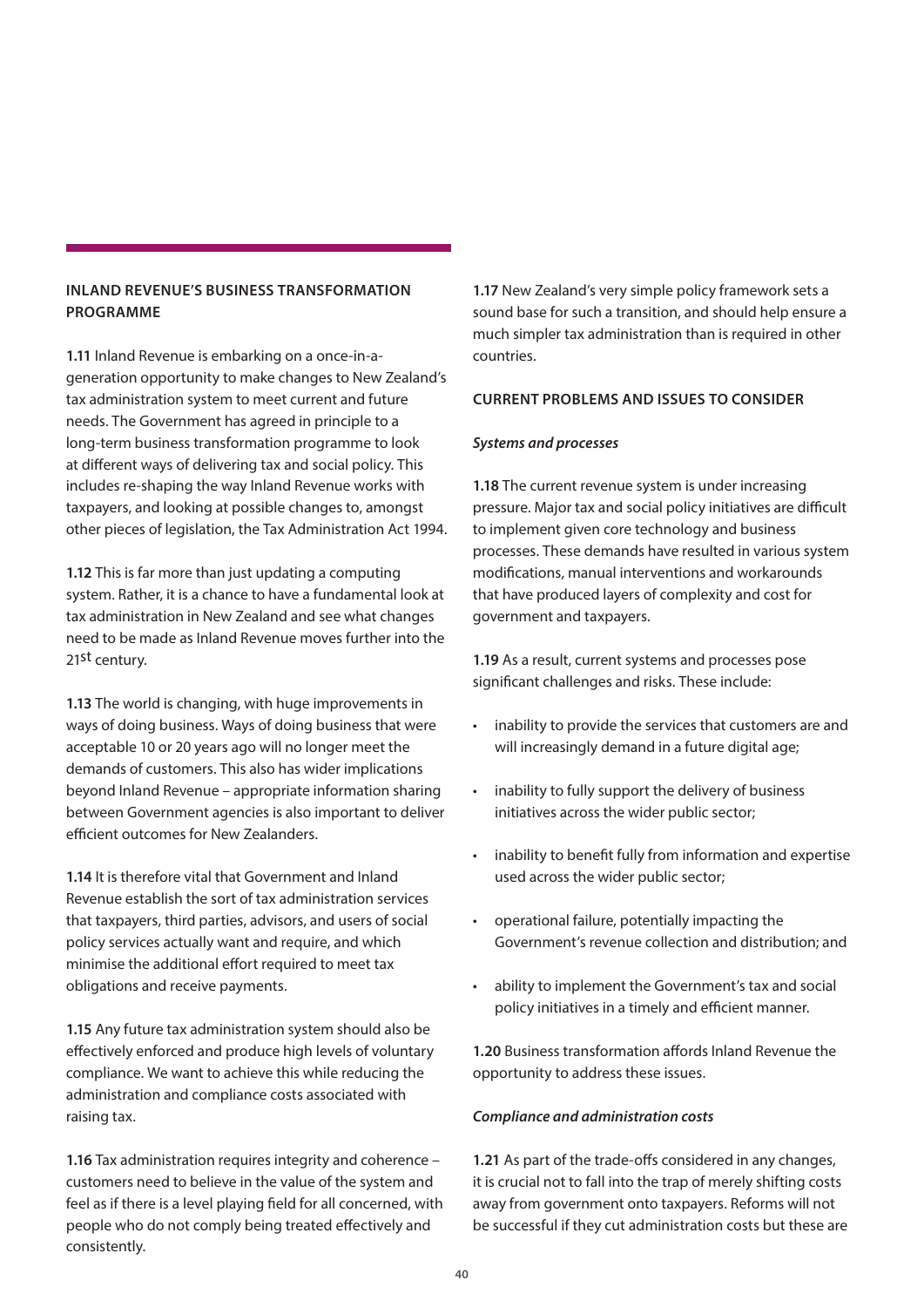more than offset by additional compliance costs on the private sector.

**1.22** Nor should measures be considered that reduce administration or compliance costs but lead to higher overall costs as a result of greater distortionary costs. Some simplistic options that may reduce compliance costs (for example, a turnover tax) might have relatively low administration and compliance costs but extremely high distortionary costs.

**1.23** Although it is likely that New Zealand SMEs individually have low compliance costs by international standards, given the large number of such firms in New Zealand, aggregate compliance costs for these firms are large. It is important to focus on containing these costs.

**1.24** This does not mean that tax concessions should be introduced for SMEs, however, as tax costs and tax compliance costs should not be confused. Tax breaks for a particular sector are likely to reduce economic efficiency and growth by encouraging resources to flow into less productive activities. They are counter to the BBLR philosophy. It may, however, be possible to make some changes that result in tax simplification measures that reduce compliance costs for SMEs without a substantial fiscal impact.

**1.25** There are also reasons to be wary of creating too much choice. Compliance costs tend to rise in countries that give SMEs too many options for paying tax. This can encourage SMEs to calculate their tax liability a number of ways to find which involves the lowest tax payments (perversely, at the cost of increased compliance).

**1.26** Also, as much as possible, it is undesirable to have rules that create difficult boundaries and disincentives for successful firms increasing in size.

**1.27** In addition to core policy changes, there will be other opportunities for simplifying the tax system by more effective reliance on technology and existing business systems (see Appendix 2 for more details).

### *Facilitating compliance*

**1.28** Effective tax systems rely on facilitating compliance by customers. Addressing errors or mistakes after the event imposes significant costs on both Inland Revenue and the customer. It is more effective and efficient to consider what can be done to facilitate compliance and enable customers to file tax returns and make entitlement claims that are correct, for example, to get it right from the start.

**1.29** The elements of an approach that facilitates compliance include:

- designing a tax system which makes it easy to comply and difficult not to;
- directing attention to the pre-filing stage and proactively targeting high risk areas and segments; and
- where possible, incorporating tax and social policy processes within a customer's everyday life – that is, designing systems that align or build off the customer's own processes and lifecycle.

**1.30** To effectively facilitate compliance, Inland Revenue must continue to build its understanding of different groups of customers, their environments, and the factors that drive their behaviour (capability, motivation and opportunity). This will help shape the necessary actions that Inland Revenue needs to take to help promote compliance.

#### *Increased use of effective withholding regimes*

**1.31** International studies have found very high levels of compliance for certain forms of tax (in particular, for withholding taxes, such as PAYE) and considerably lower rates of compliance for others, such as self-declared income. This suggests that greater use of withholding schemes, wherever possible (and appropriate) should be encouraged.

**1.32** The effectiveness of withholding at source is reflected in the fact that the current New Zealand tax administration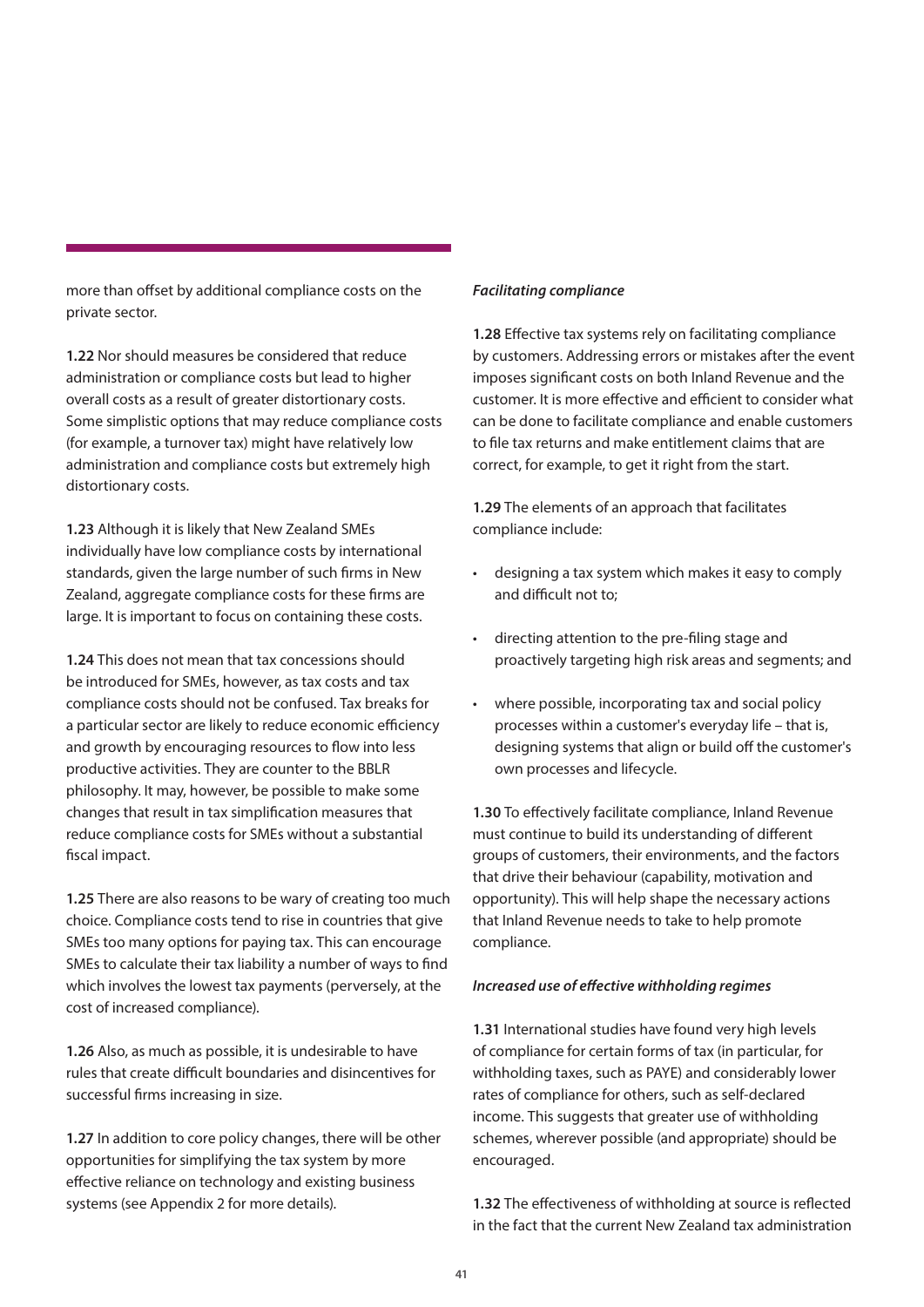system generally works well for individuals whose income is derived solely from salary and wages that are subject to tax withholding regimes. This is consistent with the experiences faced by other modern tax systems. In operating withholding taxes, governments recognise the reliance placed on businesses that operate the withholding in question.

**1.33** The system works less well, however, in other circumstances – in particular, when tax on investment or other income is either not withheld or withheld at the incorrect rate. This can lead to costly square-ups when returns are filed, or unfairness and inefficiencies if they are not. This particular problem, if not addressed, is likely to grow with the onset of an ageing population where more people earn a larger proportion of their income from capital sources.

### *Filing obligations*

**1.34** The current tax obligations on individuals vary, based on historic distinctions made. A policy decision was made previously to try and remove the requirement to file income tax returns from as many individuals as possible. This resulted in relatively few salary and wage-earners in New Zealand filing income tax returns compared with other countries.

**1.35** This, over time, created a tension in the tax administration system between customers who are not required to file and those who are. As a customer's circumstances change, their filing obligations can also change, for example, becoming eligible for Working for Families tax credits.

**1.36** In addition, significant numbers of individuals are now either required to file or are, in certain circumstances, given the option to do so in favourable circumstances.

**1.37** Individuals earning foreign income, rental income or business income, or who are receiving Working for Families tax credits, are required to file tax returns. Others are not required to do so. These differences in filing requirements may result in some being completely unaware that they may not be complying with their obligations.

**1.38** It may now be more appropriate, and fair, to treat individual customers more consistently than at present. Modern technology could provide scope for a dramatic reduction in the costs of interacting with the tax system, and allow for an efficient squaring-up of refunds or liabilities where required.

**1.39** Appendix 5 will explore the possibility of whether Inland Revenue can provide more extensive pre-populated information on tax returns available to individual taxpayers. For those with simple affairs and without business, rental or foreign income, filling a tax return might be no more complex than confirming whether the sources of income that Inland Revenue identifies are the only sources of income.

**1.40** A practical difficulty is in getting effective withholding rates in place, and minimising the costs involved in squaring up liabilities and refunds when tax has been withheld at rates that do not reflect the true end-of-year tax position. The trade-off with trying to make withholding tax more accurate is the potential increase in compliance costs for the withholder and administrative costs for Inland Revenue.

**1.41** Again, technology may help this by making squareups much less costly. This *Green paper* will also be exploring whether it is possible to simplify square-ups with automatic bank transfers to those who have paid too much and higher rates of future withholding on those who have paid too little. Automatic square-ups could reduce pressure points around 'secondary tax', along with improvements to the rates at which secondary tax is withheld.

### *Other issues*

**1.42** Other issues to consider include problems relating to the provision of information. There are currently problems with the sufficiency and timeliness of collection of information, and the accuracy of that information.

**1.43** When information is inaccurate there are also downstream problems with the timeliness of intervention or correction of that information.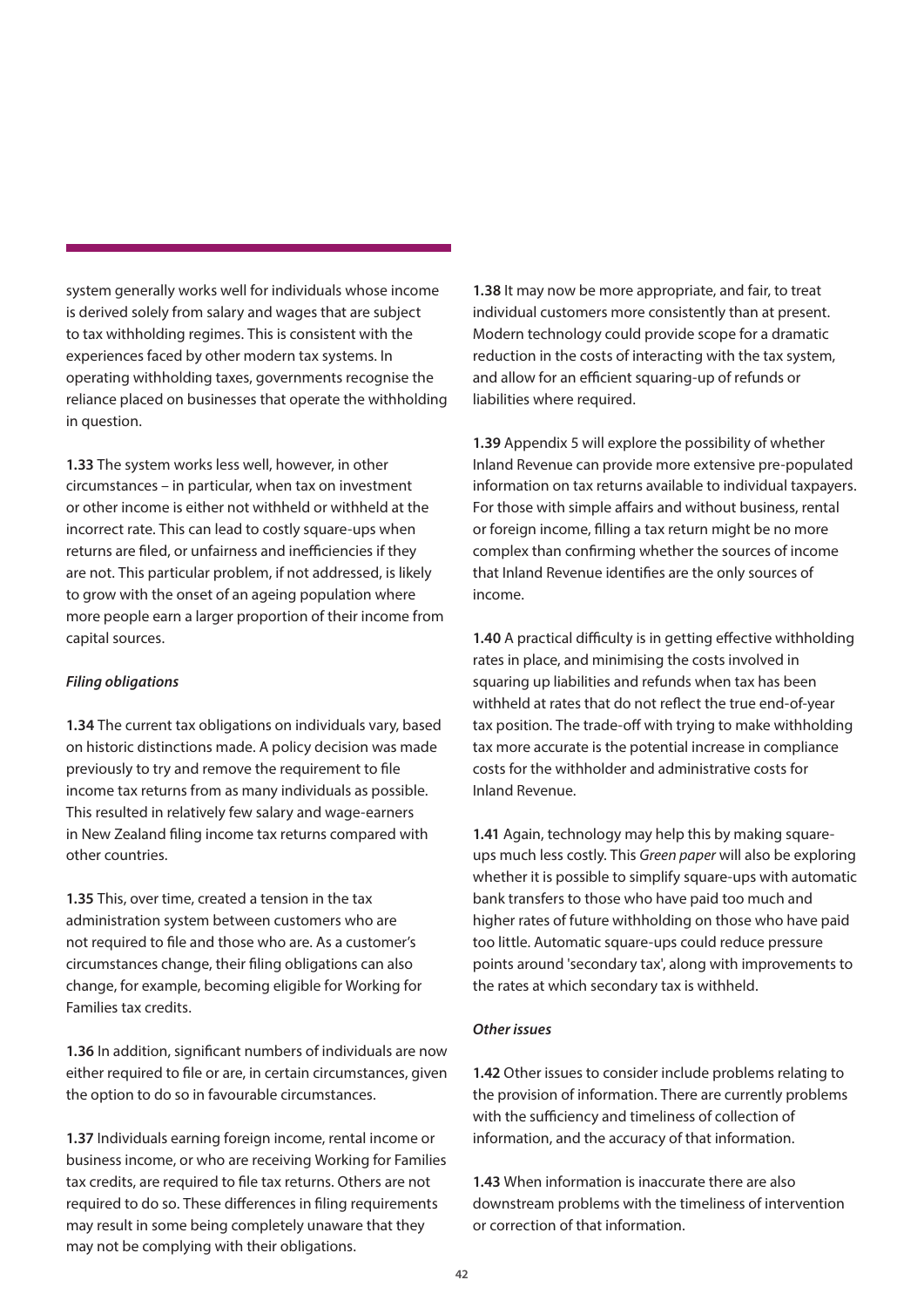**1.44** Parallel questions arise around whether other features of the current tax system are really what customers expect in the 21st century. These include:

- the Employer Monthly Schedule and other withholding systems – are they required to be updated to meet employers' needs;
- whether businesses, in particularly those with complex tax affairs, are afforded the right level of certainty to effectively manage their tax affairs in a timely and efficient manner;
- the way that businesses are required to pay tax, including the estimation of provisional tax;
- whether compliance with FBT can be simplified; and
- are the interactions between tax and social assistance overly complex.

### **KEY BENEFITS ARISING**

**1.45** Some of the benefits that the potential changes discussed in this *Green paper*, when taken as a whole, should ideally achieve include:

- Making it easier for customers to see their overall tax and social policy position, and to pay tax and meet social policy obligations.
- Increasing predictability for customers, by:
	- providing easy digital access to their accounts (and alternatives for those without such access);
	- providing earlier and simpler transactions;
	- providing effective and timely solutions to their pressing issues and problems (for example, when providing binding rulings);
	- access to the right information and help at the right time;
- using a business's normal business processes and systems to meet tax obligations;
- having a low cost of contact;
- being designed for a digital world, not a paper world;
- improving response times; and
- improving the collection, accuracy and timeliness of information to simplify and better tailor interactions.
- Making it harder for customers to fall into debt in the first place, and also making it easier for them to correct if they do.
- Reducing compliance and administration costs.
- Supporting broader 'all-of-government' goals and providing value-for-money for the Government.
- Ensuring the on-going surety and integrity of the tax and social policy system.
- Making it easier and less expensive for customers to get it right and meet their obligations (and harder for them to get it wrong).
- Providing sufficient information so that key policy concerns and audit risks can be identified easily.
- Providing flexibility to cater for future changes.
- Having an increased customer-focussed approach.

**1.46** In short, Inland Revenue's tax and social policy systems should be simple and make it easy to get right and hard to get wrong, be quick and low effort to use, provide more certainty, and should not require duplication of effort by customers or associated third parties. The systems should help customers to get things right from the start. They must also be flexible enough to move with technology developments.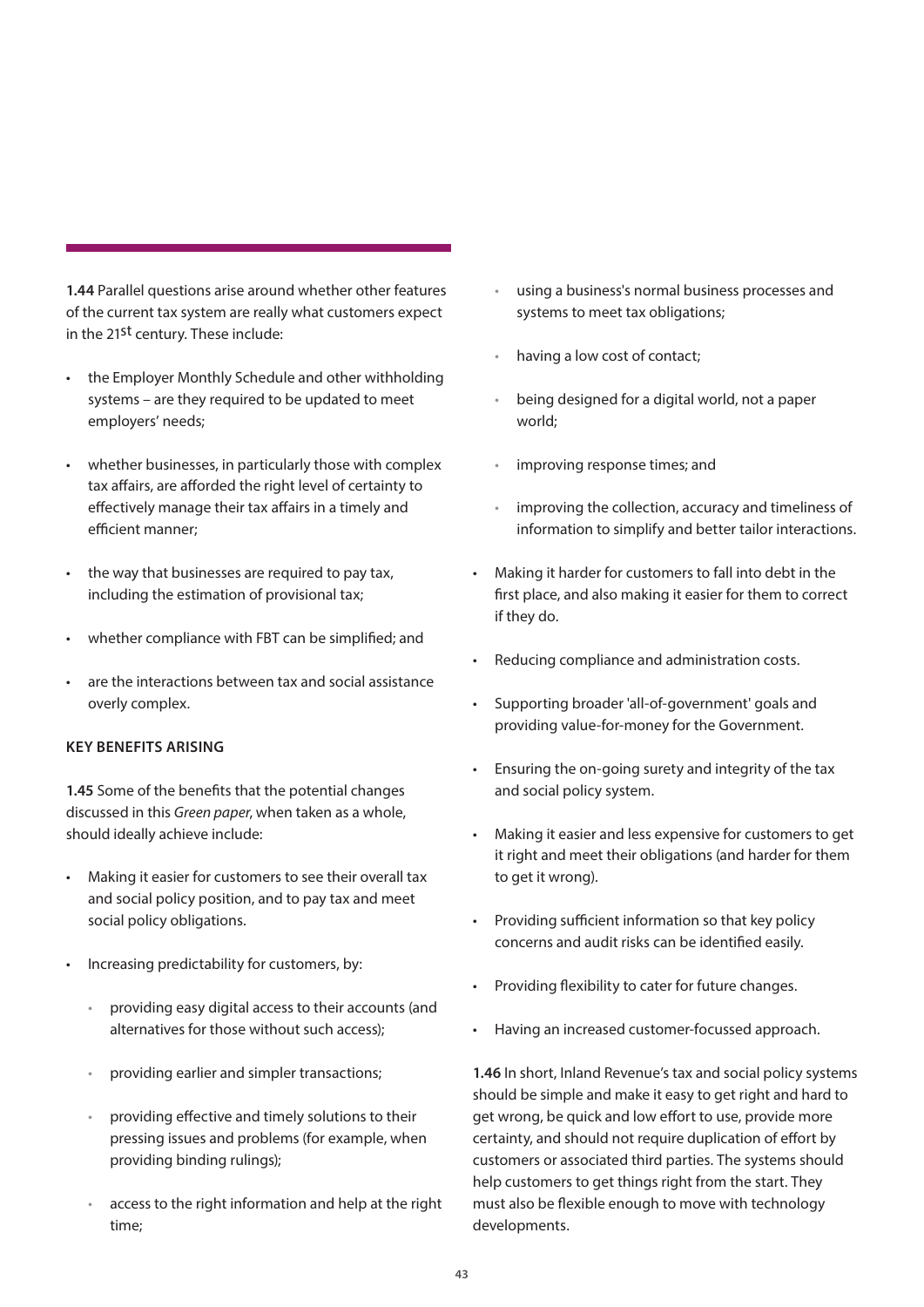<span id="page-43-0"></span>**1.47** This will not be an easy shift to make, or a quick one, but it is absolutely necessary for change to happen.

### **KEY ASSUMPTIONS**

**1.48** Some key assumptions have been made during the early development of the policy issues that are likely to underpin Inland Revenue's business transformation. These include:

- Key tax bases will remain substantially in place and New Zealand will continue with its BBLR approach. There are no fundamental changes currently planned to either income tax (individuals and corporates) or GST. Previous comprehensive tax reviews, most recently by the 2010 Tax Working Group , provide a high degree of support for this assumption.
- Social policy and other non-tax functions currently administered by Inland Revenue (for example, in relation to Working for Families, Child Support, Student Loans repayments and KiwiSaver) will continue to be a key part of Inland Revenue's portfolio of work.

<sup>1</sup> See, for example:

<sup>-</sup> Deloitte's *2014 Asia Pacific Tax Complexity Survey Report* (http://www2.deloitte.com/content/ dam/Deloitte/global/Documents/Tax/dttl-tax-ap-2014-tax-complexity-survey.pdf) - Washington DC Tax Foundation's 2014 international tax competitiveness index (see http://taxfoundation.org/article/2014-international-tax-competitiveness-index)

<sup>2</sup> For example the McLeod Review in 2001 and, more recently, the Tax Working Group in 2010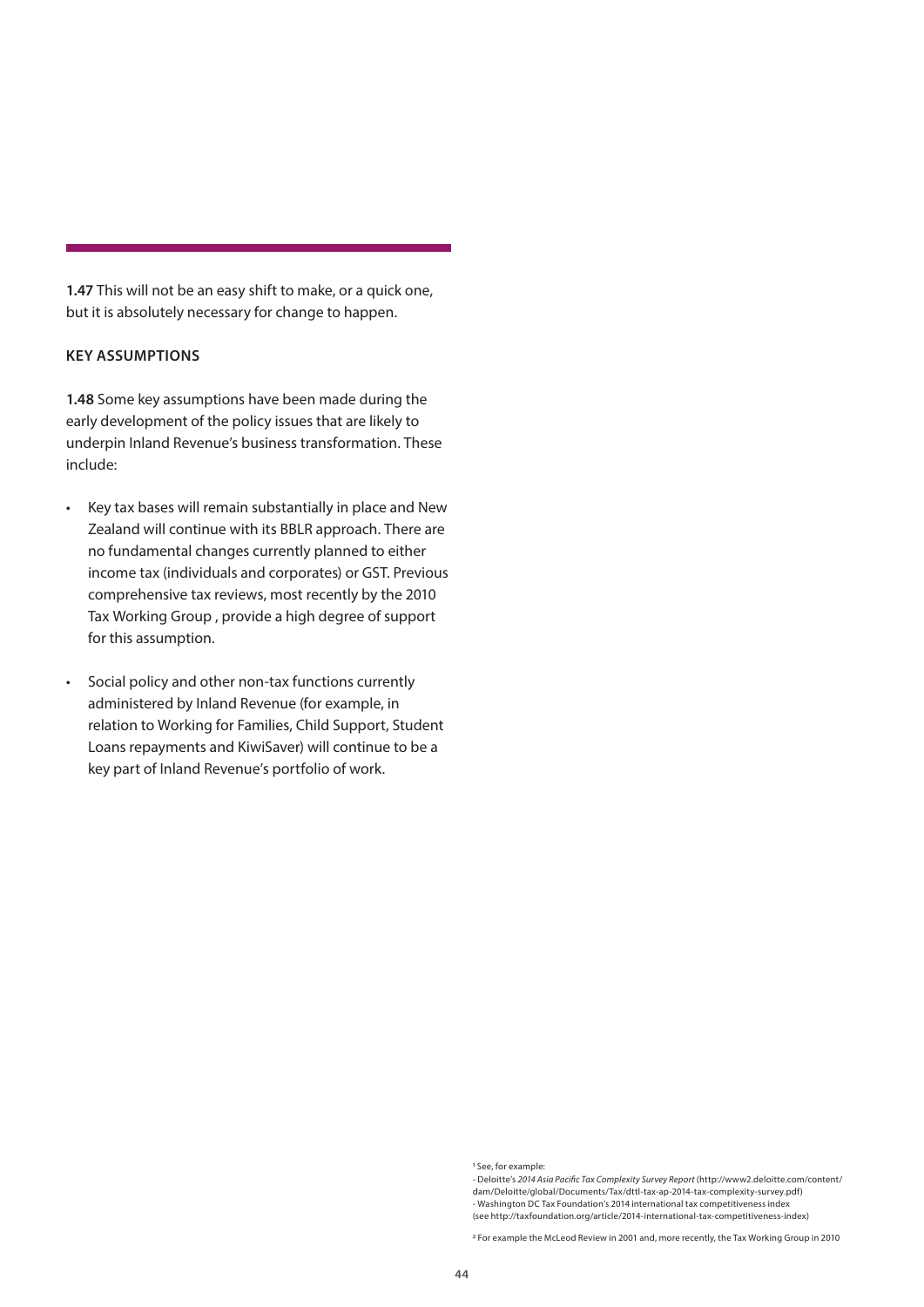## **APPENDIX 2**

### **THE FUTURE FOR BUSINESS PROCESSES – PAYE**

**2.1** PAYE (pay as you earn) is a tax withholding regime for salary and wages. PAYE information is received monthly from employers (or PAYE intermediaries) through the provision of Employer Monthly Schedules (EMS). Income, tax code, and tax deduction information is accumulated on an income year basis and used to support the administration of the income tax and social policy systems.

**2.2** The PAYE system is also used to collect:

- ACC earner levies;
- Child support obligations;
- Student loan repayment obligations;
- Employer superannuation contribution tax;
- tax arrears; and
- KiwiSaver and complying superannuation fund contributions (both employer and employee contributions).

**2.3** This appendix looks at three issues relating to employment income and similar income types. These are:

- the collection of PAYE information;
- modernisation of the PAYE rules more generally; and
- enhancing withholding taxes to cover 'employmentlike' income.

### **COLLECTION OF PAYE INFORMATION**

**2.4** The changes described in this *Green paper* are premised, amongst other things, on the efficient provision of information – in particular the timely supply of information that can be effectively used by taxpayers, Inland Revenue and, where appropriate, wider government.

**2.5** The EMS has, in theory, a lot of positive attributes. It provides a wealth of relevant information that is vital when

determining the tax position of New Zealand salary and wage earners.

**2.6** The EMS therefore provides the starting point for any wider policy-led transformation changes, in particular, addressing some of the problems that limit its current effectiveness.

### *Current problems*

**2.7** The methods used by employers to submit PAYE information is still largely paper-based. Even when electronic filing is used or required, the submission of returns is often an additional process for businesses and is not aligned to businesses' accounting or payroll processes.

**2.8** From an Inland Revenue perspective, there is also currently limited validation occurring at the time information is submitted, meaning that inaccurate information is being accepted. The information collected also lacks sufficient detail to allow deduction accuracy to be checked. This, in turn, places limitations on downstream interventions.

**2.9** The level of duplication, correction or other interventions required by employers or Inland Revenue before the information can be effectively used is a severe shortcoming in the current provision of EMSs. Also, the inefficient use of available information from an allof-government perspective, where appropriate, is not realising the full potential of information held.

### *Potential changes*

### *Objectives*

**2.10** Greater use of digital services provides an opportunity to:

- make better use of businesses' natural systems to provide information;
- improve the timeliness and accuracy of information received;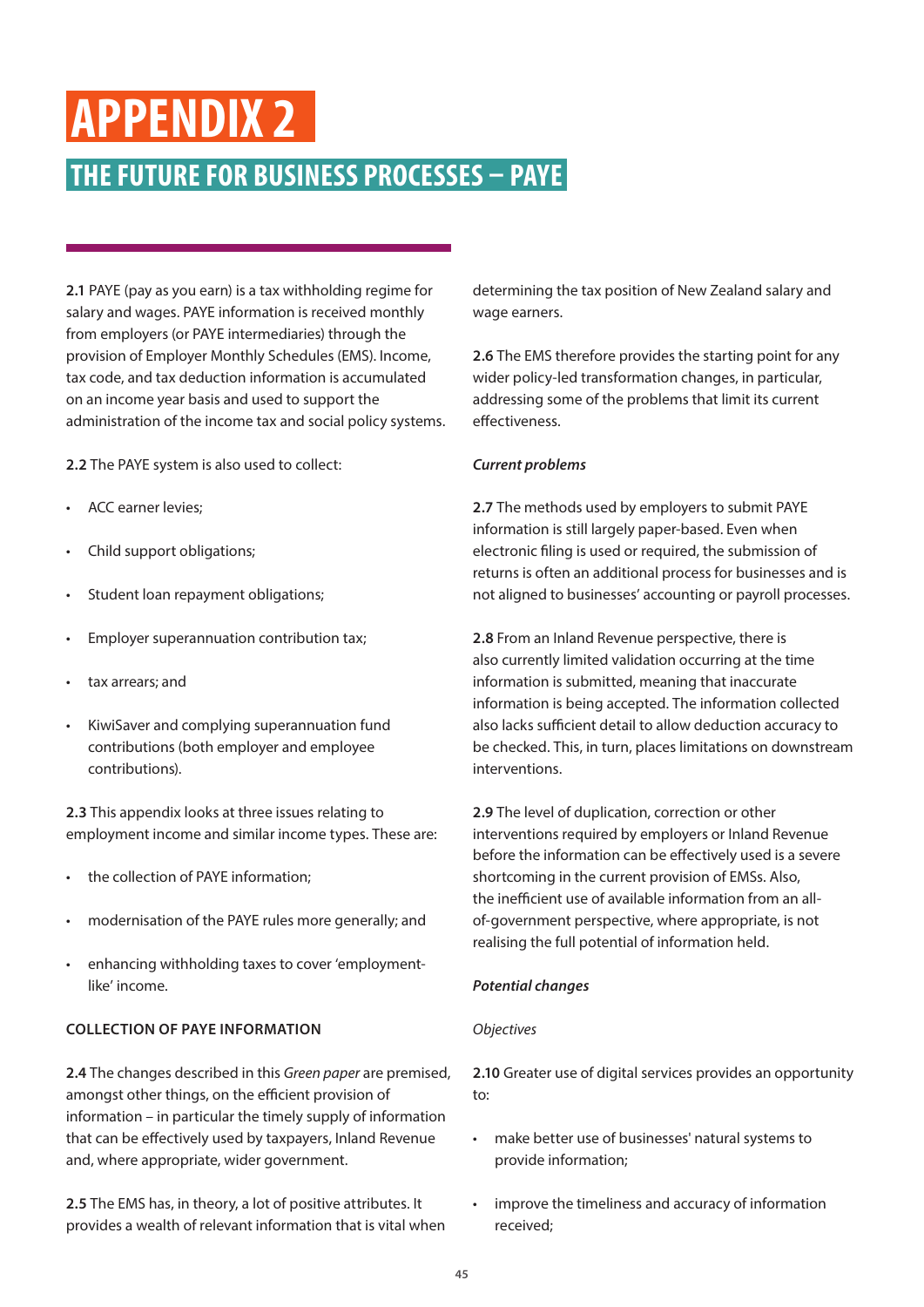- have accurate business rules incorporated into software packages;
- reduce the level of duplication, correction and other interventions required by employers, intermediaries or Inland Revenue before the information can be effectively used; and
- improve the use of available information from an all-ofgovernment perspective, and to help ensure customers only have to supply information to government once.

**2.11** Some specific objectives for streamlining the collection of PAYE information are that any proposed solution should:

- wherever possible, be integrated into employers' own systems;
- be low effort for customers, and reduce compliance costs for all, including reducing the need for employers to contact Inland Revenue;
- produce timely information from employers which is accurate (right amount), complete (error free);
- be shared with other agencies (where appropriate);
- allow Inland Revenue to pro-actively identify any incorrect data or assumptions, so that employers can correct information immediately and not have to deal with errors at a later date;
- deliver digital and paperless interactions for example, transactions that are processed directly from employers' own systems to Inland Revenue, with certainty of delivery and outcome;
- be co-designed with taxpayers and their intermediaries (e.g. software developers and agents);
- be able to be reused for other products and services; and

• be agile and allow future changes (to policy and processes) to be made easily, quickly and cheaply.

### *Likely scope of review*

**2.12** The policy and legislative framework must be fit-forpurpose to improve and streamline the collection of PAYE information. In developing this framework, the following issues will need to be carefully considered.

**2.13** Systems issues – Replacing current EMS and employer deduction (and GST return) forms with automatic digital data transfers – for example, via payroll/accounting software rather than as a separate manual intensive process. However, this begs the question about what to do for employers that do not currently use electronic business processes.

**2.14** Information requirement issues – How should Inland Revenue ideally obtain information about employees? For example, employees could themselves provide or update information directly to Inland Revenue through digital channels, rather than via their employer. Alternatively, employers could provide employee information to Inland Revenue for subsequent validation.

**2.15** At what point is information considered accurate and complete? If Inland Revenue does not accept a return until it is correct, or rejects it, what is the status of the information in the meantime? What happens if a taxpayer challenges the information?

**2.16** Privacy and employee information – Should employees be able to keep private information (for example, child support information) between themselves and Inland Revenue rather than involving their employer, with employers seeing only the overall deduction amount or rate?

**2.17** Timing issues – Should the timing of PAYE information provided to Inland Revenue align to the time that salaries are paid to employees? Or, should payment dates for PAYE align to the time that salary/wages are paid to employees, or continue to be paid at a later date?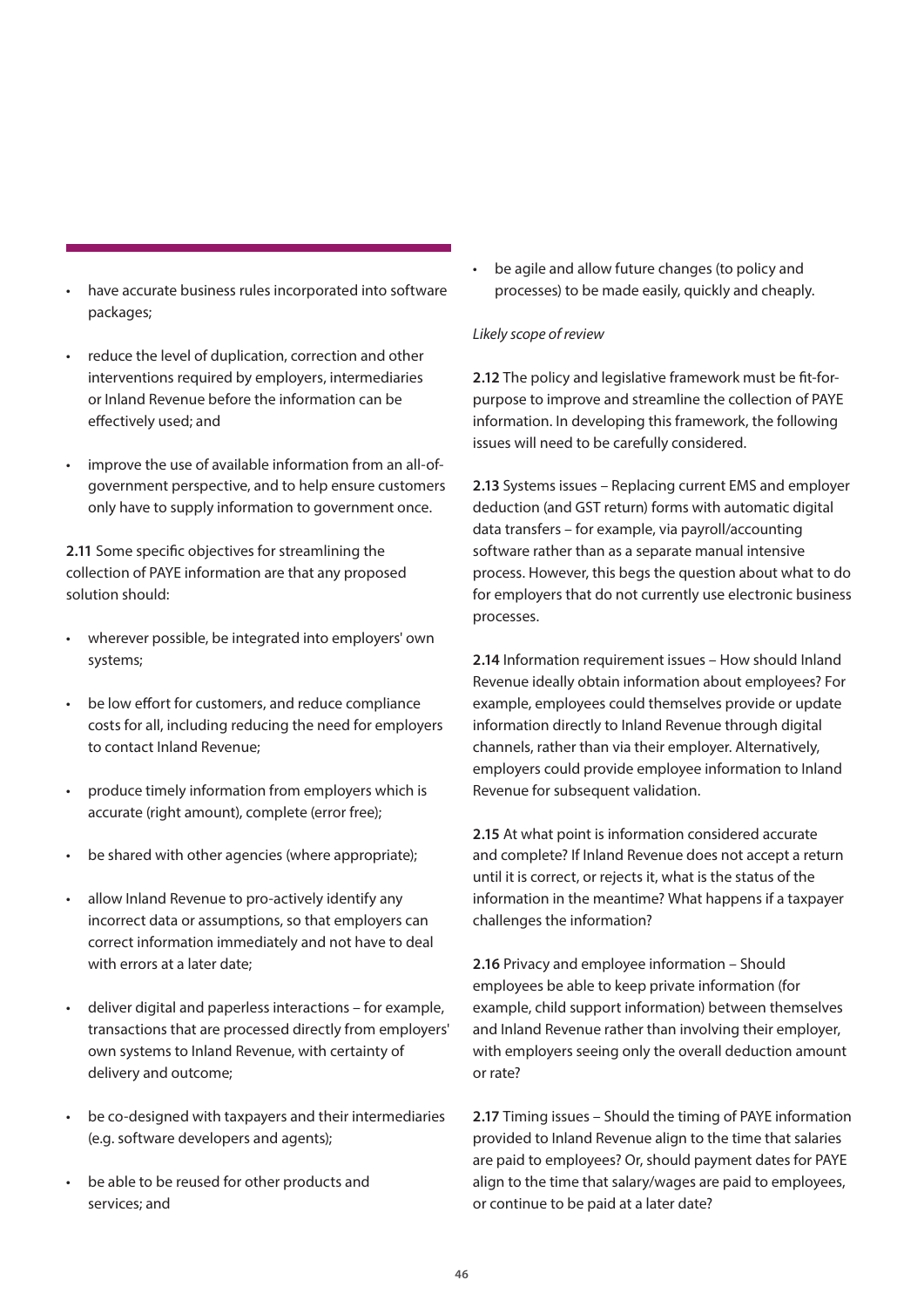**2.18** Validation issues – Receiving information in a more timely manner will likely give Inland Revenue the ability to determine whether there are mistakes – for example, when an individual clearly appears to be on an incorrect tax code. What interventions could Inland Revenue potentially make to remedy likely mistakes more quickly?

### **2.19** Other issues:

- What happens when a business starts or ceases to be an employer?
- What happens when a new employee is taken on, or one leaves?
- What happens to casual or seasonal employees who work for several employers, or to beneficiaries who are also working?
- Should there be consistency between paper returns (to the extent they remain) and new electronic processes?
- What are the likely impacts for agents, nominated persons, software providers etc?
- Is it appropriate to review the policy settings for the current payroll subsidy to assess if it could be used more?

**2.20** At this stage, no specific proposals are being made on any of these issues. The comments here are a series of considerations that are required to be worked through by further policy development and consultation.

### *Initial options for consideration*

**2.21** Potential high-level changes that could be made to improve the way the EMS operates for employers, intermediaries and Inland Revenue, and to provide a platform for wider changes include:

avoiding unnecessary duplication by integrating PAYE into existing business systems (for example, the payroll system), so that EMS becomes part of a wider process rather than an additional process;

- allowing business systems to talk directly to Inland Revenue systems, and vice versa;
- easy amendment and correction of tax codes;
- ensuring that information provided is validated immediately; and
- verification of information to allow EMS to be better used to increase accuracy of payments and to collect any underpayments of tax.

**2.22** A focus on the transfer of data, rather than on the current prescriptive filing of 'returns', means information can potentially be provided any time during an applicable period, rather than just at the end of a month. Although there will still likely be time limits by when information (and payment) must be made, such a change will none-theless provide more flexibility for employers. For example, it might allow for corrections to be made on an on-going basis rather than at a later date.

**2.23** Any future changes will still require data to be accurate and timely before any new process can be considered effective. Innovation by the private sector will therefore be an important factor in ensuring that any PAYE changes are successful, in particular in relation to making sure that 'normal' business processes are used wherever possible.

**2.24** These changes will not just be confined to the PAYE information – the same issues and principles will also apply to other requirements. For example, the ability to use a business's own systems should equally apply to GST information requirements.

### **MODERNISING THE PAYE RULES MORE GENERALLY**

**2.25** In addition to looking at issues connected to potential changes to the way that PAYE information is provided, it is also timely to look at the PAYE rules more generally, to ensure that they remain fit-for-purpose.

**2.26** The rules have not been fundamentally reviewed since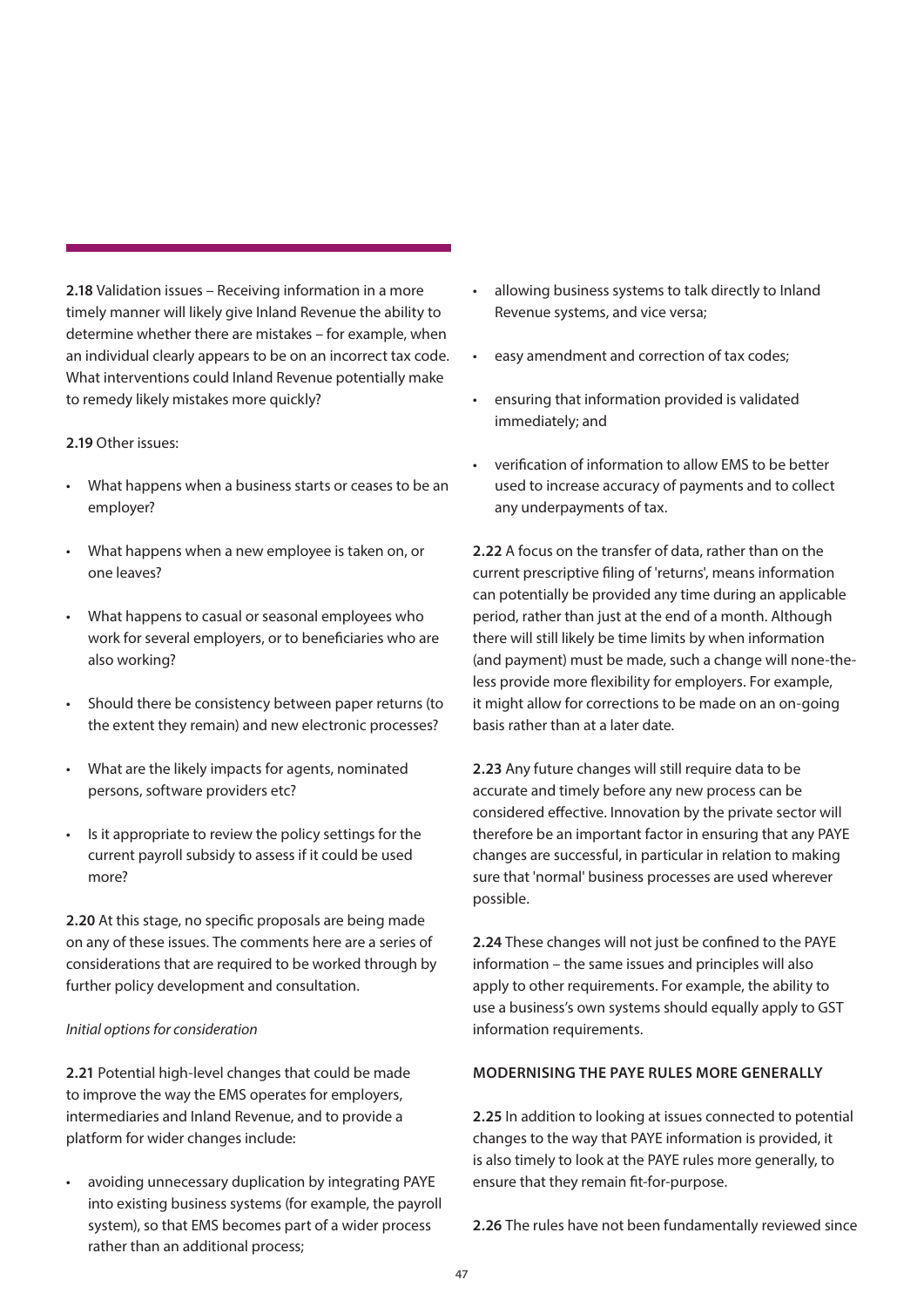their introduction in 1957, so it is important to investigate whether improvements can be made and to investigate whether the rules still reflect modern employment practices.

### *Current problems*

**2.27** PAYE is an efficient and effective means to collect income tax from salary or wage income. It is important to note that the underlying policy for PAYE remains sound.

**2.28** That said, as part of the focus to remove salary or wage earners from the requirement to file annual tax returns, some complexity has been added to the PAYE rules to ensure that tax is withheld at the correct current marginal rate wherever possible.3

**2.29** Further complexity has also been added due to the non-alignment of rules in certain circumstances – for example, separate rules exist for income tax rates and KiwiSaver rates. This can cause practical difficulties when these rates change.

**2.30** There may now be an opportunity, therefore, to review the PAYE rules to see if they can be simplified. This is because the need for precise accuracy could potentially be reduced if there is no longer a desire to reduce the number of individuals required to interact with the revenue system (for further details see Appendix 5 on individuals).

### *Potential changes*

### *Objectives*

**2.31** Removing undue complexity and providing more clarity in the application of the PAYE rules so that they are more user-friendly is likely to be positive for employers.

**2.32** One of the key objectives should be to reduce some of the unnecessary compliance costs currently experienced by employers in applying the current rules. Employers and payroll developers frequently experience a number of issues in relation to the application of the PAYE rules. Although individual issues may be minor, they can cause annoyance.

**2.33** Inland Revenue's business transformation programme affords the opportunity to review these rules as part of the wider review of tax administration. This is particularly important given the fact that PAYE collects such a significant part of New Zealand's revenue.

### *Likely scope of review*

**2.34** There are a number of factors influencing the accuracy of the amount of PAYE deducted. These include use of the correct tax code, calculation accuracy (for both payroll packages and manual calculations), and other changes in employee information.

**2.35** The scope of any wider look at the PAYE rules will likely cover:

- A review of existing PAYE rules to ensure that they are fit for purpose under a future PAYE (where calculations are, in general, done by software and not manually), with a particular focus on:
	- extra pays, due to the complexity of the current calculation;
	- holiday pay, due to the lack of clarity over how holiday pay is to be taxed (lump sum payments versus regular payments of holiday pay in lieu of actual salary or wages);
	- IR 56 payers whether the payer should be made to withhold and deal with the PAYE obligations rather than the recipient;
	- the employer superannuation contribution tax (ESCT)4 deduction rate, due to the compliance costs associated with the annual calculation of the rate to be applied for the current year;
	- secondary tax codes and other flat PAYE rates for example, is it possible to deal with these rates through the use of special tax codes (due to better income information being received during the year); and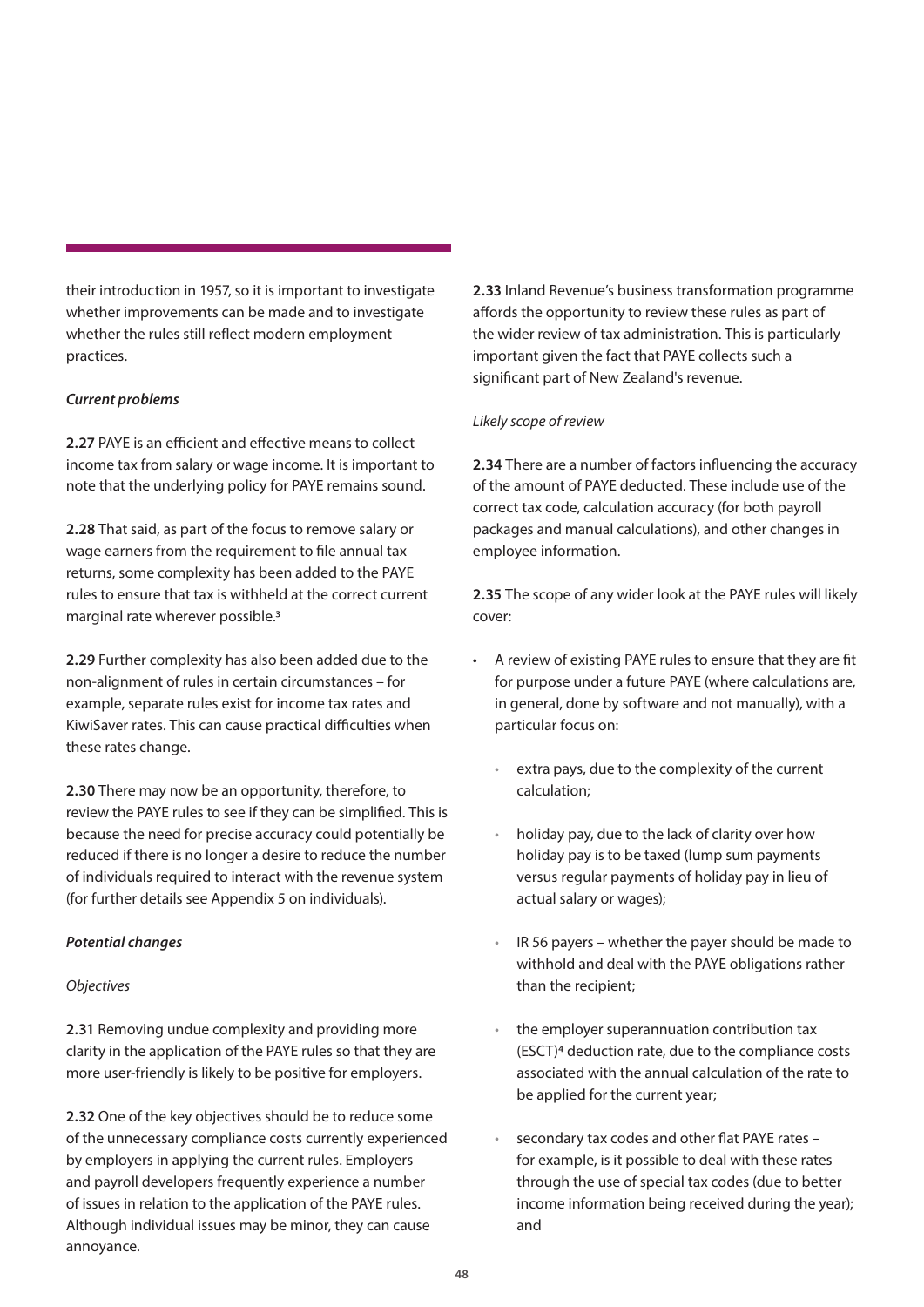- how to apportion tax when there is a change in the rate of withholding during a pay period.
- Rationalisation of how employment remuneration is taxed and whether all forms of remuneration can be brought under the PAYE umbrella. For example, can some or all of fringe benefits, employer superannuation contributions and employee share schemes income be incorporated into the PAYE rules?
- Whether one-off payments can be included in the PAYE rules to avoid taxpayers becoming provisional tax payers.
- Review of how the PAYE rules apply to cross-border employment relationships (for example, a New Zealand business setting up a branch in a foreign jurisdiction, and whether the PAYE rules apply to the employment of workers resident in the foreign jurisdiction).
- Wage protection in exploring whether more deductions through PAYE is appropriate, consideration of a cap on the level of these deductions to ensure employees receive a sufficient minimum net payment will be important.

**2.36** Again, it should be noted that no firm proposals are being made at this stage – instead, the issues noted above need to be explored in more detail before this can occur.

### **ENHANCING WITHHOLDING TAXES TO COVER 'EMPLOYMENT-LIKE' INCOME**

**2.37** Withholding tax arrangements are generally considered to be the foundation of an effective tax administration. Such arrangements impose an obligation on third parties (such as employers or banks) to withhold an amount of tax from payment of income to taxpayers.

**2.38** Withholding taxes are a more cost-effective way for taxpayers and the revenue authority to transact. They help reduce the ability to understate income, and reduce the incidence of unpaid taxes.

**2.39** New Zealand currently has a robust framework for the withholding of employment income as it relates to those in a traditional employer-employee situation. Such workers are subject to PAYE on progressive income tax rates. For many of these workers these source deductions provide a fairly accurate withholding of their tax obligation.

**2.40** For those people who earn their employment income in less standard work arrangements (for example, as selfemployed or independent contractors) the picture is less simple. Certain types of income fall within the 'schedular payment' rules (a subset of the PAYE rules) and deductions at a flat rate must be made by the payer.

**2.41** Independent contractor income that does not fall within the schedular payment rules is not subject to source deduction. These taxpayers must instead file income tax returns each year and pay their tax themselves and, if they have a year-end tax liability of greater than \$2,500, pay provisional tax. In this case it is not clear that the framework is as robust.

**2.42** Business transformation provides an opportunity to consider whether there are ways to improve and simplify taxpayers' interactions with Inland Revenue in this area.

**2.43** As the tax administration system works well in respect of salary and wages – where there is a well-established withholding regime – consideration should be given to whether there is scope to expand withholding to cover a greater range of employment-like payments. This could provide scope to improve compliance, fairness and efficiency.

### *Current problems*

**2.44** The schedular payment rules were introduced in 1957, alongside the introduction of PAYE. The rules generally cover situations when there is no true employment relationship (noting that since 1986 receivers of schedular payments are able to claim expenditure incurred in deriving their income, while employees are not).

**2.45** The rules apply to payments for certain listed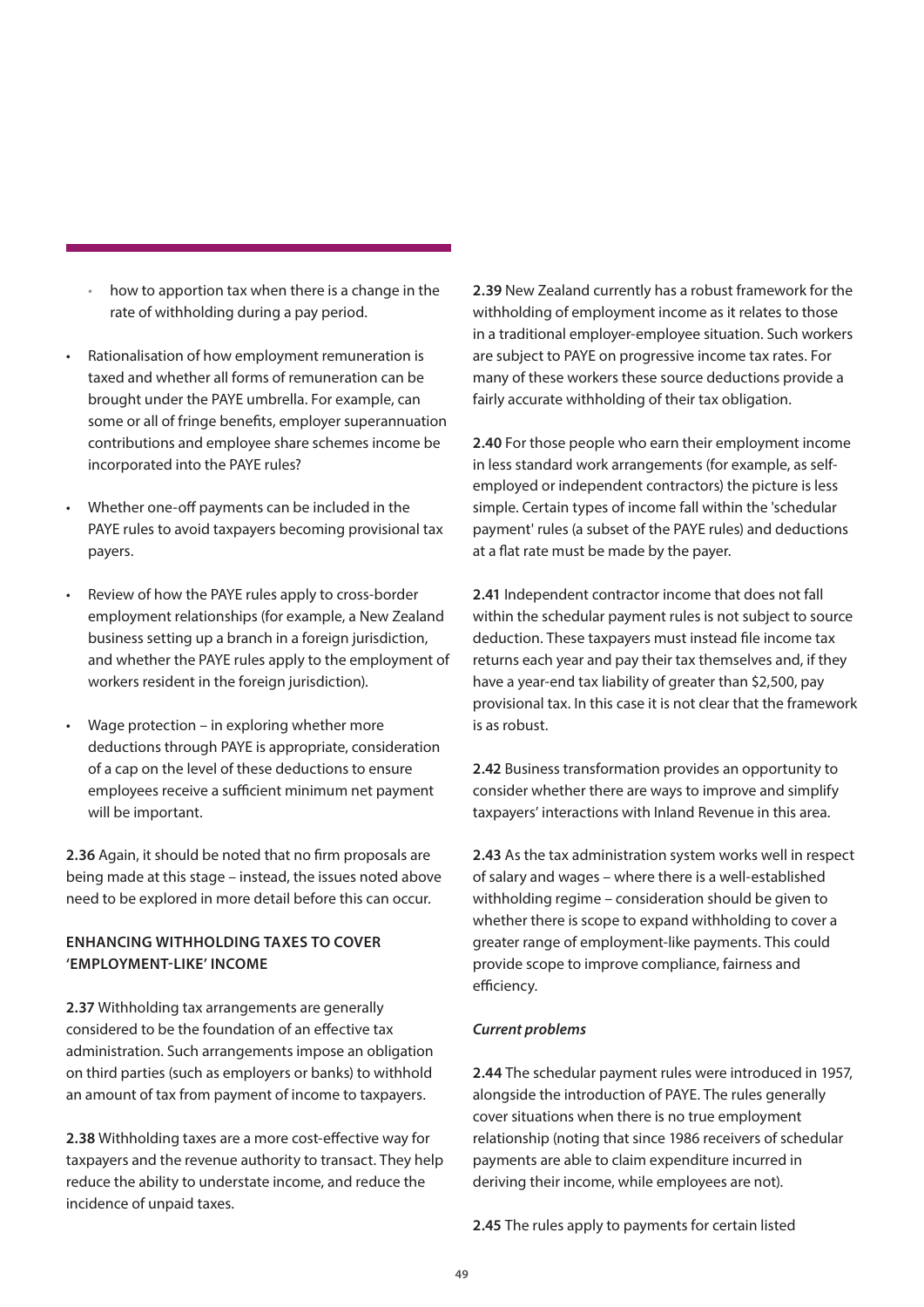activities. Activities subject to this form of withholding range from the provision of personal care, to agricultural services and non-resident contractors, and include proceeds from the sales of goods such as whitebait and sphagnum moss. There are a number of exclusions, including salary and wages, extra pays and any payments covered by an exemption certificate.

**2.46** Although the scope of the rules and the tax rates have been reviewed from time to time, the rules have evolved through piecemeal extension, rather than as a result of a fundamental review of the type of tax deduction system needed to complement the PAYE system.

**2.47** Given there have been significant changes to the economy and to the way in which some people are engaged during this period, inconsistencies in the rules have emerged. For example, there has been growth in new industries which provide for stand-alone contractors who have few, if any, expenses.

**2.48** Those industries with low or no expenses might be considered good candidates for inclusion in a more comprehensive withholding regime, as the lack of expenses would indicate that withholding at (or near) marginal tax rates would be reasonably accurate. This would likely have the benefit of taking a number of contractors out of the provisional tax regime, and reduce the added compliance this brings.

**2.49** Another area of concern is potential non-compliance by migrant workers. For example, preliminary analysis over the past three years indicates that some migrant workers are incorporating companies, which are excluded from withholding requirements, and entering into contracts to provide their services to New Zealand businesses. There is a risk that these individuals may leave New Zealand within two years and not comply with their tax obligations – that is, not file tax returns and not pay tax.

**2.50** This tax compliance concern could potentially apply to certain geographical areas as well as to industries that heavily rely on migrant workers operating as contractors (for example, some parts of the tourism industry).

**2.51** As previously noted, another important aspect of the Government's modernisation programme is improving the information that Inland Revenue collects and holds regarding taxpayers and their obligations, and streamlining and improving the collection of this information.

**2.52** Expanding withholding taxes would assist in improving gaps in information collected. Indeed, there may be a case for some payments to not require withholding, but rather to have enhanced reporting requirements imposed on some people who engage contractors or make significant payments in cash.

### *Potential changes*

### *Objectives*

**2.53** As the Government envisages a future where customers' systems are able to interact more freely with Inland Revenue's system, there is an opportunity to expand withholding and/or reporting without significantly increasing the compliance costs of the parties making payments (provided the design of systems allows the required information to easily be extracted from customers' systems and passed through to Inland Revenue).

**2.54** The main objective is the provision of timely information from businesses which is accurate, comprehensive, error-free and able to be shared with other government agencies, where appropriate.

**2.55** Solutions in this area would ideally reduce the sum of compliance and administration costs for customers and the Government as a whole, while at the same time increase compliance levels from all customers. Ideally there would be other benefits as well, such as reducing the possibility of customers falling into debt. In practice there are likely to be trade-offs in all of this. An important consideration is to ensure that any change does not just merely shift the cost of compliance from Inland Revenue to business.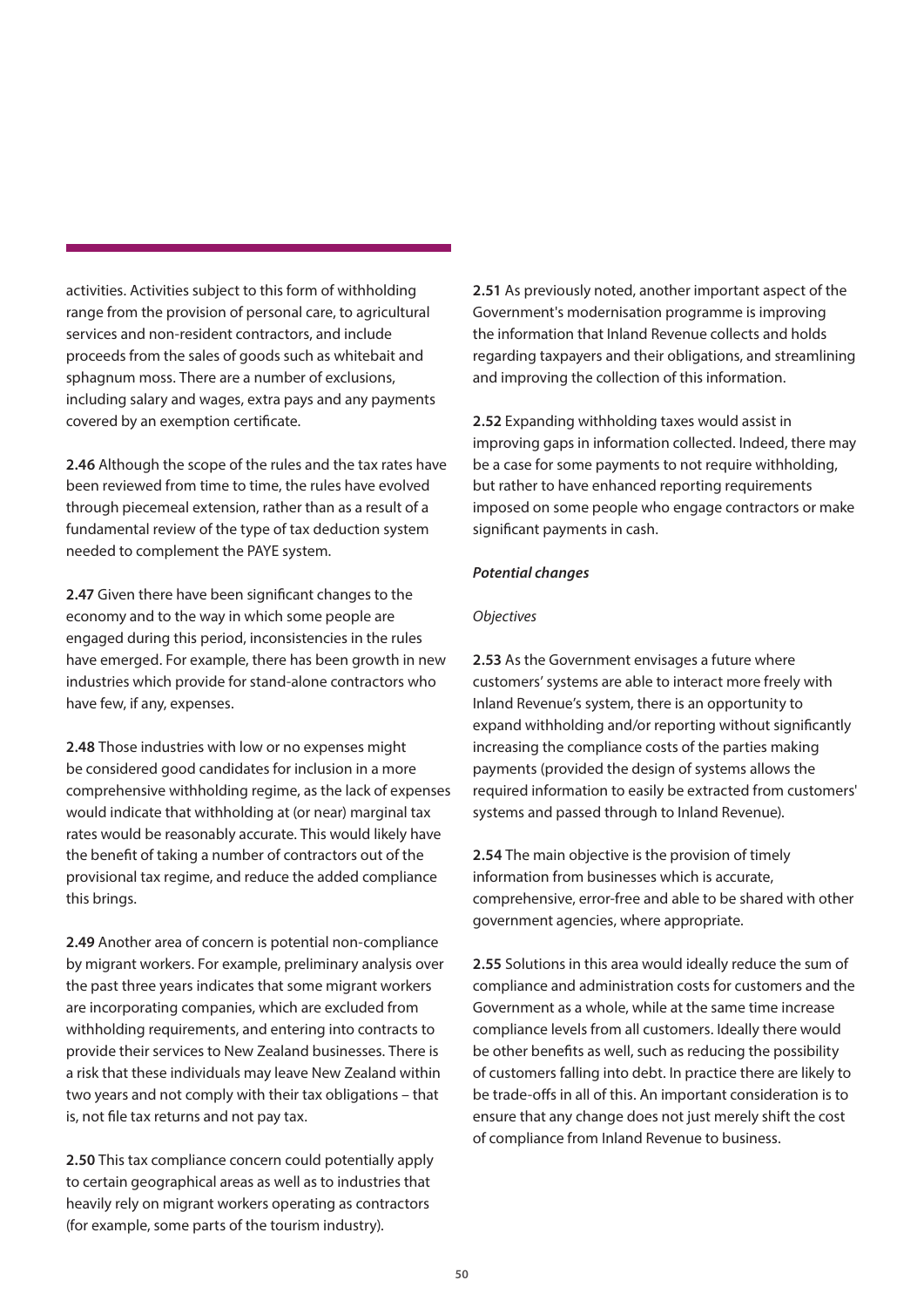### *Likely scope of review*

**2.56** This review will initially look at withholding taxes in situations that are similar to employment – such as those characterised as independent contractors. This means predominantly focussing on contracts for the supply of labour (and labour and materials).

**2.57** In particular, key areas that are proposed as part of this work include:

- Whether withholding at source can also be considered in a wider range of situations (for example, to cover particular industries)?
- What degree of accuracy is desirable when withholding – for example, the use of a single flat rate, a range of flat rates, or some degree of greater accuracy via the use of PAYE rates or special tax codes?
- Who specifically will be subject to withholding which payees and which payers?
- Are there situations when reporting requirements rather than withholding would be sufficient?
- What is done for those people in situations when withholding is not possible (either in part or in full)?
- To what extent would corporate contractors fit within any new rules (given currently, in most circumstances, withholding only applies to individuals, not corporates). For example, would it only cover individuals and entities with one employee, or might it extend further?

**2.58** The review will also include consideration of the existing schedular payment rules and whether this is a model that should remain, be expanded upon, or be included in any new withholding rules.

**2.59** The Government may, where it has concerns with voluntary compliance, look to address the scope of the PAYE and the schedular payment rules.

**2.60** Also, implications outside of the tax system will need to be taken into account – for example, ACC levies, minimum wage obligations and other general employment law considerations.

<sup>3</sup> The marginal tax rate is the tax on the next dollar earned.

<sup>4</sup> Employer superannuation contribution tax is the tax deducted by the employer on employer contributions to a superannuation fund for example, KiwiSaver.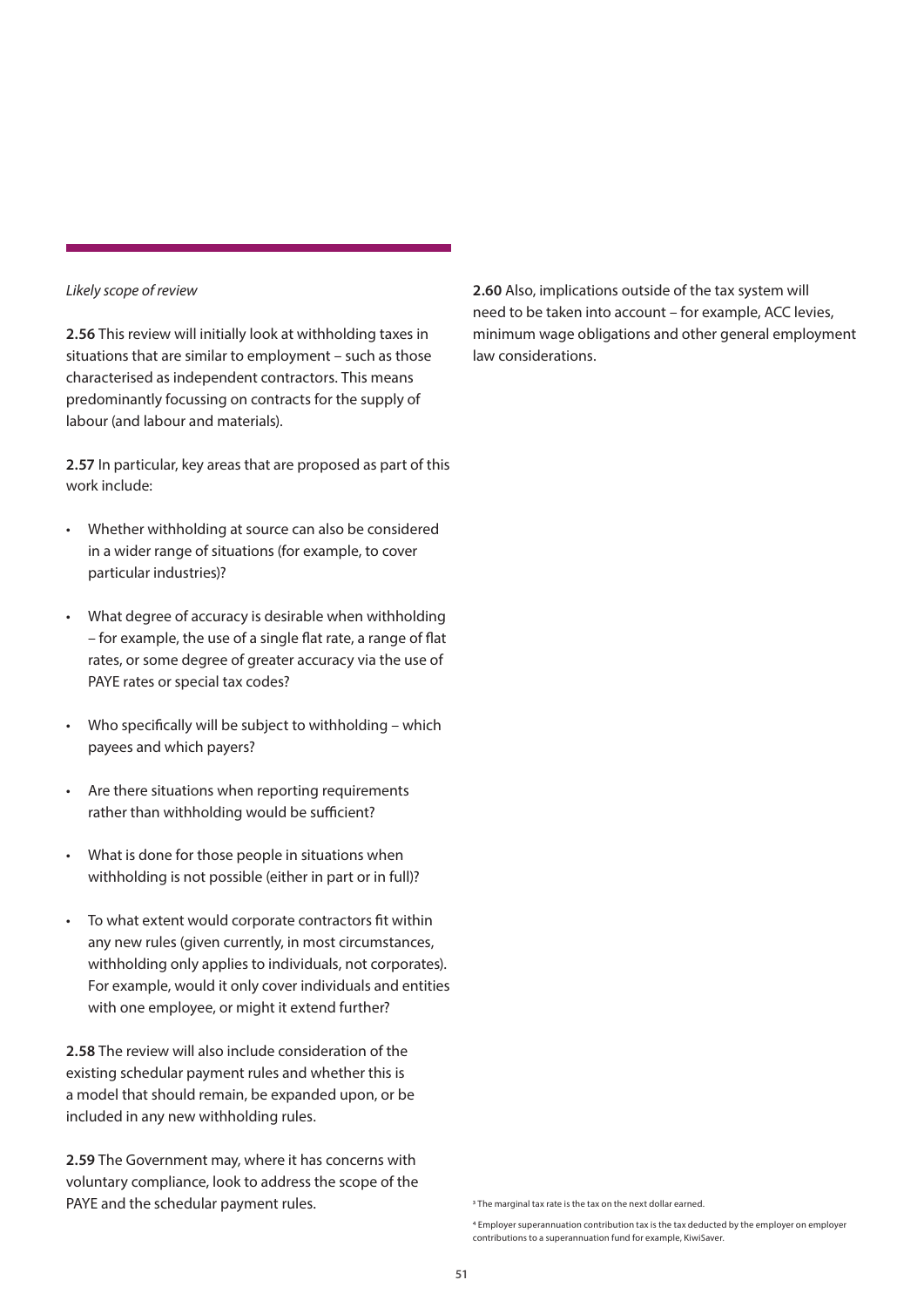### <span id="page-51-0"></span>**BUSINESS TAX APPENDIX 3**

**3.1** Initial feedback (including from the *Tax Administration for the 21st Century* conference, and from business groups) has primarily focussed on a need for speed, predictability, resolving issues with provisional tax, and low business risk in business taxation matters. Inland Revenue should use new technology to allow more focus on high-value services to taxpayers, to help enable them to better manage their tax affairs.

**3.2** This, together with a desire to see improved compliance levels and lower tax compliance costs (which are seen as deadweight and unproductive to the New Zealand economy), are key factors to consider in any business tax changes.

**3.3** It is important to consider, and develop further with relevant stakeholders, what the key issues are. Businesses want access to the right people at the right time to ensure that the business is doing the right thing. Are there aspects of running a business that present specific issues – such as the impact of taking on more staff or other key events? Although thinking in the business tax space is less developed currently than for other areas being considered, the scope of any change investigated will likely involve developing responses to the following issues:

- What are the actual tax compliance issues being faced from a business's perspective – for example, what is the real scope of the problems being considered?
- How big are these problems and what are the relative priorities?
- What would the impact be if these problems are not solved?
- The potential cost implications of any possible solutions.

**3.4** Although this *Green paper* explores, at a high level, some initial issues for feedback reflecting initial concerns raised by businesses, the Government is particularly interested to find out if there are other, or more important areas of focus that would deliver the most benefits to business.

### **OVERALL OBJECTIVES**

**3.5** It is worth restating that, wherever possible (and appropriate), any proposed business tax changes should fit within the existing broad-base, low-rate tax policy framework.

**3.6** In addition to the policy framework considered in Appendix 1, there are other more specific objectives for potential business income tax changes that should result in the following outcomes:

- reduced overall compliance and administration costs for businesses and the Government;
- better voluntary compliance;
- a high level of predictability for taxpayers;
- effective and timely solutions to taxpayers' pressing issues and problems (for example, when providing binding rulings);
- where possible and appropriate, have a low cost of contact;
- be designed for a digital world, not a paper world, using existing business processes wherever possible;
- work in a way that helps prevent tax debt arising in the first place, while efficiently allowing for its recovery when this is not possible;
- provide good information so that key policy concerns and audit risks can be identified easily, recognising that businesses that are low risks should have lower information requirements:
- collect revenue as companies earn their income without imposing excessive compliance costs on taxpayers;
- provide value-for-money for the Government; and
- be flexible enough to cater for future changes.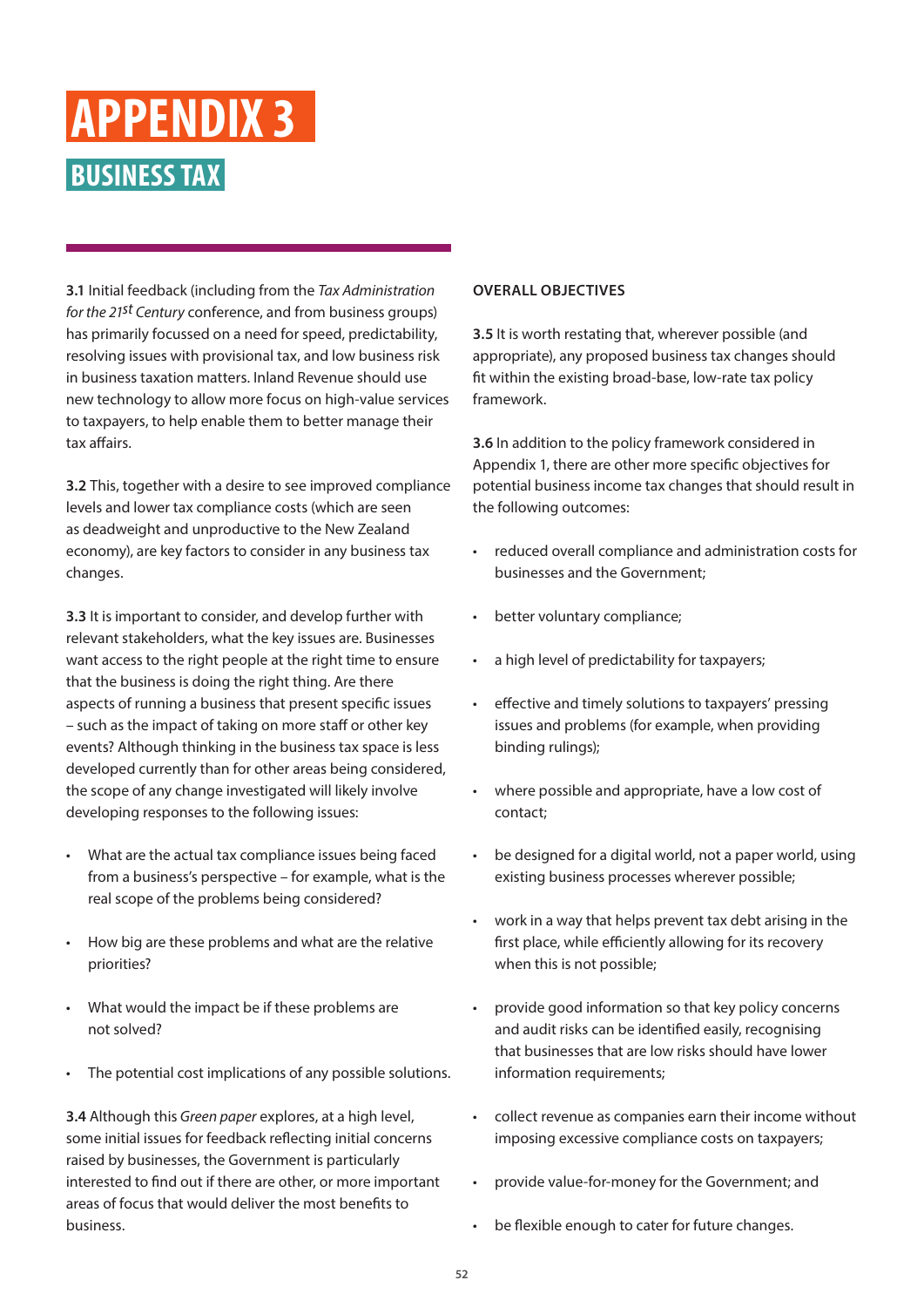**3.7** The issues briefly explored as part of this *Green paper* are:

- In relation to provisional tax, in particular exploring whether there are more effective, or more certain, methods available for calculating and paying provisional tax.
- Exploring ways to simplify interactions with small businesses, to reduce compliance costs and provide more assistance to these businesses.
- Moving away from the current focus on detailed tax 'returns' to a concept where the focus is instead on providing key information, and this information is provided digitally, in a way that fits the size and nature of individual businesses.

### **PROVISIONAL TAX**

**3.8** Initial feedback indicates that the calculation and payment of provisional and terminal tax currently presents a number of problems for many businesses.

**3.9** While acknowledging that there are pressure points associated with the payment of provisional tax, it is important to reiterate that, to the extent possible, it is desirable that firms pay tax as their income is earned. This is consistent and equitable with the way in which other taxpayers are taxed, and is necessary to ensure government finances are effectively managed.

**3.10** The fiscal implications of any changes will need to be carefully scrutinised when assessing the merit of any changes.

**3.11** Also, the design of any changes will have to be very carefully worked through with businesses and their advisors, so that any impacts on businesses' cashflows can be fully considered.

**3.12** The process of paying provisional tax should be as painless and easy to comply with as possible.

### *Current problems*

**3.13** There is an inherent trade-off between the accuracy of the payment of business income tax as income is earned, and compliance costs.

**3.14** The calculation and payment of provisional and terminal tax currently presents a number of problems for both businesses and Inland Revenue. Key amongst these are:

- use-of-money interest risk for businesses, resulting from the need to estimate annual tax liabilities partway through a year of assessment for provisional tax purposes;
- compliance costs associated with estimating liabilities before the year of assessment has ended. Initial feedback has centred around a desire for businesses to be able to focus more on growing their businesses rather than estimating future tax liabilities; and
- the one-off square-up nature of terminal tax can present cashflow difficulties for businesses, in particular, because of the nature of the current rules for new businesses. This also has knock-on effects for Inland Revenue in its enforcement activities.

### *Objectives*

**3.15** Any changes ultimately proposed for provisional tax should take into account, and balance, the following specific objectives and considerations:

- To the extent possible, provisional tax payments should align with when and how firms generate their cash flows.
- Where appropriate, businesses should be able to rely on existing business processes and technology (for example effective third-party accounting software providers).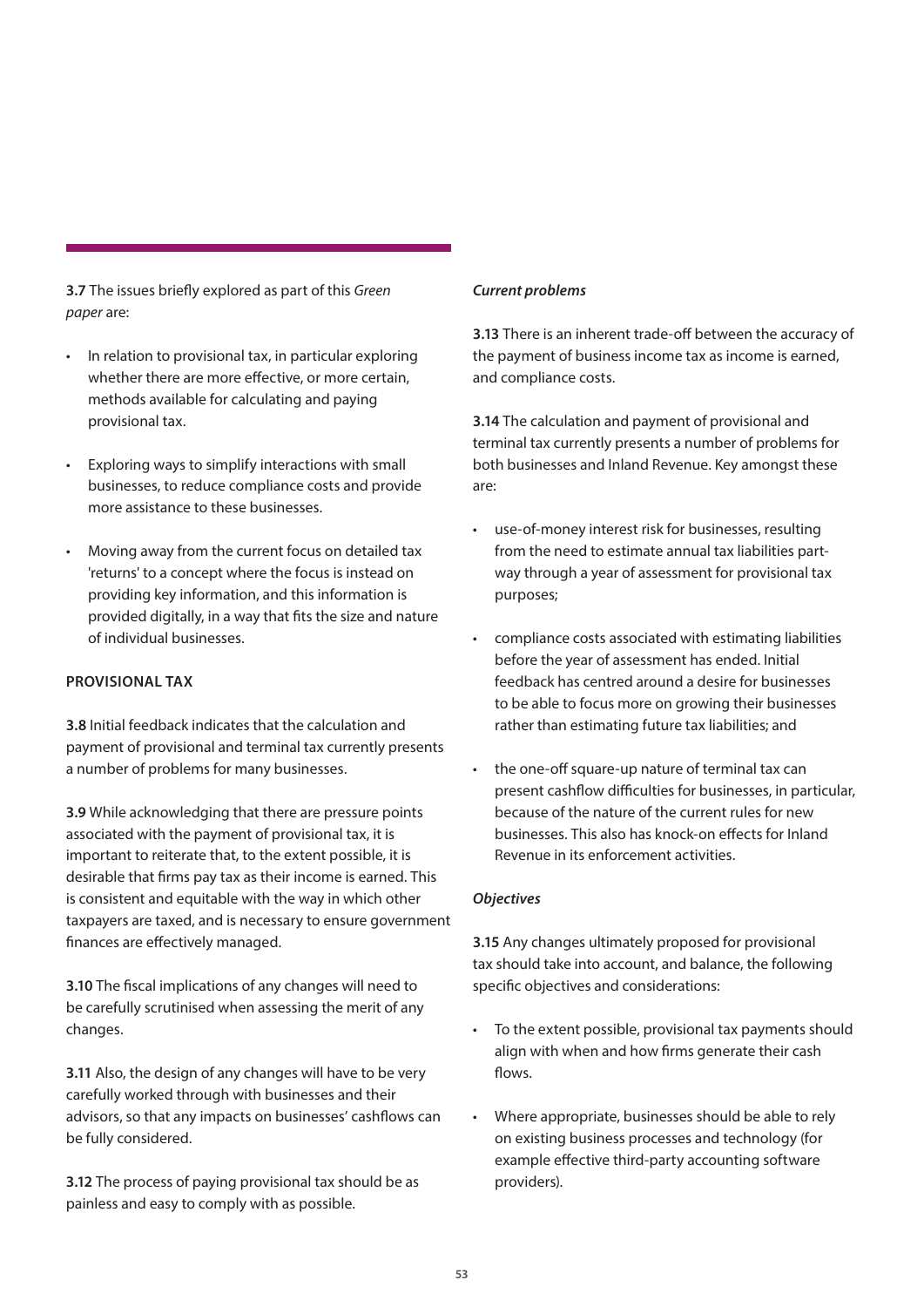- The impact that any change has on encouraging compliance – making it easy to comply and difficult to get wrong.
- Compliance cost savings for customers.
- The impact that use-of-money-interest on underpayments has on businesses.
- Helping to prevent businesses from falling into tax debt.
- The need for the Government to effectively and responsibly manage the country's finances – for example, fully consider the fiscal implications of any change.
- Equity issues between different customers.

### *Initial options for consideration*

### *Business PAYE*

**3.16** In the future, the calculation and payment of business income tax could be done more 'on account' as income is earned during the year – akin to a PAYE for businesses. This has the potential to simplify the calculation of provisional tax and create more simplicity for taxpayers.

**3.17** More use of interim accounting calculations, rather than the more difficult task of estimating the actual taxable income for the year, could better align to a business's own processes.

**3.18** This is an example where, as with other parts of this *Green paper*, innovation through the private sector (for example, through third-party accounting/tax software providers) could be an important ingredient in ensuring that any potential changes are successful.

**3.19** The review could consider whether accounting profits with a very few key adjustments (for example, reversing out capital gains and losses and excluding non-taxable income etc.) could effectively be used as a proxy for provisional tax in practice. As noted above, accounting software packages

would likely have a key role to play in developing options in this area.

**3.20** Another potential proxy that could be investigated, at least for some taxpayers (such as SMEs), would be to develop a simplified system whereby provisional tax payments are based on a percentage of a business's turnover. Systems improvements could potentially allow for a bespoke provisional tax rate to be calculated based on a business's previous tax position.

### *Use-of-money interest and penalties*

**3.21** Issues relating to UOMI and penalties are inevitably closely related to provisional tax concerns. The following paragraphs discuss specific areas of focus that are likely to form part of the review of provisional tax.

**3.22** Currently, individuals using the standard uplift method for calculating their provisional tax obligations are not subject to UOMI if their residual income tax is less than \$50,000 (referred to as safe harbour taxpayers). This only applies to individuals at present, not to other entities. Options for change to safe harbour limits that could be considered include:

- providing safe harbour for taxpayers using new payment calculations (as discussed above) – for example, for certain businesses using such calculations on approved software; and/or
- increasing the existing monetary threshold (\$50,000) for those using the standard uplift option. It should be noted that this change, in isolation, would merely take more individuals into the safe harbour limits, not other business entities; and/or
- in order to bring other businesses into the safe harbour net, the safe harbour limits could also be extended so that they also apply to non-individuals when using the standard uplift method. This would mean that entities with residual income tax of less than \$50,000 (or some other criteria) would no longer be subject to UOMI throughout the year.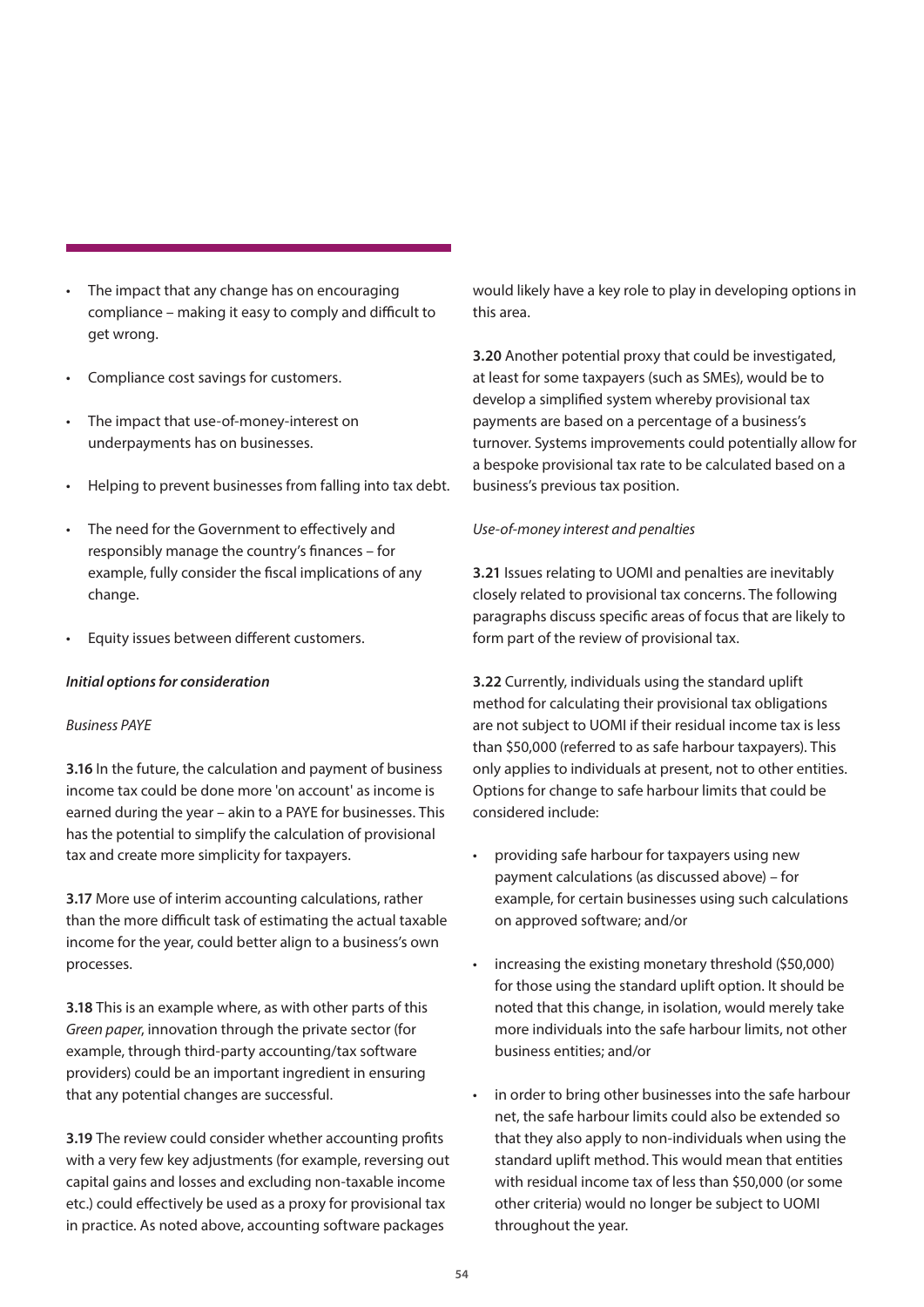**3.23** Another option could be to look at the current standard uplift methods available to taxpayers more generally – for example, a review of a combination of uplift rates, safe harbour limits and payment dates.

**3.24** UOMI rates could be re-considered, in particular in relation to overpayments of tax (the current rate of interest for overpayments is 1.75%). One of the reasons customers spend a lot of time on their provisional tax calculation may be because they do not want to overpay and receive a perceived low interest rate if they pay more than is required.

### *Increased use of tax pooling*

**3.25** Tax pooling allows taxpayers to pool their provisional tax payments in order to arbitrage better rates than standard rates of UOMI provide. A review of provisional tax would also therefore investigate whether changes could be made to the tax pooling rules to see if they can be improved and/or made available to more taxpayers in practice.

### *Terminal tax*

**3.26** Any residual issues relating to terminal tax could be addressed by rolling outstanding tax liabilities into future provisional tax payments, rather than by separate one-off payments.

### *'Tax bank' / tax accounts*

**3.27** Some individuals or businesses might want to make regular tax payments, or to put money aside as they earn income, to make sure they have sufficient to meet future tax liablilites.

**3.28** A potential area for investigation is whether there should be some sort of organised 'tax bank' – in effect, a tax account where taxpayers could make regular deposits that would be held on account to meet tax obligations as they arise.

**3.29** Timing and perceived ownership would be important factors in this process. Where tax is regularly provisioned and settled with Inland Revenue, this would most likely promote compliance. However, if tax is regularly provisioned, but the money sits in the account for an extended period, customers would likely perceive the funds as belonging to them. This would likely lead to decreases in compliance as customers would perceive the funds as being available for other purposes.

**3.30** A product of this nature would not necessarily need to be managed by Inland Revenue – it could instead be managed by appropriate third parties. This could potentially allow businesses and intermediaries to innovate an efficient solution to meet market needs.

### **MICRO AND SMALL BUSINESSES**

**3.31** Given the large number of small and micro businesses in New Zealand, and the fact that this sector bears a large proportion of overall compliance costs, making tax easier for this group is a real priority. Compliance costs are also higher for smaller businesses compared with larger businesses which tend to have better tax understanding, better financial systems and better business processes.

### *Current problems*

**3.32** Many small businesses have poor financial systems and business processes which affect their ability to meet their tax obligations. Poor business systems are one of the causes of the following compliance problems with small business taxpayers:

- under-reported income;
- errors (for example, incorrect classification of capital expenditure, claiming private expenditure as business expenditure, or failure to make trading stock adiustments); and
- failure to register for tax types, file tax returns, and make tax payments on time.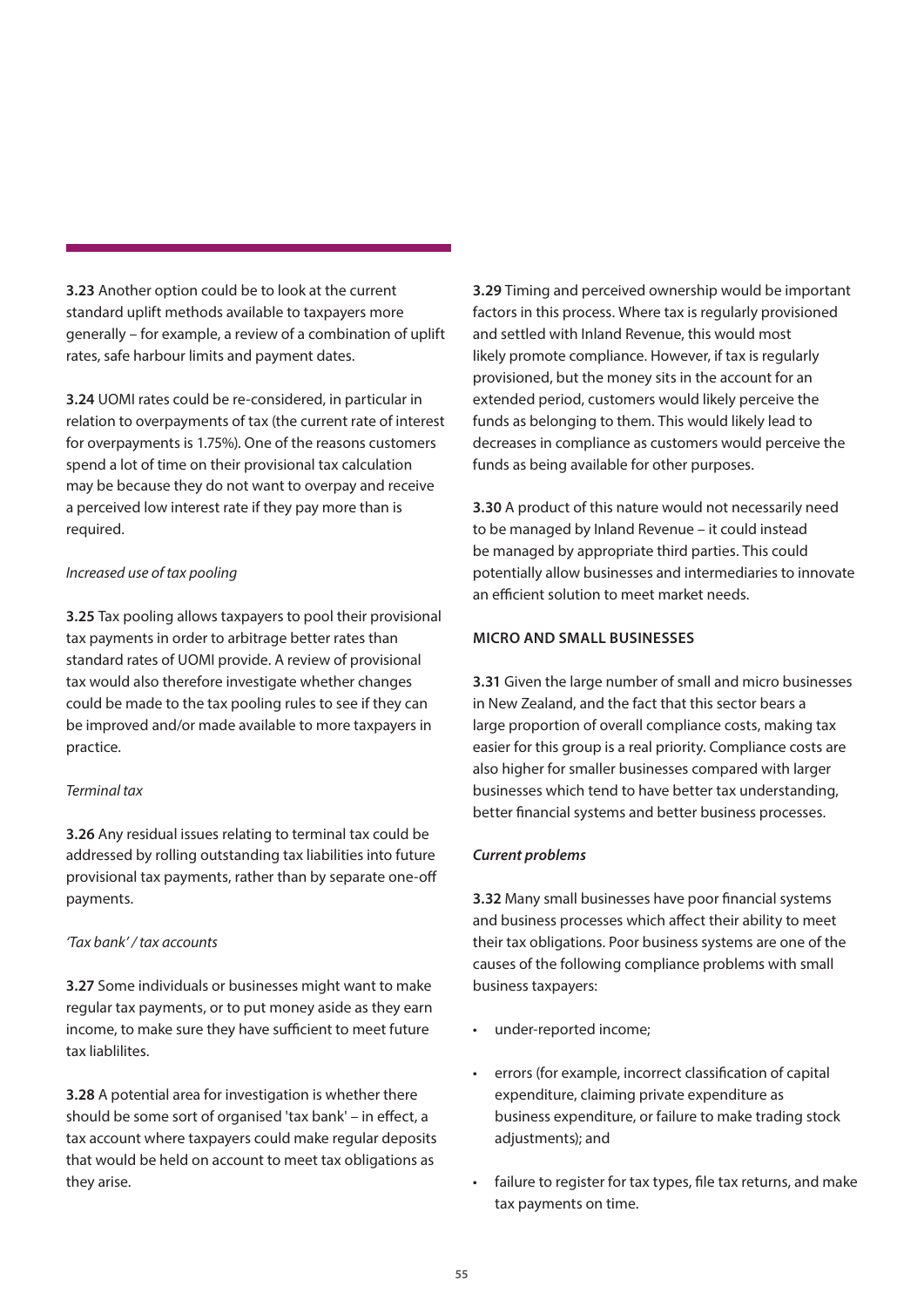**3.33** Public feedback from the *Tax Administration for the 21st Century* conference indicated there are opportunities for Inland Revenue to be more proactive, sophisticated and agile in how future business tax and advice is provided to these businesses to get it right from the very start of their business operations.

**3.34** It is important that taxes are not a minefield for small businesses – complying should be easy. It may be that there is assistance that Inland Revenue could provide to specifically help achieve this, including encouraging the use of improved business systems and accounting software that meets specific standards to ensure the first few years of a business's lifecycle are successful.

**3.35** Other forms of assistance could involve ensuring that the right support is available at key events that may result in tax obligations, such as taking on new staff for the first time.

**3.36** Ensuring that businesses get it right first time and maintaining that level of compliance will be a focus of any on-going changes in this area.

### *Objectives*

**3.37** The overarching objective of any changes to the tax rules for small and micro businesses should be to improve compliance levels, reduce compliance costs, and encourage improved business systems, while maintaining the Government's revenue from this sector.

**3.38** The following objectives should also be taken into account:

- using customers' normal business processes and systems to meet tax obligations and lower their compliance burden;
- making it easy for small business customers to comply, and difficult not to;
- improving predictability for micro and small business customers; and
- reducing the following compliance issues for small and micro businesses:
	- under-reported income;
	- errors; and
	- failure to file tax returns and pay on time.

### *Initial options for consideration*

**3.39** In addition to general efforts to improve compliance and reduce the time and effort required of small and micro businesses to deal with their tax affairs, a specific option that could be explored further is encouraging small businesses to use accounting software that meets Inland Revenue standards.

**3.40** Small businesses are very diverse and feature a range of different business models, so any such software would need to capture a number of different transactions and systems.

**3.41** The type of software envisaged would capture transactions from the customer's business and automatically transfer these to the customer's accounting records and tax return. The software would have features to help users correctly classify transactions. For new micro and small businesses these features should allow them to meet their tax obligations correctly from the very start of their business operations.

**3.42** Businesses that use the software would benefit from greater certainty as the types of difficulties they currently face from errors and misclassification would be reduced. This would:

- reduce the level of under-reporting by automatically capturing transactions;
- reduce the number of errors by assisting customers to classify transactions;
- increase filing on time through automated processes; and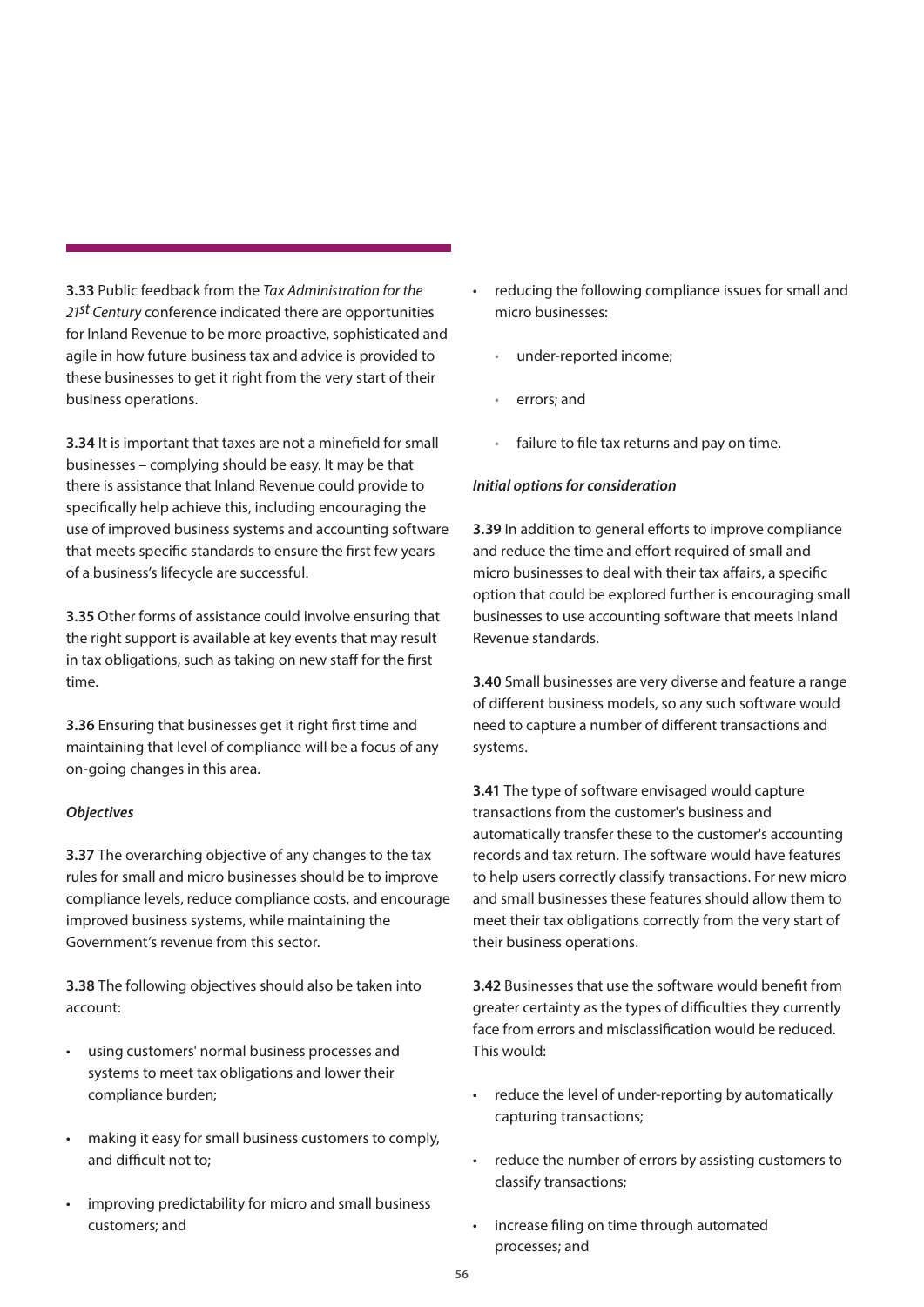• reduce customer effort by aligning with their normal business processes.

**3.43** This option could be supported by changes to the penalties rules. The current penalties rules are based on associated shortfalls arising from individual transactions. Where appropriate, the rules could be adjusted to instead focus more on the processes and systems of the customer, thus encouraging customers to remedy systems faults which give rise to tax shortfalls.

**3.44** This option would also further enable Inland Revenue to focus its top-end interactions (investigations etc.) away from post-return audits on individual businesses towards greater focus on systemic issues within high-risk sectors or industries.

**3.45** Small business may also benefit from tax rules being simplified. By 'simplified' the Government does not mean introducing tax concessions for small businesses. Tax breaks for a particular group or industry are likely to create distortions by encouraging resources to flow into less productive activities, solely to get the tax break. This is inconsistent with the BBLR framework previously discussed in Appendix 1.

**3.46** However, it may be possible to make some changes that result in tax simplification for small businesses that reduce compliance costs and make it easy to comply without a substantial fiscal impact.

### **INFORMATION PROVISION**

**3.47** The provision of information from businesses to Inland Revenue currently focuses on a detailed one size fits all tax return and associated disclosures. This *Green paper* explores placing more focus on instead providing key information, in a digital form, in a way that suits the size and nature of individual businesses, and the government.

### *Current problems*

**3.48** Currently, a tax return is based on the provision of a paper 'return'. These typically have three main purposes:

- providing updated factual information (for example, address and other contact information);
- providing information to support decision making such as information for policy or audit targeting; and
- providing the final top-level calculations of a taxpayer's tax liability, for checking by Inland Revenue.

**3.49** Physical tax returns, in particular for businesses, is out-dated in a digital world. It does not add value to either Inland Revenue or businesses.

**3.50** Businesses are often forced to duplicate processes in order to comply with return requirements. This increases compliance costs and can cause errors in transposing information from one form to another. The information required may also be out of synch with the business's size or risk profile.

**3.51** On the other hand, from Inland Revenue's perspective, current tax returns may not be providing the type of information from businesses that would most effectively allow it to carry out its debt recovery and audit functions. There is also an efficiency cost to Inland Revenue in processing non-digital and/or superfluous information.

### *Potential changes*

**3.52** Digital technology provides an opportunity to rationalise current tax returns for non-individual entities more efficiently where the focus is on providing relevant up-to-date information in an efficient manner.

**3.53** The focus of any such shift should be to best utilise businesses' existing processes and systems to make it easier for businesses to provide their information to Inland Revenue.

**3.54** Further, the focus on information provided should be more focussed on information that is necessary to support Inland Revenue in higher value matters – such as helping improve customers' compliance, better targeting of audit activities, informed policy advice, risk evaluation, and prepopulation of income for other taxpayers.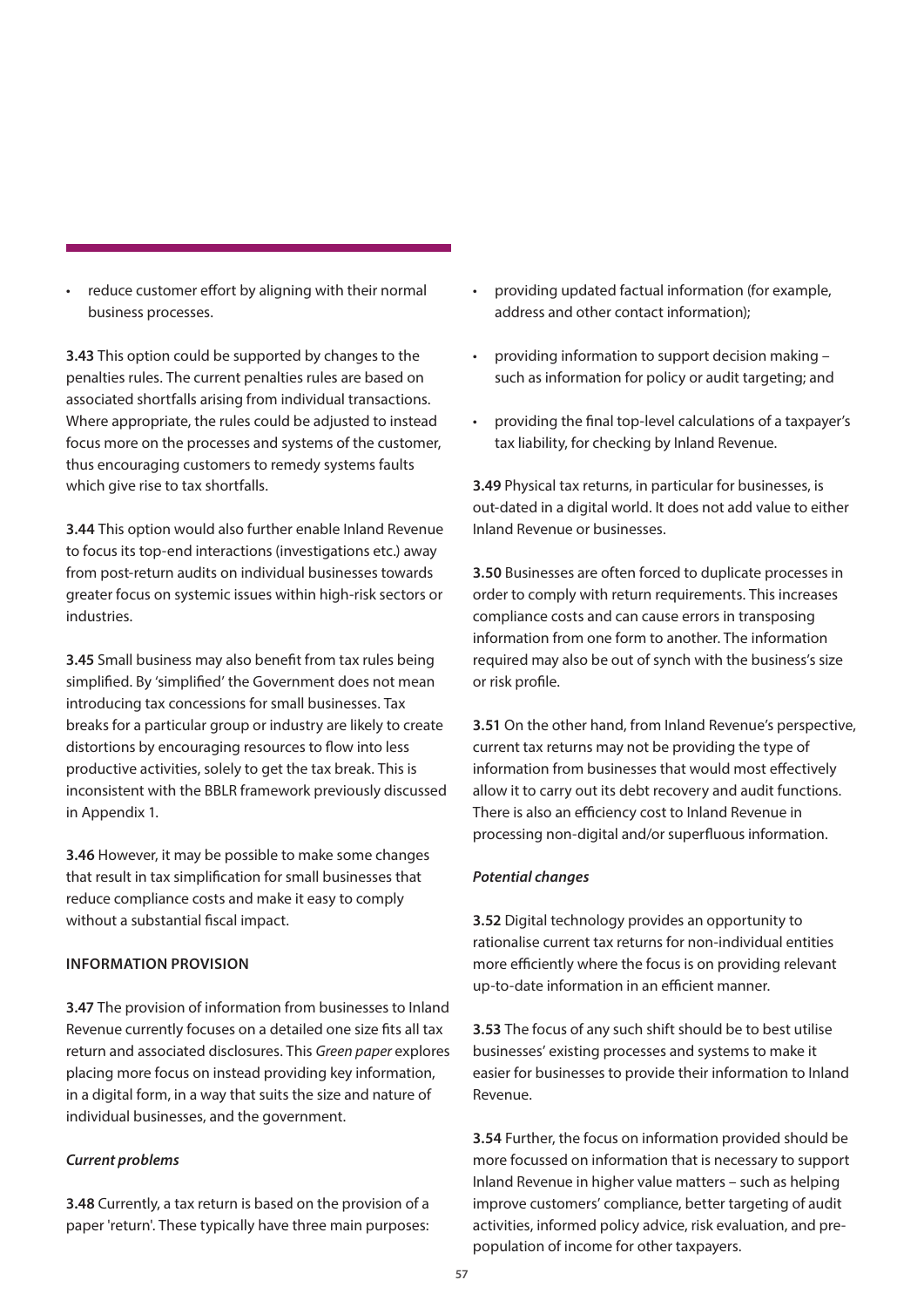<span id="page-57-0"></span>**3.55** Introducing a differential reporting approach to the company income tax return would also reduce the reporting requirements for the majority of non-individual entities, and would be in line with recent changes to financial reporting requirements. Smaller businesses, which often have disproportionately high compliance costs, would ideally have to produce significantly less information.

**3.56** Finally, any review should also ensure that:

- information received from, or in relation to, new businesses starting up is fit-for-purpose and received in a timely fashion;
- the rules around when binding rulings can be provided (for example, as part of the assessment process) are also fit-for- purpose.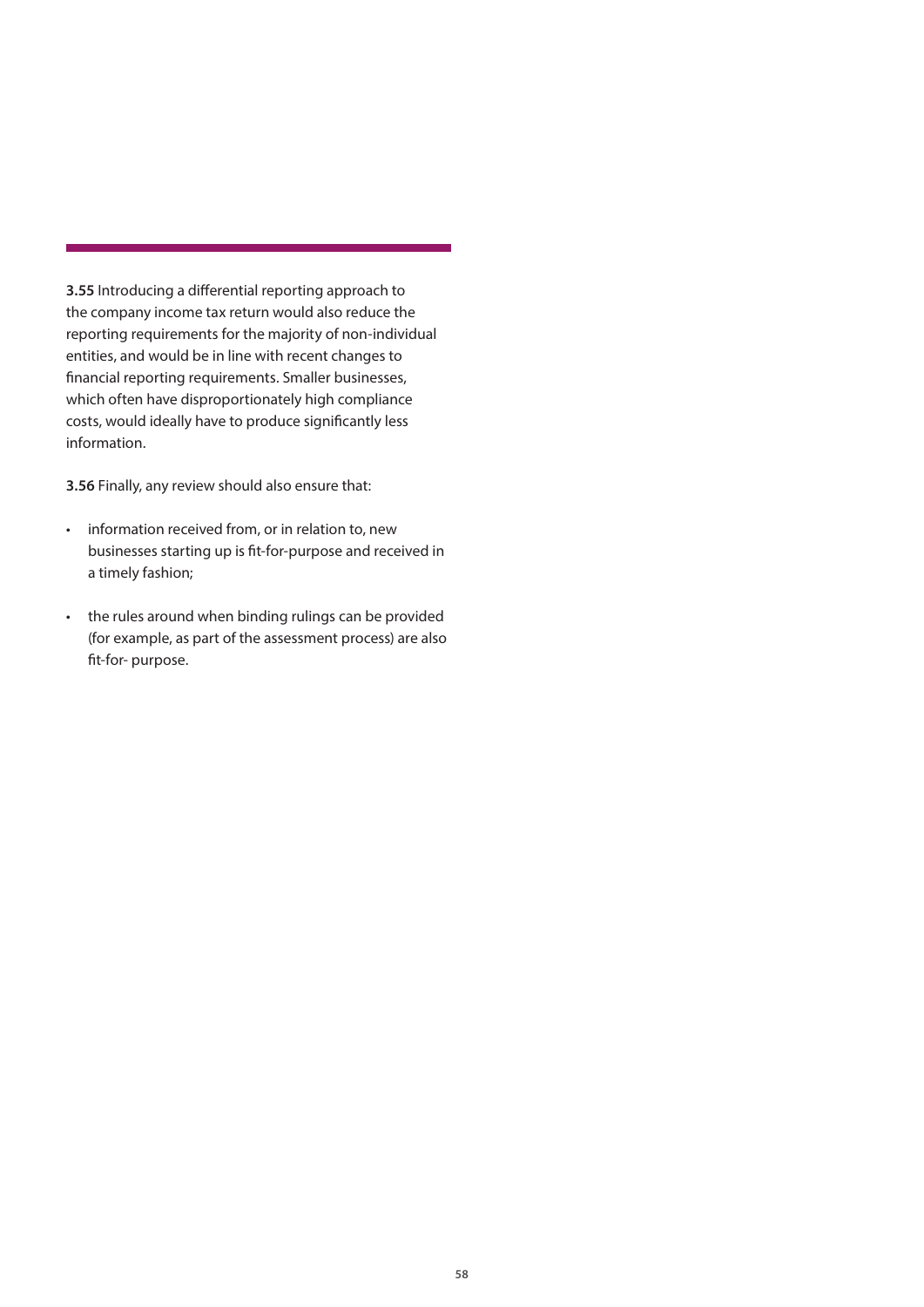## **APPENDIX 4**

### **WITHHOLDING TAXES ON CAPITAL INCOME**

**4.1** As income from savings and investments is likely to grow in the future – as the population ages and more capital is accumulated – it will become more important to ensure that such sources of income, and associated resident withholding tax (RWT) deducted at source, are accurately and promptly recorded.

**4.2** A review of the current RWT rules and practices is planned follow and build on improvements arising from more effective and streamlined collection of PAYE information. This would look to enhance the provision of information relating to, primarily, RWT arising from interest and dividends. This would be achieved by integration with existing business processes (similar to the process envisaged for an improved PAYE information-gathering process).

### **CURRENT PROBLEMS**

**4.3** Where applicable, Inland Revenue currently receives information from financial institutions on RWT on an annual basis. There are, however, problems with the way this information is received and used:

- Annual RWT systems are often slow, and often inaccurate, meaning further information and subsequent square-ups from customers are frequently required.
- Administration and compliance costs are high, in particular in relation to the benefits realised.
- There is duplication of compliance from entities recording and deducting RWT, customers and Inland Revenue.
- RWT systems cannot be used as effective debt recovery tools.

**4.4** In relation to dividends, Inland Revenue does not currently receive timely or effective information on dividends payments that are made.

**4.5** For interest received, taxpayers can select the RWT rate they believe their interest should be taxed at. When a clearly incorrect tax rate is chosen (for example, one that is not at the margins), this will often result in tax being underpaid (or overpaid), leading to difficulties and extra compliance for customers to make up the shortfall or otherwise rectify.

**4.6** Alternatively, issues can also arise in correctly identifying income from joint accounts or sources.

### **POTENTIAL CHANGES**

### *Objectives*

**4.7** The fact that Inland Revenue does not have good information on capital income, or alternatively does not receive or use it in a timely manner, means it is not able to assist taxpayers in assessing their tax rate or completing their income tax returns (if required). Improvements in the way that RWT operates should help facilitate wider changes to the ways Inland Revenue interacts with individual customers (see Appendix 5).

**4.8** However, effective collaboration with financial institutions and other businesses deducting RWT will be essential to ensure that any RWT changes are successful and, in particular, to ensure that overall compliance costs are efficiently managed. This means:

- Information should ideally be processed automatically as part of existing business systems, for example, when payments are made (or another suitable time), rather than as part of a separate return. The information then becomes an integral part of the business system, rather than a separate process.
- Business systems should interact directly with Inland Revenue (and vice versa), with up-front validation of information.
- Upfront validation of information could ensure that the correct amount of tax is paid throughout the year. This could in turn reduce the number of customers who have tax to pay at a later stage.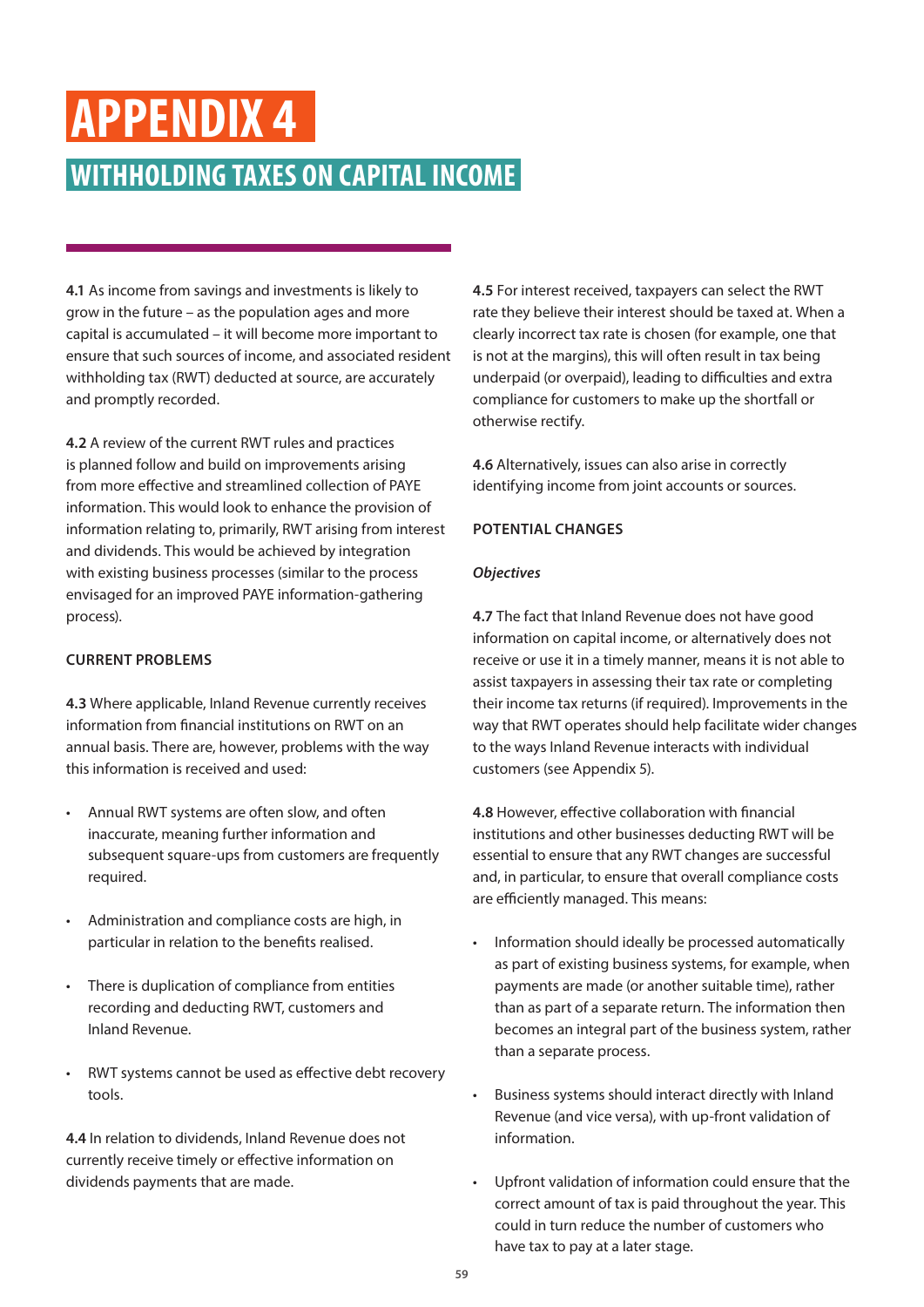- Upfront validation would also potentially allow RWT systems to be used as an efficient method of collecting underpayments of tax.
- Inland Revenue would be able to use the information to pre-populate 'tax returns' to inform details of customers' gross income and tax withheld (and social policy entitlements).

### *Likely scope of review*

**4.9** This review would look at:

- The timeliness of information provided to Inland Revenue – could information be provided at the time income from capital is made or soon after the year-end, rather than later or not at all.
- The type of information provided (for example, should Inland Revenue receive information on capital balances)?
- How the requirement to provide information could be incorporated into normal business practices, thereby reducing compliance costs.
- Whether information could be validated when received by Inland Revenue. This would allow for proactive advice that a different tax code might be more appropriate.
- Whether RWT systems could be used as a debt recovery tools, for example, by using variable withholding rates.
- Whether changes could remove the need for financial institutions to provide annual tax information to customers, as they would already be provided directly to Inland Revenue.
- The compliance cost burden that would be faced by financial institutions and businesses deducting RWT.
- What alternative processes could be put into place for businesses that cannot incorporate real-time

information provision into their normal business practices.

**4.10** Consultation with financial institutions and other businesses deducting RWT will be essential to ensure that any RWT changes are successful. In particular, consideration should be given to institutions that may also be subject to other changing information requirements (for example, in relation to the OECD's Automatic Exchange of Information proposals) who will need to consider the timing and impact of the changes.

**4.11** The review should also consider the potential application of withholding tax on other sources and forms of capital income – for example, on approved issuer levies, Māori Authority distributions, portfolio investment income and royalty payments.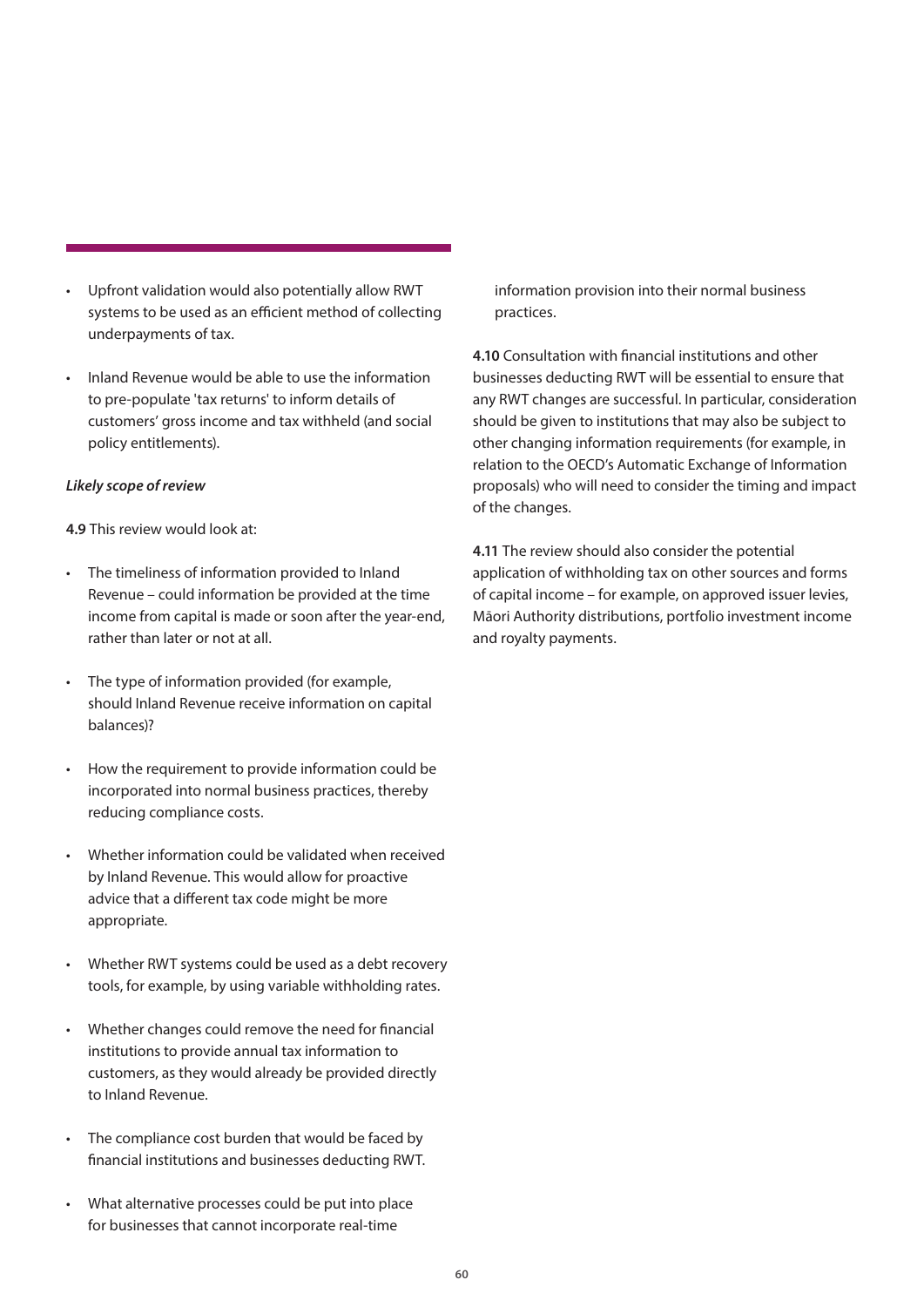### <span id="page-60-0"></span>**INDIVIDUALS APPENDIX 5**

**5.1** In terms of sequencing, there is a heavy interdependency on improving and enhancing the withholding tax mechanisms noted in Appendices 2 and 4. Changes to the way these operate are necessary to achieve a critical mass of accurate information that covers the majority of individuals taxed in New Zealand.

**5.2** The current New Zealand tax administration system generally works well for individual customers whose income is derived solely from salary and wages which are subject to tax withholding regimes. It works less well where tax on investment income is either not withheld or withheld at an incorrect rate.

**5.3** The current filing obligations on individual customers vary, based on historic and sometimes apparently arbitrary distinctions. This can result in customers being genuinely unaware they even have an obligation. There is a tension inherent in the tax administration system between customers who are not required to file, those who are, and those that choose to do so.

**5.4** This adds complexity in meeting obligations and creates fairness and equity concerns for some individuals. A customer who is required to file a tax return might have an underpayment in one year and receive a refund in another year. For customers who are not required to file, however, there is no incentive to square-up in years of underpayments, but they can easily claim any available refunds.

**5.5** Policy makers have attempted to minimise incentives for these customers to 'cherry pick' and file only when they have overpaid tax. Customers have, in effect, been forced into a gamble – if they enquire about their tax affairs by requesting a Personal Tax Summary (PTS), they are treated as filing even if this leads to a tax liability. This system, however, has led to firms offering a service to determine details of an individual's tax affairs before requesting a PTS to remove this gamble.

**5.6** This compares with those who have other forms of business income (for example, rental income) or overseas income who are required to file. These taxpayers do not get the opportunity to 'cherry pick'.

**5.7** There are now growing numbers of customers who are filing returns, or otherwise interacting with Inland Revenue. Examples include individuals filing a donations rebate form or those that have in excess of \$200 of interest or dividends. Likewise, Inland Revenue's growing involvement in the delivery of social policies, such as Working for Families tax credits, has also substantially increased the number of customers who file or interact with the Department.

**5.8** The following graph, which shows the increasing number of individuals filing income tax returns or PTSs from the years 2000 to 2012, illustrates this point. In the year 2000, 50% of individual taxpayers were either required to or chose to file an income tax return. By 2012 this number had increased to 62% of individuals, an increase of 12%.

![](_page_60_Figure_9.jpeg)

### *INDIVIDUAL TAXPAYERS*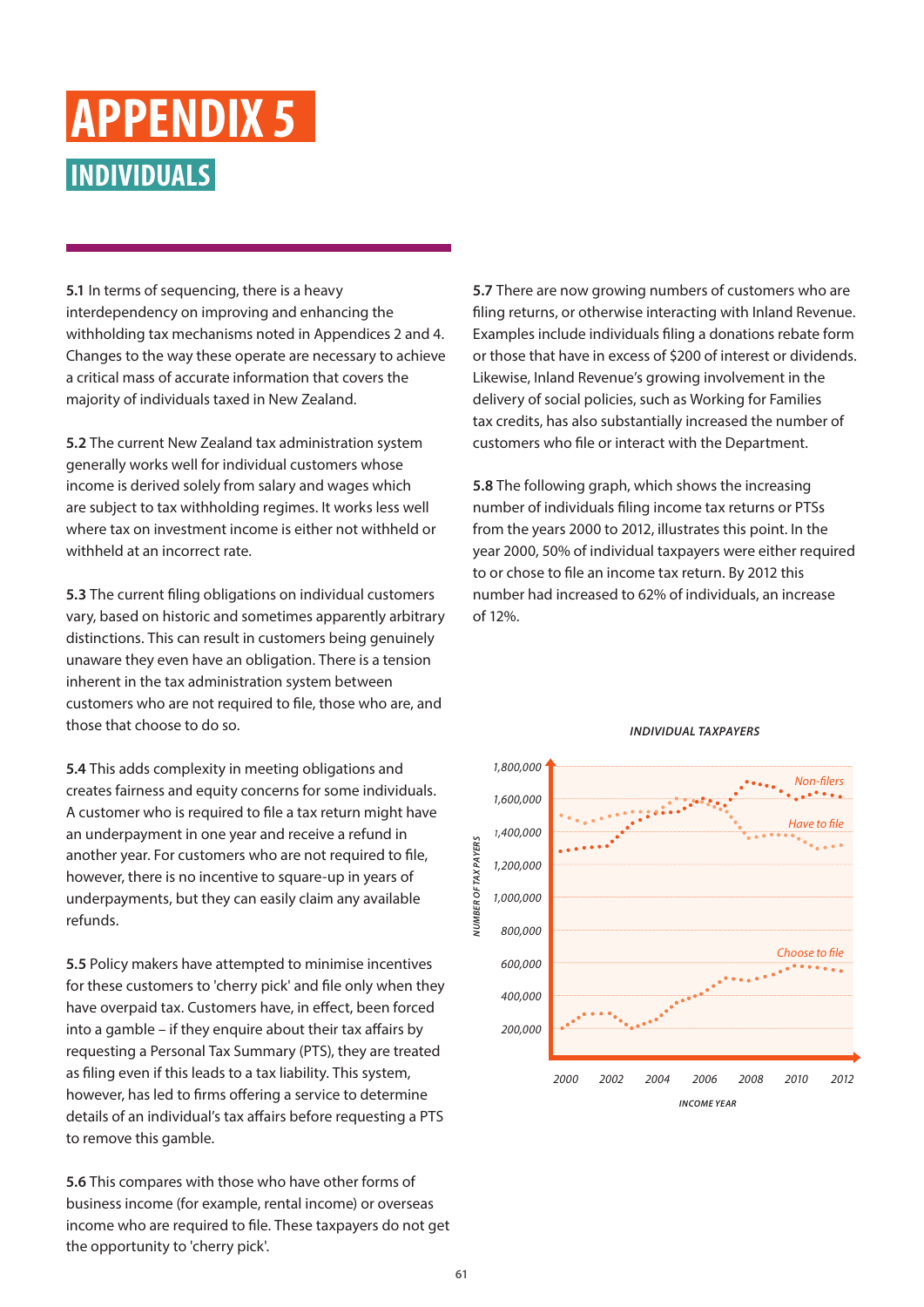### **CURRENT PROBLEMS**

**5.9** The objective of keeping people away from filing returns has also resulted in the creation of complex and inaccurate rules in some areas of the tax system. For example, the income earned from investments in portfolio investments entities (PIEs) is taxed at the PIE rate rather than in the hands of the PIE investors. The rules are very complex because of the need to ensure that investors are taxed on their portion of the PIE income at a rate that approximates their own personal tax rate. Similar policy compromises arise when individuals earn superannuation which is subject to ESCT.

**5.10** Such complexities can make it difficult for customers to understand what rates should apply to their circumstances, making it difficult for them to accurately comply with their requirements.

**5.11** As highlighted above, all of this has led to significant numbers of people being required to file. As well as those who know they have to file tax returns – for example, those earning foreign income, rental income or business income, or who are receiving Working for Families tax credits – there are others who may not know they have to. This includes people who have interest or dividend income, or an extra pay or secondary earnings on which tax has been withheld at the wrong rate.

**5.12** The current problems with individuals' current filing requirements include:

- policies that can sometimes create artificial and unclear boundaries;
- the fact that the system works well for individuals with one source of income, but less so if there are multiple sources of income;
- customers 'cherry picking' refunds, without the requirement to always pay outstanding tax, leading to fairness and equity concerns;
- the fact that the current system is not efficient in managing small debts;
- high administration and compliance costs for Inland Revenue, customers and third-parties; and
- Inland Revenue pre-populating some, but not all, information for individuals (for example salary and wages information, but not interest). In addition to inefficiencies, lack of visibility of information means customers can be unaware of mistakes or evasion occurring (for example, by their employer).

**5.13** As previously noted, increasing numbers of customers are now interacting with Inland Revenue. Common areas where multiple interactions are occurring between Inland Revenue and customers include filing income tax returns, requesting personal tax summaries and donation rebates, Working for Families tax credits, Student Loans repayments, and Child Support issues. Customers currently can have these multiple interactions with Inland Revenue for various products dealt with separately – there is scope to have at least some of these issues considered together.

### **POTENTIAL CHANGES**

### *Objectives*

**5.14** The direction outlined in this *Green paper* for individuals is premised on the following framework – it should:

- reduce effort and provide a high level of uniform outcome for customers;
- provide for a low cost of contact for all parties, including Inland Revenue, individuals and third parties (for example, employers);
- be designed for a digital world;
- realise the full potential of all information sources, whether these are generated internally (for example, cross-referencing information from other related tax returns) or externally (for example, from information arising in the future from automatic exchange of information agreements);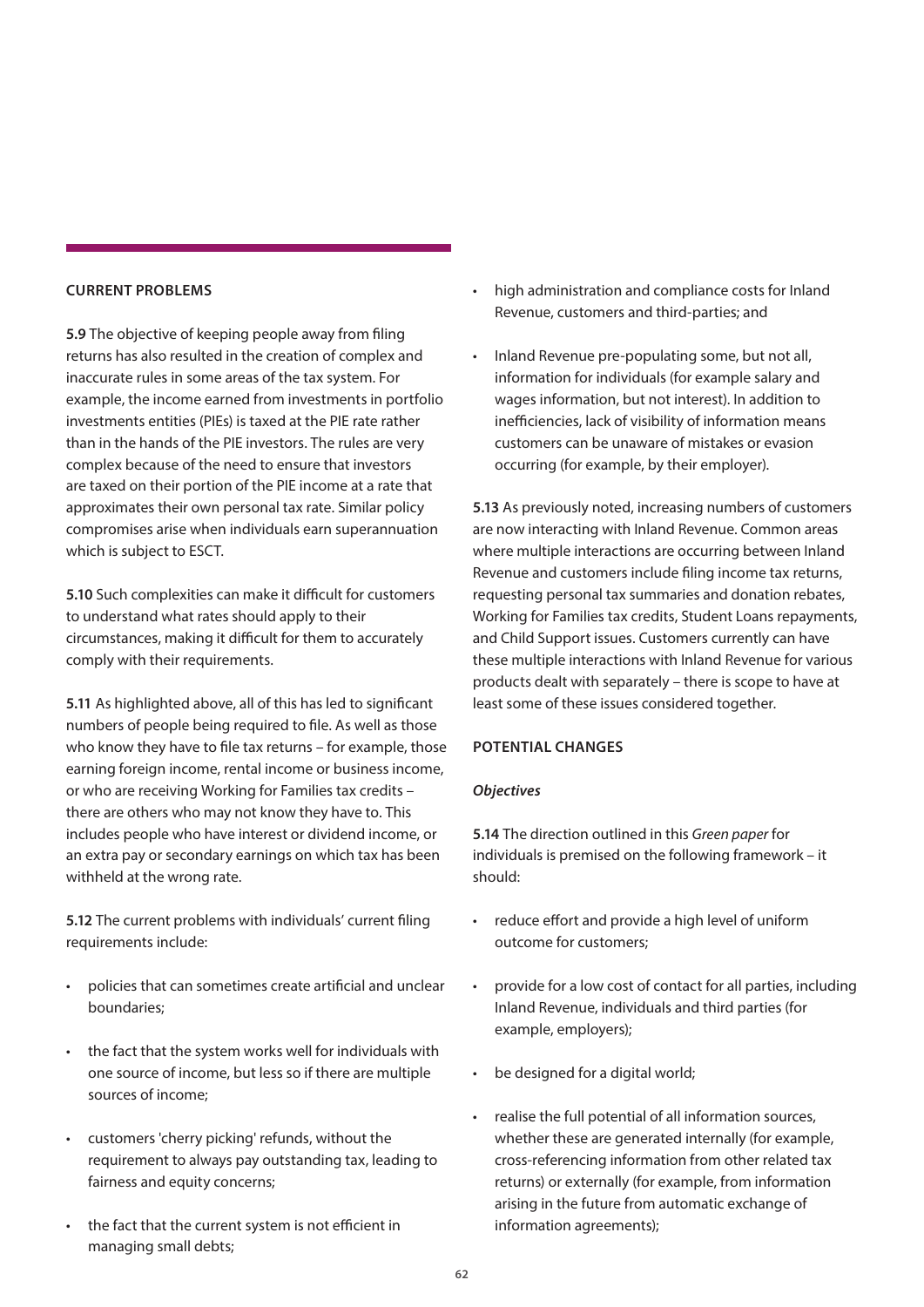- provide for one process that applies for all individual taxpayers, regardless of different information requirements:
- be flexible to allow for future changes (for example, the introduction of new tax bases or new forms of technology);
- pre-populate as much information as possible (in a timely manner), and prompt for information which cannot be pre-populated;
- efficiently allow for the recovery of underpayments through the use of variable withholding rates; and
- make effective use of on-going analytics and risk assessment tools to deliver a better service to customers.

### *Initial option for consultation*

**5.15** One option for consideration could be for all customers to interact at some level with Inland Revenue, albeit in a much easier form than currently.

**5.16** The potential changes discussed in this *Green paper* envisage an electronic filing system that is pre-populated by timely and accurate withholding systems. The majority of customers would then, as a maximum, only be required to check and confirm their details and, where applicable, report unlisted income such as overseas income or income where there is no deduction at source (for example, rental income). In most cases, square-up amounts of tax would be dealt with by either refunds being automatically released or debts paid by automatically adjusting withholding rates on future income sources.

**5.17** In short, the focus would be on making "filing" simpler and less onerous for individuals' tax obligations using prepopulation and better technology to automatically adjust withholding rates to collect prior underpayments of tax.

**5.18** This could be facilitated, in part, by a personalised web page showing:

- known income:
- other sources of taxable income, such as PIE income;
- prompts based on third-party data and/or previously provided information;
- a tax liability calculated by Inland Revenue and confirmed by the taxpayer; and
- a digital notification of the resulting tax position.

**5.19** The key benefits potentially arising would include:

- greater fairness and transparency;
- potential simplification of regimes such as the PIE rules;
- improved automation of debt collection;
- flexibility for dealing with future policy changes, and future opportunities to support all-of-government outcomes;
- administration efficiencies (for example, less 'exception' processing) and lower compliance burden for taxpayers over time; and
- better use of information and data across government (both internationally and domestically).

**5.20** The change in focus towards providing data also allows a move away from concepts like 'filing' and 'returns', and enables associated information to be consolidated (for example, charitable rebates can be dealt together with income tax rather than as a separate form). From a customer perspective, it would also allow individuals to understand what their obligations are and how the wider tax system works, which would support compliance over time.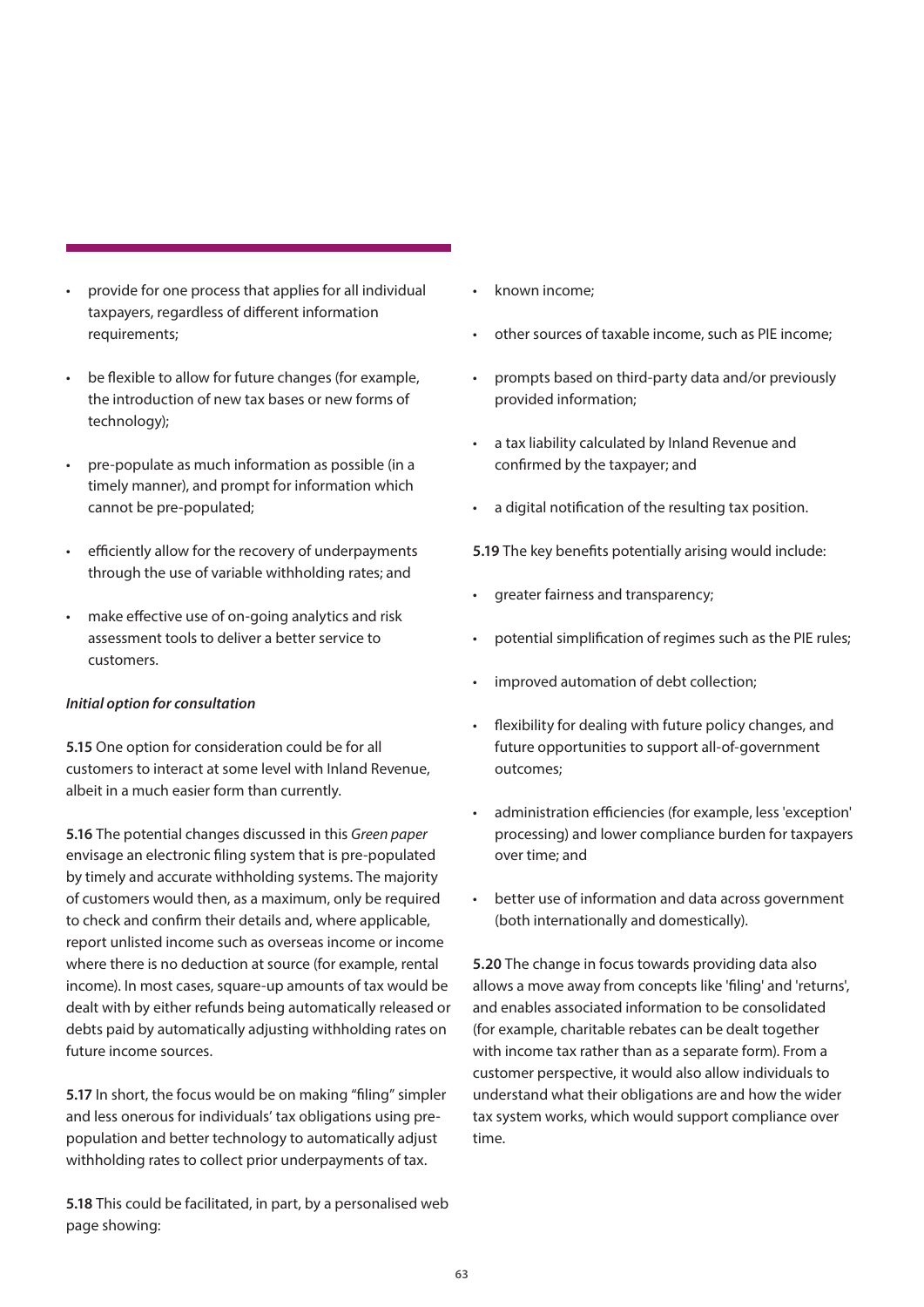### <span id="page-63-0"></span>**SOCIAL POLICY APPENDIX 6**

**6.1** Inland Revenue administers a number of social policies, either directly or on behalf of other agencies. The social policy areas primarily considered as part of this *Green paper* are:

- Working for Families tax credits; and
- Child Support.

**6.2** Some of the potential changes discussed may, however, also affect Paid Parental Leave, Student Loan repayments and KiwiSaver.

**6.3** Currently, social policies administered by Inland Revenue generally operate within the tax system. This has sometimes resulted in changes being made to social policy settings to ensure they fit within existing tax system parameters. An example of this is having annual return cycles for social policies linked to the tax year (for example, having annual entitlements from 1 April). These can sometimes limit potential policy outcomes and customer experiences.

**6.4** Although many social policies use household income as a base for entitlement, other non-income information is also often brought into account when calculating entitlements.

**6.5** This can take a number of forms – for example, living arrangements and family size are often taken into account, as are other sources of income that may not be included as income for individual income tax purposes.

### **CURRENT PROBLEMS**

**6.6** Some Working for Families and Child Support customers will go into debt, or are already in debt, due to out-of-date information held about an individual or family. Others are receiving less than they are entitled to during the year, with payments instead being made late or not at all.

**6.7** This clearly affects their overall well-being and may have a negative effect on their families, work incentives and economic situation.

**6.8** This debt (or underpayment) tends to arise from having an annual assessment period, but requiring payments to be made in advance or concurrently with the assessment entitlement. Such a system requires an upfront estimate together with an end-of-period square-up, with a requirement for changes of circumstances to be notified during the year.

**6.9** The alternative to estimates is using verified information. This usually means income or circumstances from 1 or 2 years prior. For many people this information is out of date and may no longer be relevant. For people who do have changing circumstances, this approach often produces inaccurate results.

**6.10** Even if information is correct at the beginning of the year, changes in individuals' circumstances are often required during the year, necessitating contact to be made between individuals and Inland Revenue, often several times a year.

**6.11** However, the current rules often provide little incentive for a customer to initiate that contact, particularly if it would result in a reduction in payments received. Ultimately, this frequently results in square-ups being required, again causing year-end debt, and penalties.

**6.12** Social policy entitlements are generally based on the combined circumstances of the parents (whether together or separated) and their dependent children. This is at odds with the overall tax system which focuses on the individual taxpayer with secrecy provisions in place to prevent information being shared with other family members. The result is often higher compliance and administration costs. If this results in people not taking up the assistance (or complying with obligations), it could have a detrimental effect on the social policy outcome the Government wishes to achieve as well as affect the families directly.

**6.13** While the social policies have common features (for example, the support of children) they operate as separate products, requiring duplication and additional contacts. They can also develop and evolve differently over time, leading to complex interactions for families who are subject to more than one set of rules.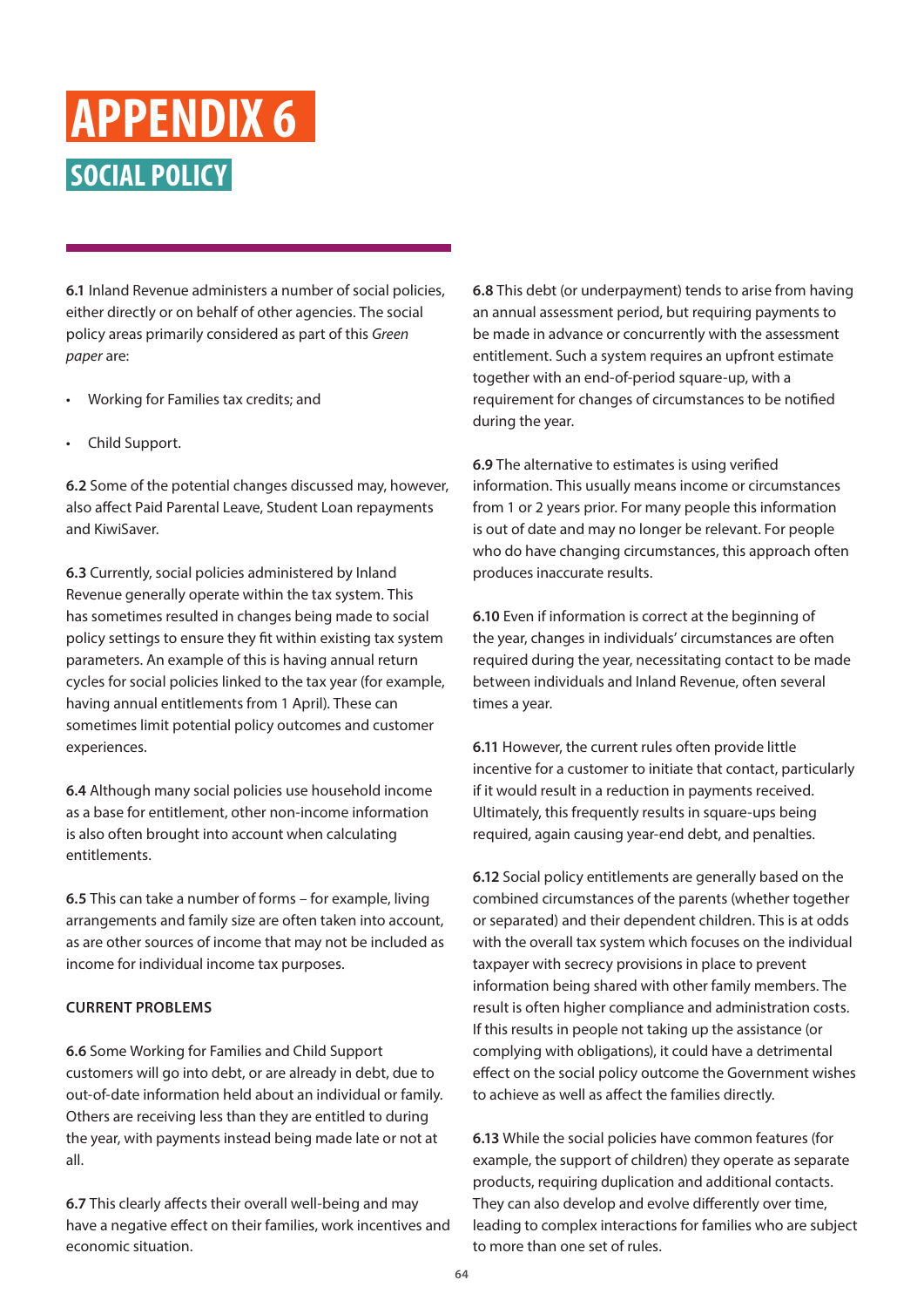### **OBJECTIVES**

**6.14** The intent is to design a process that works for the customer and is fit for purpose. It should match the timeliness of payments to the need to receive (or ability to pay) on a real-time basis.

**6.15** Key objectives for any change should be:

- to make it as easy as possible for people to:
	- understand;
	- comply on time; and/or
	- receive their correct entitlements in a timely manner
- to provide a reasonable level of certainty for individuals and families (for example, to help with budgeting);
- to minimise an individual's debt, and assist recovery of any overpayments arising;
- to provide sufficient information so that key policy and operational concerns can be identified easily and resolved quickly;
- to provide value-for-money for the government;
- to allow for cross-agency interaction and outcomes; and
- to be adaptable, flexible and scalable to cater for future changes.

**6.16** It is likely that future changes would have the following characteristics:

- a low cost of contact;
- be designed for a digital world, but allow for multiple customer channels;
- be designed for the family household rather than just the individual members; and

• cater for multiple changes in members of a household over time.

### **LIKELY SCOPE OF REVIEW**

**6.17** The scope of the review on Inland Revenue's social policy administration is likely to be wide and varied, and will likely include the following general issues:

- reconsidering the annual approach often taken for social policies administered by Inland Revenue (for example, for Working for Families tax credits);
- making greater use of information and services from other sources (including other government agencies) as a trigger that a customer's circumstances may have changed;
- consideration of ways to encourage more frequent contact from customers – as this allows for a better reflection of real-life circumstances;
- allowing for more frequent contact, facilitated by advances in technology that allow for easy, more active, low-cost interaction;
- looking at other ways of minimising debt, and consideration of whether debt recovery could, in some circumstances in the future, be offset against future entitlement payments;
- potential greater alignment of definitions and rules across various social policy services;
- whether a different, low-cost approach could be taken for families with simple arrangements and minimal changes in circumstances; and
- how best to administer unique or complex family situations.

**6.18** Some of the more fundamental issues that will likely form a significant part of the scope of the review of Inland Revenue's social policy administration are considered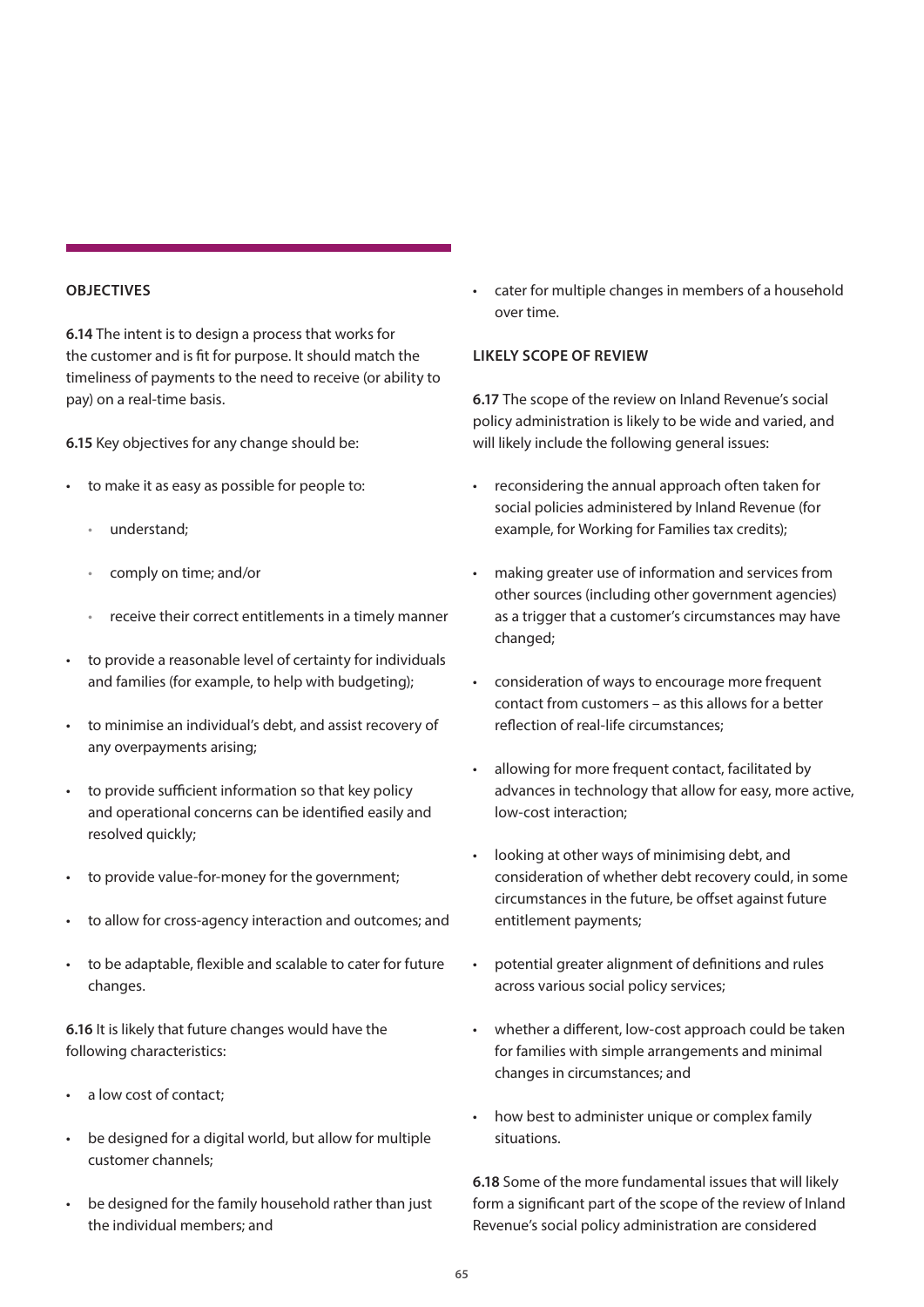briefly below. Given their linkages and dependencies, these will likely be considered after potential changes to withholding taxes and individuals' taxation have been explored further.

### *Time periods*

**6.19** Any change to the annual cycle would be a fundamental change to the way social policy is administered by Inland Revenue, having a big impact on both individuals and Inland Revenue.

**6.20** The scope of this review will assess whether changing periods is feasible and sustainable. It will cover issues such as:

- Period of assessment: looking at what the best period of assessment for families/individuals for social policies is, covering criteria such as residency, age, family status, relationships, employment status and income. Should it be annual, quarterly, monthly, weekly or daily?
- Period of payment: consideration of whether arrears, current periods or prospective periods, should form the basis for making payments. Alignment of payment period options between Working for Families, Child Support and Paid Parental leave should also be considered (currently some are paid weekly, others fortnightly or monthly).
- Period of income measured: looking at whether current, future or prior period income should form the basis for measuring income. The need for estimates and subsequent square-ups (or otherwise) will be a key factor here.

**6.21** There will be advantages and disadvantages in each of these considerations. For example, on the face of it, a shorter period of assessment may intuitively seem more appropriate for many social policies as it may better mirror changing family circumstances. On the other hand, such an approach can help some people to try and structure, their affairs to arrange outcomes for their own purposes.

### *Debt prevention and collection*

**6.22** The scope of the review on debt prevention and collection will likely cover, as a minimum, the following issues and considerations:

- Removal of an annual terminal assessment and subsequent debt collection approach for Working for Families, replaced by a system based on on-going accumulative adjustments taking into account changing circumstances. Under such a system, any over-or underpayments are adjusted for in later payments with a final square-up only at the end of entitlement. Debt would then only arise when entitlement ends, and then on a smaller scale.
- Reducing interim entitlements for Working for Families, resulting only in end-of-year payments and not debt.
- Reviewing penalty rules, debt collection and write-off rules to see if any changes can be made that better reflect the social policy environment.
- Improving upfront debt prevention by reviewing rules such as those backdating requirements to pay, payments in advance of eligibility confirmation, and use of default assessments where information is lacking.

### *Better alignment of definitions and rules*

**6.23** As part of the wider Government review of social policy administration, it is likely that a review will be conducted of all common definitions and rules across different social policy elements. This will help to determine whether there are valid reasons for variations or, if not, to determine what the default setting should be across these policies.

**6.24** This review could indicate if it would be helpful to have a simplified policy and legislative system that covers the large majority of families and circumstances supplemented by a special delegated arrangement to address unique or complex situations.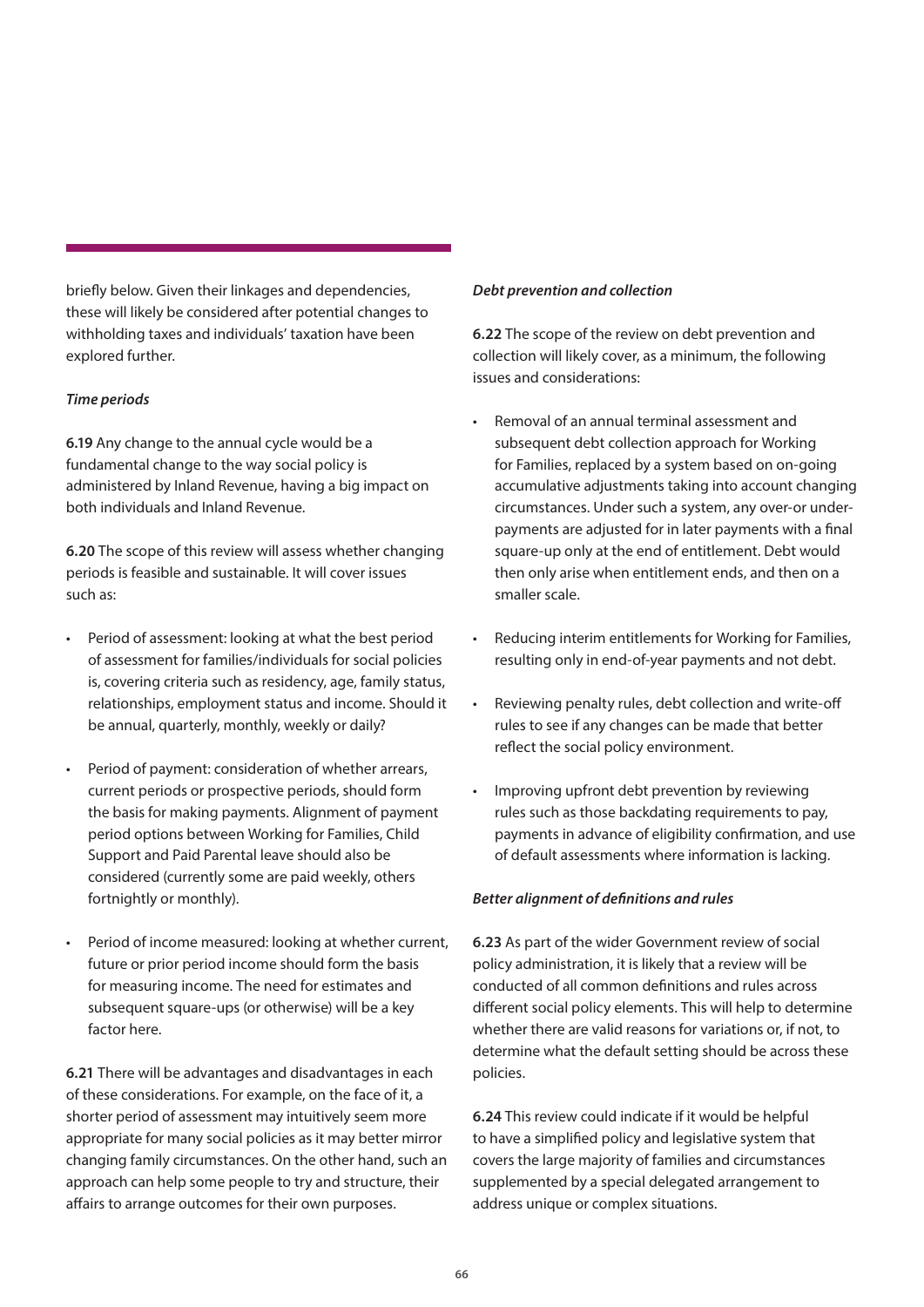### <span id="page-66-0"></span>**APPENDIX 7**

### **THE POLICY AND LEGISLATIVE FRAMEWORK FOR TAX ADMINISTRATION**

**7.1** Changes to the way customers interact with Inland Revenue provides an opportunity to investigate the fundamental issues contained within the primary legislative vehicle for tax administration, the Tax Administration Act 1994.

**7.2** In considering specific enabling legislation that would be required for any particular change as part of Inland Revenue's business transformation programme, a policy review of key tax administration and legal issues that frame and underpin much of our tax administration system is needed.

**7.3** This review will involve consideration of:

- the roles of Parliament and the Commissioner of Inland Revenue in tax administration;
- the role of customers and third parties in the transformed administration and the implications for current obligations and sanctions;
- principles underpinning information and secrecy; and
- the legislative structure of the Inland Revenue Acts.

**7.4** This *Green paper* does not seek to address these issues at this time, but rather raises awareness that these issues will be considered at an early stage in the business transformation programme.

### **ROLES OF PARLIAMENT AND THE COMMISSIONER**

### *Role of Parliament*

**7.5** Parliament both guides and constrains the role of the Commissioner of Inland Revenue, and the relationship between the Commissioner and taxpayers.

**7.6** The first point to note is that the power to levy tax belongs to Parliament alone. Parliament also prescribes the tax laws on what the Commissioner and the taxpayer must do to discharge their respective tax administration and tax compliance functions.

**7.7** It is accepted that legislative prescription is necessary to ensure certainty in the rules and to retain a perception by taxpayers of impartiality by the Commissioner. It is for Parliament to determine how much prescription (versus Commissioner administrative decision-making) is desirable for these purposes.

### *Role of the Commissioner of Inland Revenue*

**7.8** To a reasonable extent the role of the Commissioner is clear and adequately expressed in the Tax Administration Act. 'Care and management' is a key component of this and works well as a mechanism to reflect that the Commissioner needs to apply his/her limited resources effectively and efficiently. However, there are some areas in which the Commissioner's role could be reviewed.

**7.9** The areas for consideration include:

- how 'care and management' applies in the context of the responsibilities in the Inland Revenue Acts that are not about core tax matters; and
- whether the Commissioner should be provided with greater discretion or flexibility so that resources of both the Commissioner and taxpayer are not unduly tied up in outcomes that are impractical to apply and are inconsistent with clear policy intent.

### **ROLE OF TAXPAYERS AND THIRD-PARTIES**

**7.10** Self-assessment is a feature of the current New Zealand tax administration rules, and provides an efficient basis for tax collection. While definitions of the term may vary, self-assessment fundamentally reflects the fact that, traditionally, a taxpayer has the information and has often been in the best position to determine their own income and tax liability.

**7.11** It can be assumed that taxpayers will still be in the best position to verify the accuracy and completeness of their own income or circumstances. However, it will be important to test this assumption and carefully consider the full implications of any changes concerning the roles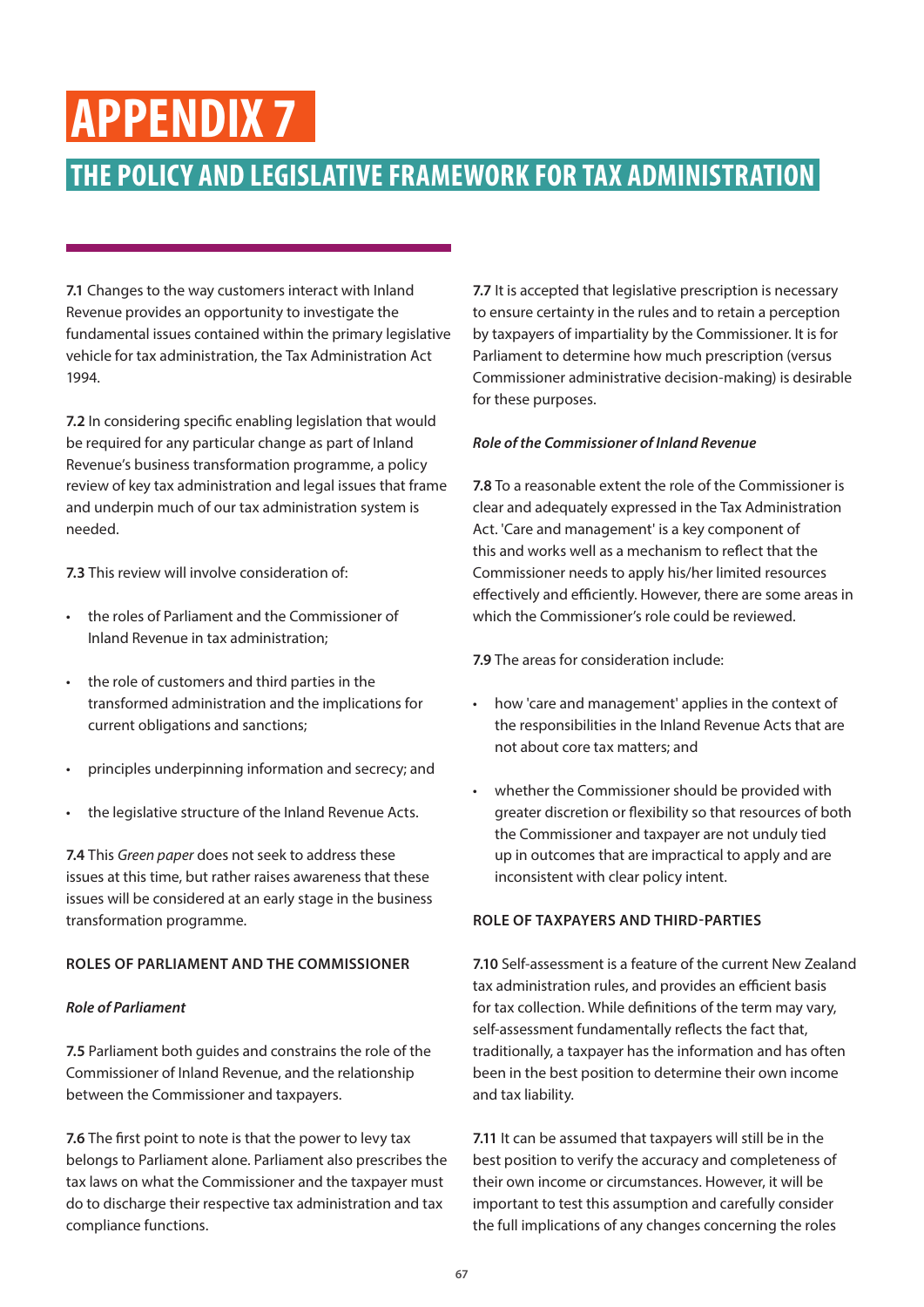and obligations of taxpayers. An understanding of taxpayer obligations is core to the compliance and penalties legislation. Any changes to these obligations could have implications for the penalty rules.

**7.12** Self-assessment shapes the dispute resolution procedures, binding rulings regime and other key features of the current tax administration framework. A review of these policy and legislative settings needs to be considered in the context of any changes to the self-assessment framework.

### **INFORMATION AND SECRECY**

**7.13** Inland Revenue is a highly information-driven government agency and has more interactions with New Zealanders than any other agency. Information flows and analytics will be increasingly critical to its ability to perform its core functions effectively in the future. Likewise, the ability of Inland Revenue to assist in improving the efficiency and effectiveness of government more widely, by working with other agencies and organisations, is dependent on timely and accurate information.

**7.14** As the Government's modernisation programme is developed, various key questions will need to be asked and considered. These include:

- Where will core information that is required come from (for example, taxpayers, employers, financial institutions, other third parties)?
- What other information might Inland Revenue need to share, and with whom would it be shared?
- To what extent should Inland Revenue collect information on behalf of other government agencies (that it can collect easily) that may not necessarily be required for tax or social policy purposes?

### *The secrecy rules*

**7.15** The effective administration of the New Zealand tax system relies on the voluntary compliance of customers. Critical to this compliance is customers having trust in Inland Revenue that their information will not be disclosed inappropriately. However, to operate the tax system efficiently, Inland Revenue sometimes needs to disclose information to third parties when it is reasonable to do so. An appropriate balance is needed when these principles are inconsistent.

**7.16** Provisions protecting customer confidentiality have been in place for over 100 years. The secrecy rules in section 81 of the Tax Administration Act provide a strict rule of secrecy for Inland Revenue officers, subject to a number of specific and general exemptions.

**7.17** Other pieces of legislation are relevant to information collection, use and disclosure. The Privacy Act sets out information privacy principles relating to the collection, use and disclosure of personal information, and contains specific frameworks for the sharing of personal information by government agencies.

### *Information sharing*

**7.18** In 2013 new rules were put into place in the Privacy Act permitting and governing 'approved information sharing agreements' (AISAs) between agencies delivering public services. A specific exception to the general secrecy rules allows Inland Revenue to share certain information under an AISA. This framework applies to 'personal information about an identifiable individual' and does not cover all taxpayer-specific information held by Inland Revenue. A broader consideration of information sharing in the crossagency setting, and if appropriate beyond, may therefore be warranted.

### *Issues to consider*

**7.19** The ideas discussed in this *Green paper* aim for the more effective use of information within Inland Revenue and greater cooperation across government to, where appropriate, increase efficiencies. These goals will involve consideration of how Inland Revenue obtains, uses and releases the information it holds, and whether the current legislative framework is fit for purpose.